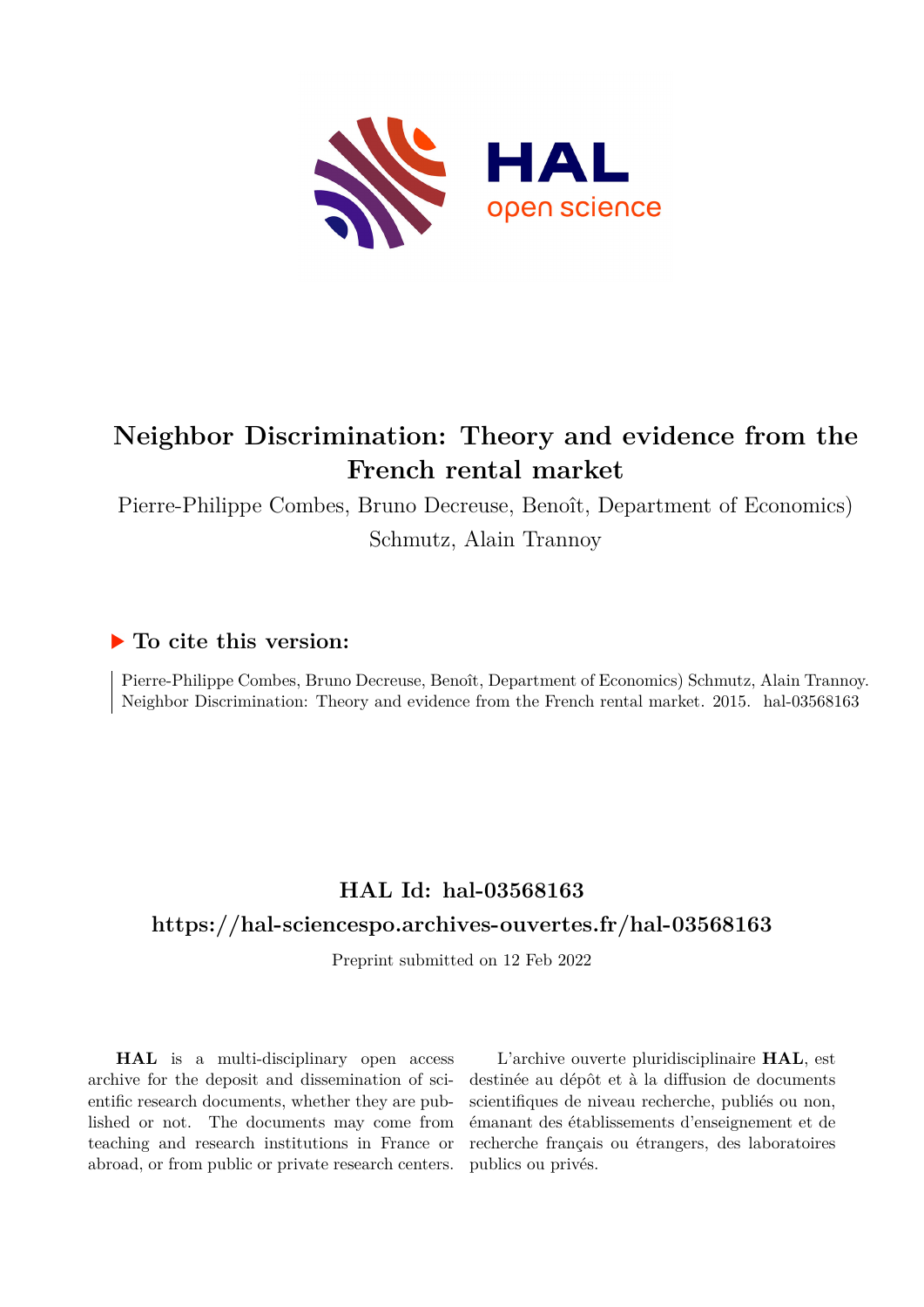# Neighbor Discrimination

### Theory and evidence from the French rental market<sup>\*</sup>

Pierre-Philippe Combes † Bruno Decreuse ‡

Benoît Schmutz<sup>§</sup> Alain Trannoy ¶

June 22, 2015

#### **Abstract**

This paper describes a novel concept of customer discrimination in the housing market, neighbor discrimination. We build up a matching model with ethnic externalities where landlords differ in the number of apartments they own within the same building. Larger landlords discriminate more often only if some tenants are prejudiced against the minority group. Testing the null hypothesis whereby minority tenants are equally likely to have a large landlord provides a natural test for the existence of neighbor discrimination. In an empirical application, we show that this null hypothesis is rejected for African immigrants in the French private rental market. We then show that the local proportion of large landlords is positively correlated with African tenants' probability of living in public housing, whereas this is not the case of other demographic groups.

**JEL codes**: R21, J71.

**Keywords**: Customer Discrimination, Matching frictions, Neighborhood Externalities, Housing Market;

<sup>∗</sup>This paper updates work registered as CEPR working paper 9160. Previous versions of this paper have circulated under the title "The Neighbor is King: Customer Discrimination in the Housing Market". It has benefited from the comments of Jim Albrecht, Pierre Cahuc, Jan Eeckhout, Cecilia Garcia-Peñalosa, Laurent Gobillon, Florence Goffette-Nagot, Morgane Laouénan, Thomas Piketty and Sébastien Roux. We also thank seminar participants at GREQAM, CREST, INSEE, Sciences-Po, Paris School of Economics, Rennes University, Aix-Marseille University, INED and Georgetown University, as well as conference participants in Dijon, Aix-en-Provence, Glasgow, London, Shanghai, Uppsala and Ghent. Data was made available by the Centre Maurice Halbwachs and the Centre d'Acces` Sécurisé à Distance. This research was partly funded by the Direction de l'Animation de la Recherche, des Etudes et des Statistiques (Dares).

<sup>†</sup>Aix-Marseille University (Aix-Marseille School of Economics), CNRS & EHESS, ppcombes@gmail.com, http://www.vcharite.univ-mrs.fr/pp/combes. Also affiliated with the Centre for Economic Policy Research.

<sup>‡</sup>Aix-Marseille University (Aix-Marseille School of Economics), CNRS & EHESS, decreuse@univ-amu.fr, https://www.sites.google.com/site/brunodecreuseecon/

<sup>§</sup>Howard University and CREST, benoit.schmutz@howard.edu, http://sites.google.com/site/benoitschmutz

<sup>¶</sup>Aix-Marseille University (Aix-Marseille School of Economics), CNRS & EHESS, alain.trannoy@univ-amu.fr, http://www.vcharite.univ-mrs.fr/pp/ trannoy/index.htm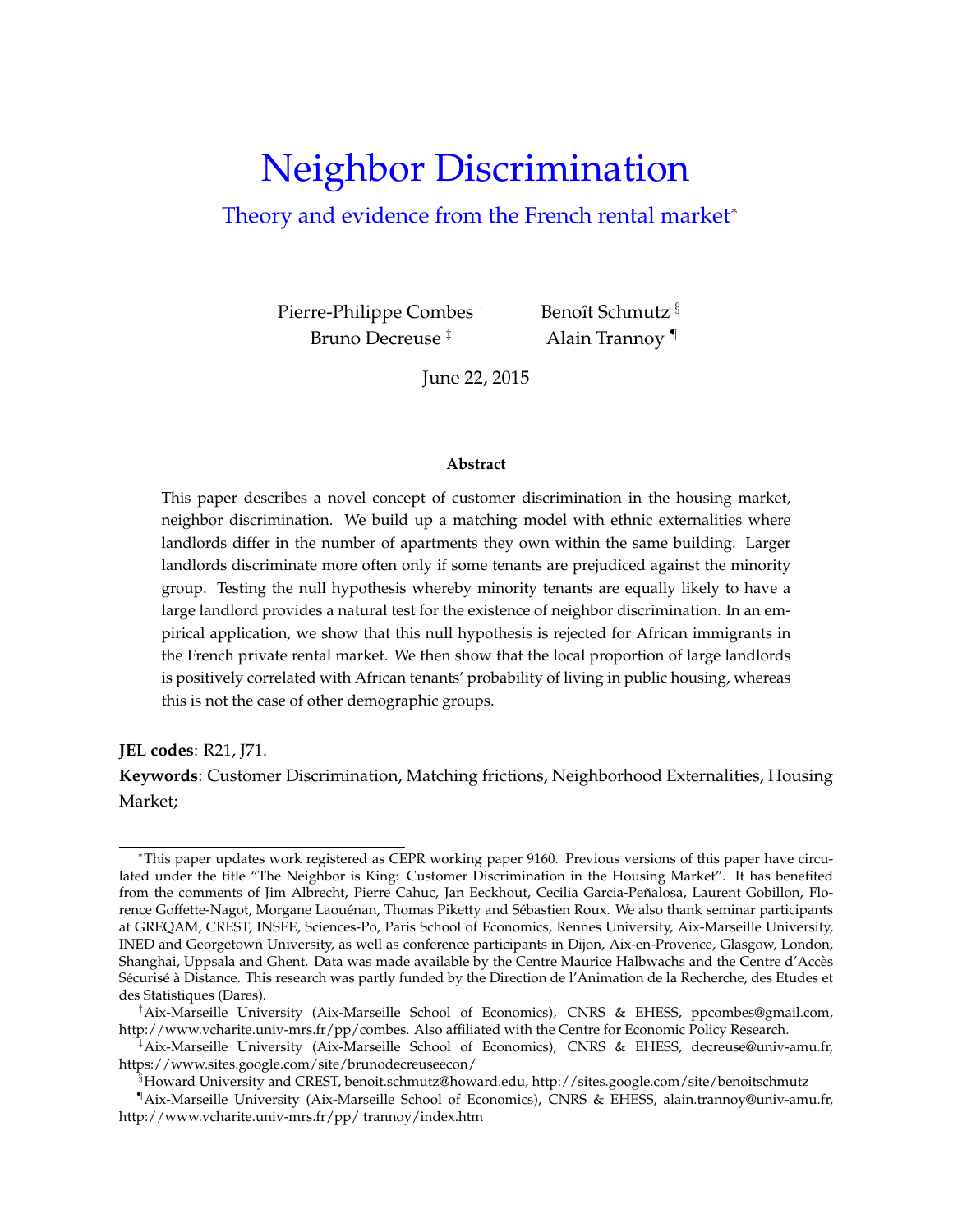### **Introduction**

The housing market is the quintessential customer market (Lang 2007). And yet, research on housing market discrimination has not benefited as much as it could have from Becker's (1957) theoretical insights into the rationale for customer discrimination. In particular, the respective roles played by landlords' and tenants' prejudice in the discrimination process are seldom clearly disentangled, even though the parallel is easily drawn between landlords and employers and between tenants and customers. According to Farley, Steeh, Krysan, Jackson, and Reeves (1994) "*most discriminatory behavior in the housing market is founded upon either the personal prejudice of agents or their belief that it is in their financial interest to cater to the presumed prejudice of their Anglo customers*". This paper develops a search model that exploits the heterogeneity of property rights on buildings. The model provides a strategy for testing for the existence of customer-based discrimination in the housing market, *neighbor discrimination*. We then implement the test on French data.

We pick France because African immigrants experience very poor housing market performances. According to the French housing Survey 2002, 46% of them lived in public housing (HLMs) against 15% for the whole population. Given the specific location of HLMs, this leads to a concentration of African immigrants within the most deprived neighborhoods, characterized by lower-quality public goods and higher crime rates: in 2002, 28% of them lived in an area targeted by the *Zone Urbaine Sensible* program, against 6% for the whole population. The presumption in this paper is that members of ethnic minorities are actually discriminated against in the private rental market by landlords and real estate agents who assume that their wouldbe French-born neighbors do not want to coreside with them. If this conjecture were true, this would be worrying for several reasons. First, unlike taste-based discrimination, neighbor discrimination is rooted in profit maximization. It is therefore more likely to persist, and probably more robust to anti-discrimination policies. Second, such a lack of housing opportunities in the severely supply-constrained French market impairs geographic mobility. This in turn may affect employment odds, thereby contributing to explain huge residual disparities in unemployment rates (see Decreuse and Schmutz (2012) and Gobillon, Rupert, and Wasmer (2014)). Finally, African immigrants are more often found in the rental market: only 22% owned their dwellings in 2002, against 56% for the whole population. Improving their housing outcomes will prove difficult if they are very exposed to discriminatory practices in the main market segment they have access to.

The idea we develop in this paper is as follows. If some Whites will not enter an apartment in a building in which some of the other tenants are Black, then the willingness of landlords to rent to Blacks will be affected. However, discrimination incentives crucially depend on the number of dwellings owned in the same building. We explore the implications of this idea in a stylized model of the rental market in which each building consists of two apartments. In some of these buildings, the two apartments are owned by two different landlords; in the others, the two apartments are owned by the same landlord. The incentives to cater to the prejudice of prospective White tenants differ between the two landlord types, namely, those owning a single apartment versus those owning both apartments in the same building. Unlike landlords who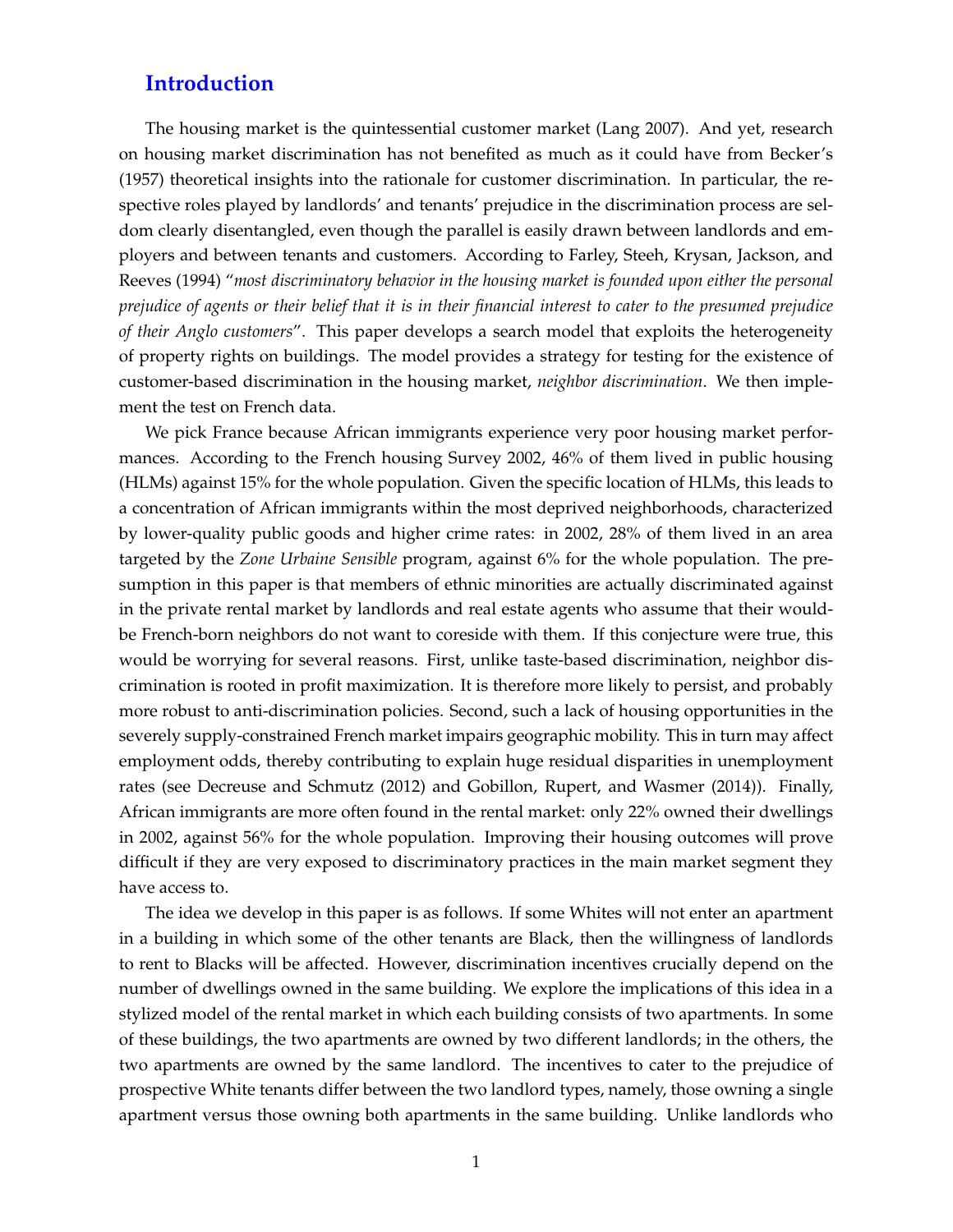own both apartments, single-unit landlords do not care that accepting a Black applicant may make it more difficult for the other landlord in the building to find a tenant; however, they do take into account the fact that if they accept a Black applicant today, they will face a more difficult situation tomorrow when their unit is back on the market, because the tenant in the other apartment will be more likely to be Black.

More precisely, we focus on the rental market and model landlords' decision-making process in a dynamic framework with ethnic heterogeneity, two-dwelling buildings, and matching frictions (Section 1). Rents are fixed and some Whites are prejudiced against Black tenants. Landlords have to choose whether they accept an applicant or wait for another one. Landlords are heterogenous with respect to the number of housing units they own within the same building: "dwelling landlords" own only one unit, while "building landlords" own both. Dwelling landlords sharing a building property play a dynamic game whose (Markovian) equilibria are studied. Building landlords run the building efficiently. The model predicts that all landlords have the same behavior when faced with unprejudiced White applicants. This result is robust to the consideration of alternative forms of discrimination, i.e. landlords' pure taste for discrimination and statistical discrimination. However, when there are prejudiced Whites, landlords who own two contiguous apartments discriminate more often than those who own a single apartment. Indeed, the latter only care about the impact of their selection decision on their ability to rent out the same apartment again in the future (dynamic externality), while the former also care about the impact of their decision on their current ability to rent out the other vacant lot (static externality).

The model provides a new test for the presence of customer discrimination. Other things equal, if building landlords discriminate more than dwelling landlords, then there are prejudiced tenants. This result is valid even though there may be multiple equilibria in the strategic game played by dwelling landlords. This first prediction may be tested on pair-based audits. A related prediction is that Black tenants less often have landlords who own several housing units within the same neighborhood only in the event of customer-based discrimination against Black applicants. This prediction is testable on regular survey data.

We provide an empirical application on French data (Section 2). We seek here to investigate whether some of the difficulties experienced by ethnic minorities in France (mainly people coming from former French colonies in Africa) may be attributed to customer discrimination. There is little legal room in France for price discrimination in the French rental market, which suits our fixed-price model. The asked rent is generally posted on the ad and landlords are not allowed to increase it unilaterally before signing the lease. Moreover, a set of laws and regulatory practices prevents them from fixing prices at their will on many segments of the private rental market. Price discrimination must be covert: it may involve the amount of the security deposit (two or three months), or temporary discounts in exchange for improving the quality of the dwelling. Our assumption here is that the bulk of discrimination, if any, has to come through quantity rationing.<sup>1</sup> This assumption is tested through the course of our empirical investigation.

 $<sup>1</sup>A$  similar phenomenon occurs in the labor market: African immigrants are paid less and suffer higher unem-</sup> ployment rates. However, while residual ethnic wage differentials are very small, residual unemployment disparity is quite large (Aeberhardt, Fougere, Pouget, and Rathelot 2010).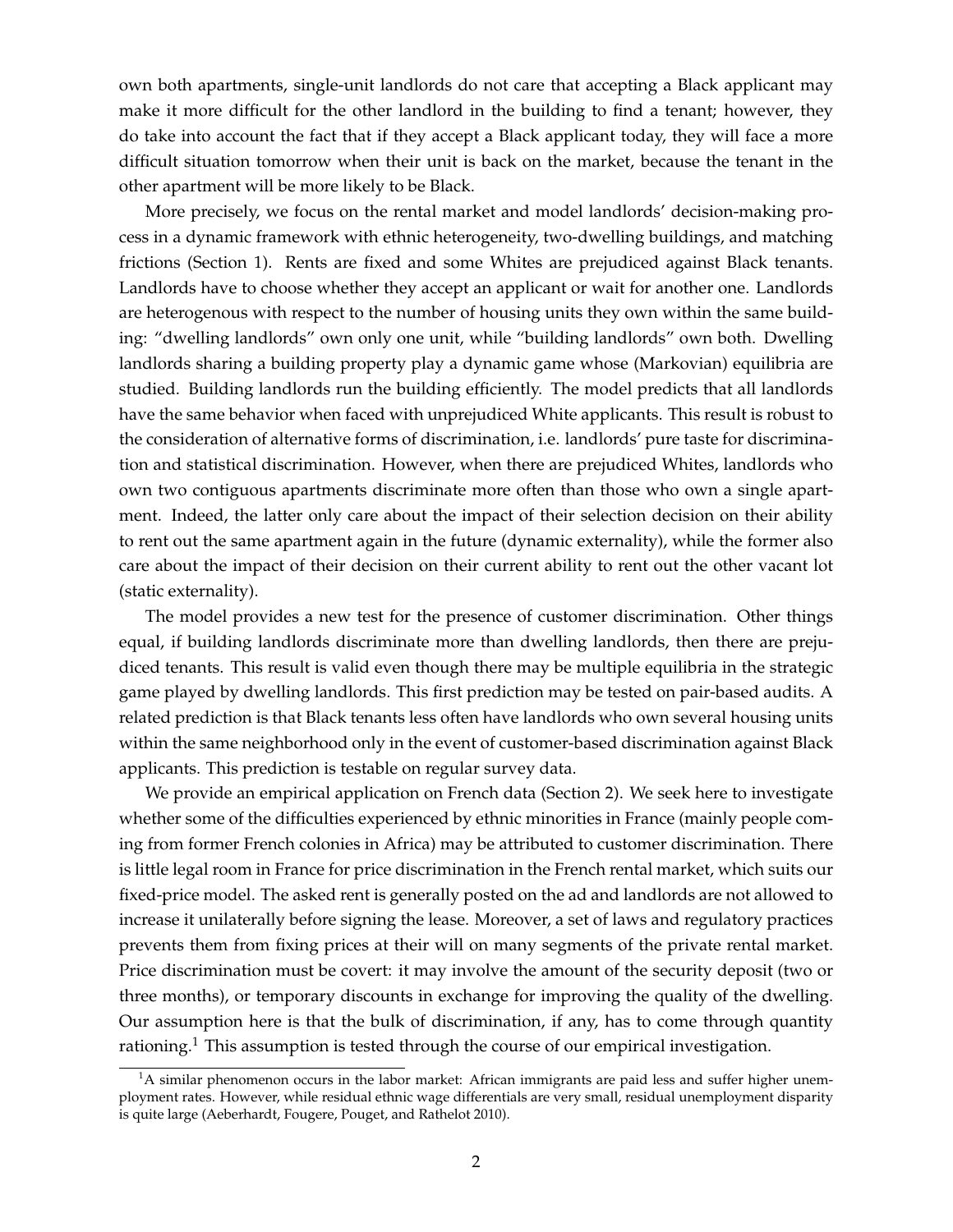Section 2 conducts a first empirical test of the theory. This test relies on the assumption that, conditional on all *observable* characteristics of the dwelling, tenants do not directly derive utility from whether the landlord owns several contiguous apartments or not. Under this assumption, the conditional allocation of tenants across landlords' types only reflects the supply side of the market and does not raise selection issues regarding the choice of residence. Using data from the French National Housing Survey, we show that first-generation immigrants of African origin who live in privately-rented apartments are less likely to have a landlord who owns the entire building. This result is equivalent to rejecting the null hypothesis whereby minority tenants are equally likely to have a building landlord. According to our model, customer-based discriminatory practices in the French private rental market is the most plausible explanation of such a finding. Indeed, if landlords believe that rental arrears are more frequent for members of some ethnic minority, it is unlikely that this belief will be solely shared by owners of multi-dwelling landlords.<sup>2</sup> The same goes for true prejudice.

In the last part of section 2, we take advantage of our large-scale survey data to run an alternative, more indirect test of the theory. Using a methodology derived from the empirical literature on spatial mismatch on the labor market, we compute the share of dwellings owned by building landlords in each local housing market. We show that the probability of tenants of African origin to be living in public housing is positively correlated with this variable, whereas the correlation does not stand for any other ethnic group. Provided this probability partly reflects the difficulty to access the private rental market, this second result is also consistent with the assumption of customer discrimination in the French rental housing market.

**Related Literature** This paper pertains to different subfields of the huge discrimination literature. First, our reasoning is quite similar to that used in the segment of the literature which is concerned with identifying intentional discrimination from statistical data. For example, Knowles, Persico, and Todd (2001) and Anwar and Fang (2006) (see also the review by Persico (2009)) attempt at distinguishing racial prejudice from statistical discrimination. In a different perspective, Charles and Guryan (2008) focus on taste-based discrimination. We go back to the theory of discrimination and extract one specific rationale for discrimination out of the black box. We then derive an identification strategy, which relies on fairly weak assumptions regarding consumers' and suppliers' tastes. Thanks to the use of an original variable on the geography of landlords' real estate portfolios, we are able to isolate the impact of customer discrimination.

*Customer vs neighbor discrimination.*— Our paper is obviously related to the literature focused on customer discrimination in the labor market (Borjas and Bronars 1989, Nardinelli and Simon 1990, Holzer and Ihlanfeldt 1998, Combes, Decreuse, Laouenan, and Trannoy 2016). However, ´ beyond similarities, neighbor and customer discrimination differ. Whereas in Becker's world customer discrimination takes place at the expense of workers who are not hired in order not to displease customers, here neighbor discrimination takes place at the expense of other customers that are excluded from the service to not bother the majority of customers. This leads quite spontaneously to a segregating equilibrium where some firms (landlords) choose to serve a given

 ${}^{2}$ In France, tenant eviction is a lengthy process, which is even fully suspended during the winter period.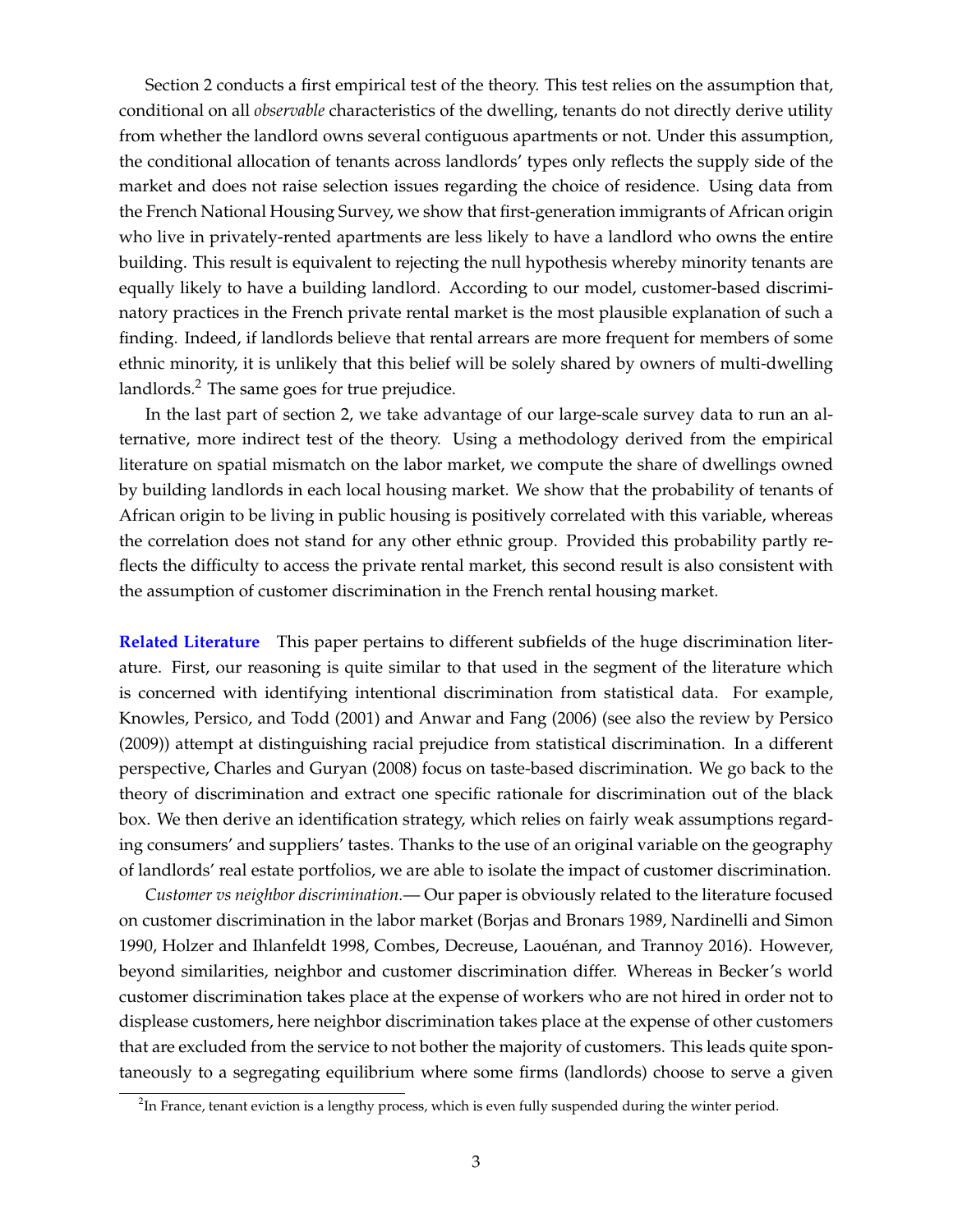type of consumers. This feature relates neighbor and coworker discrimination where there can be male-dominated, female-dominated and mixed firms if it is assumed that male workers dislike working with females and vice-versa (Sasaki 1999). Here, we examine asymmetric neighbor discrimination, Blacks are assumed to have no prejudice against Whites.

*Discrimination and search.*— Our paper is also related to the theoretical literature on labor market discrimination in frictional environments. This literature is mostly focused on employer discrimination. While discrimination only affects wages in a frictionless environment, the combination of search frictions and hiring discrimination translates into higher unemployment probability (Black 1995, Bowlus and Eckstein 2002, Rosen 2003, Lang, Manove, and Dickens 2005). We build on this important result to study a specific type of quantity rationing in the housing market, a vacancy rate which can be understood as the result of a dynamic vacancy-minimization program and which may therefore only arise under search frictions.

To the best of our knowledge, we provide the first model of customer discrimination in the housing market in a dynamic search framework. Whereas search processes in this market are indisputably frictional, $^3$  there still are relatively few search and matching models of the housing market as a whole. After the seminal work of Wheaton (1990), most of the advances have been made in recent years (Albrecht, Anderson, Smith, and Vroman 2007, Ngai and Tenreyro 2014, Díaz and Jerez 2013, Albrecht, Gautier, and Vroman 2015, Carrillo 2012). These various papers study many interesting features of the housing market, such as the divide between tenants and homeowners or the fact that sellers are often also buyers. However, a lot remains to be done to match the level of research devoted to the labor market. $^4$  In this perspective, the characterization of the dynamic and static externalities associated with the acceptance of a minority tenant is new. The dynamic game when there are two dwelling landlords and the study of its Markovian equilibria are also new.

*Empirics of discrimination in the housing market.*— Our two tests aim to provide additional empirical evidence on housing market discrimination. In the US, price discrimination in the housing market has been studied since the 1960s, when the growing expansion of the Afro-American and Hispanic middle class was starting to modify the racial makeup of Suburbia (Rapkin 1966, King and Mieszkowski 1973). Numerous studies based on hedonic methodology and geographical discontinuities show that Blacks often have to pay a premium to enter formerly all-White neighborhoods (Yinger 1997). However, these papers do not provide evidence on discrimination in the making: how and why agents discriminate remains unknown and discrimination, if attested, remains a black box.

Pair-based audits highlight the role played by realtors. Many such audits have been conducted in the US since the late 1970s. For instance, using the results from an audit conducted in 1981 in Boston, Yinger (1986) shows that Black applicants are offered up to 30% fewer opportunities to visit housing units: two decades later, this gap narrowed but was far from having closed

 ${}^{3}$ For recent empirical evidence on the existence of frictions on the US home-sale market, see Genesove and Han (2012), who examine how buyers' and sellers' time in the market respond to changes in buyer to seller ratio. Their estimates imply that the underlying elasticity of the matching function with respect to sellers is about .8, against .2 with respect to buyers.

<sup>&</sup>lt;sup>4</sup>The structural estimation of housing search models is even more recent (Carrillo 2012).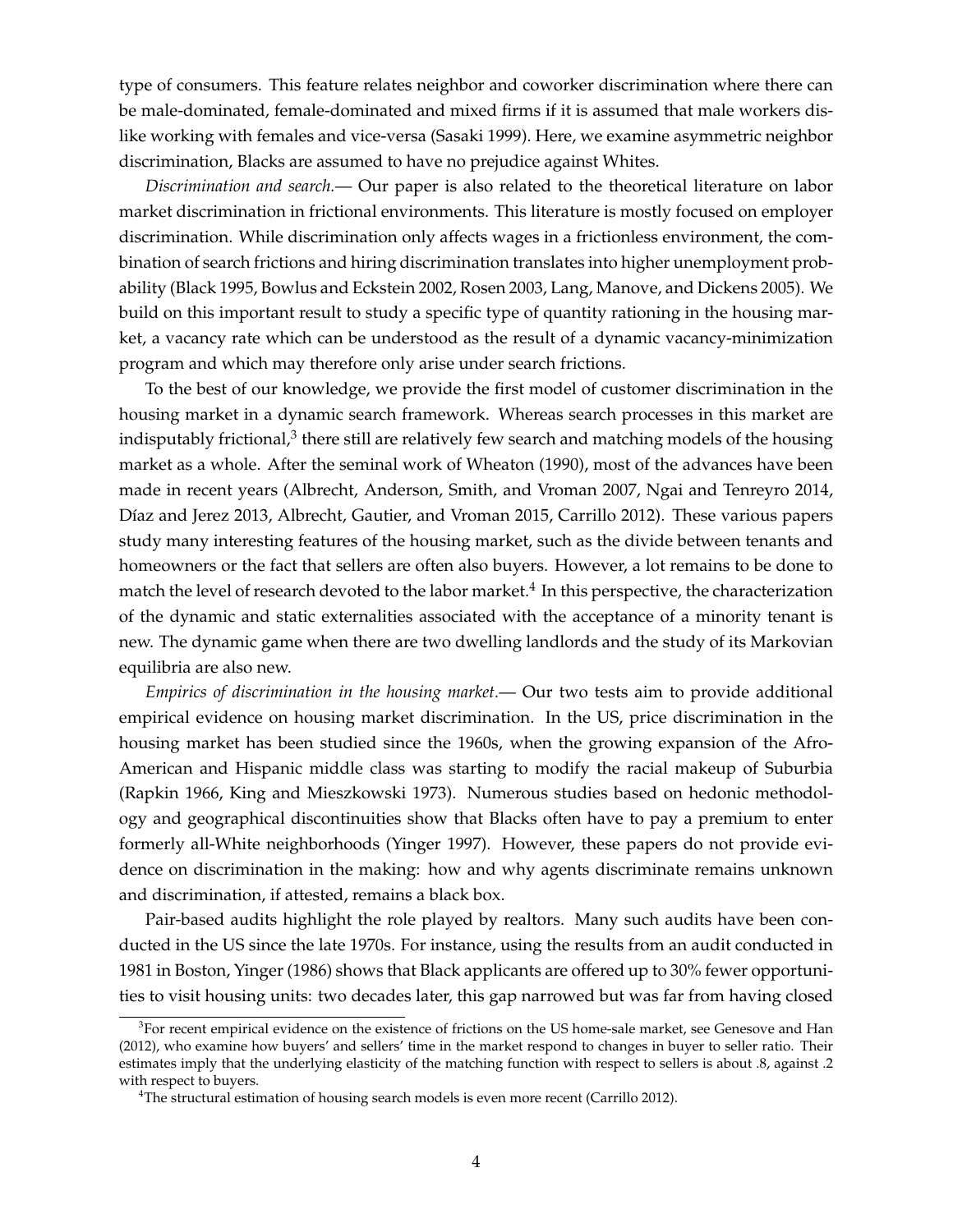(Zhao, Ondrich, and Yinger 2006). Another example could be found in the Housing Discrimination Study of 1989, where a series of audits on 25 US metropolitan areas led to another wave of evaluations (Ondrich, Stricker, and Yinger 1999). Recently, field experiments using newly available matching techniques, such as the Internet, have been conducted. Ahmed and Hammarstedt (2008) provide strong evidence for gender and ethnic discrimination in the Swedish rental market, by looking at the reaction of landlords who had posted an ad on the Web and were contacted by fictitious applicants with distinctively ethnic and gender names (see also Hanson and Hawley (2011) who conduct a similar study on U.S. cities).

The remainder of the paper proceeds as follows. Section 1 presents and analyses the search and matching model. Section 2 provides a direct test of the main prediction of the model and an indirect test based on the over-representation of some ethnic groups in the French public housing stock. Section 3 concludes. The Appendix contains the proof of the propositions and additional material.

### **1 Neighbor discrimination: theory**

#### **1.1 The model**

We describe the rental pattern of a two-dwelling building in a context where some of the majority tenants are prejudiced against people from (ethnic) minorities. We distinguish two cases. In the first one, the building is owned by a unique landlord. In the second one, it is owned by two separate landlords who act non-cooperatively. We refer to dwelling landlords as type-1 landlords and to building landlords as type-2 landlords.

**Set-up** Time is continuous. The building comprises two apartments. Each apartment is occupied by a White tenant  $(w)$ , a Black tenant  $(b)$ , or is vacant  $(v)$ . The state space of occupancy for each building is  $\{v, w, b\} \times \{v, w, b\}$ . Owners with a vacant dwelling meet applicants at constant rate  $\eta$ . The applicant may be White with probability  $p_w = p$  or Black with complementary probability  $p_b = 1 - p$ . Prejudice is one-sided: nobody is prejudiced against Whites; Blacks are not prejudiced against Blacks; a fixed fraction  $\alpha$  of the population of Whites is prejudiced against Blacks.<sup>5</sup> Prejudiced Whites refuse to enter a dwelling when the neighbor is Black. However, they do not move out if a Black tenant moves in next to them.<sup>6</sup> We briefly discuss the alternative case in Section 1.6.

When a Black applicant is willing to enter the dwelling, the landlord accepts with some probability. In all generality, such a probability may depend on many different factors such as time and building occupancy state history (including the current state). We restrict our attention to Markovian processes, whereby the acceptance probability depends only on contemporaneous building state. Let  $\beta = (\beta_{bv}, \beta_{bw}, \beta_{bb}) \in [0, 1]^3$  denote the vector of stationary probabili-

 $5$ US studies show that more than 70% of Whites are not willing to move into a neighborhood which is more than 50% Afro-American, whereas more than 80% of Afro-Americans are willing to move into a neighborhood with only a few Black neighbors (Farley, Steeh, Krysan, Jackson, and Reeves 1994).

 $6$ This assumption is compatible with the behavior of US White households as described by Ellen (2000).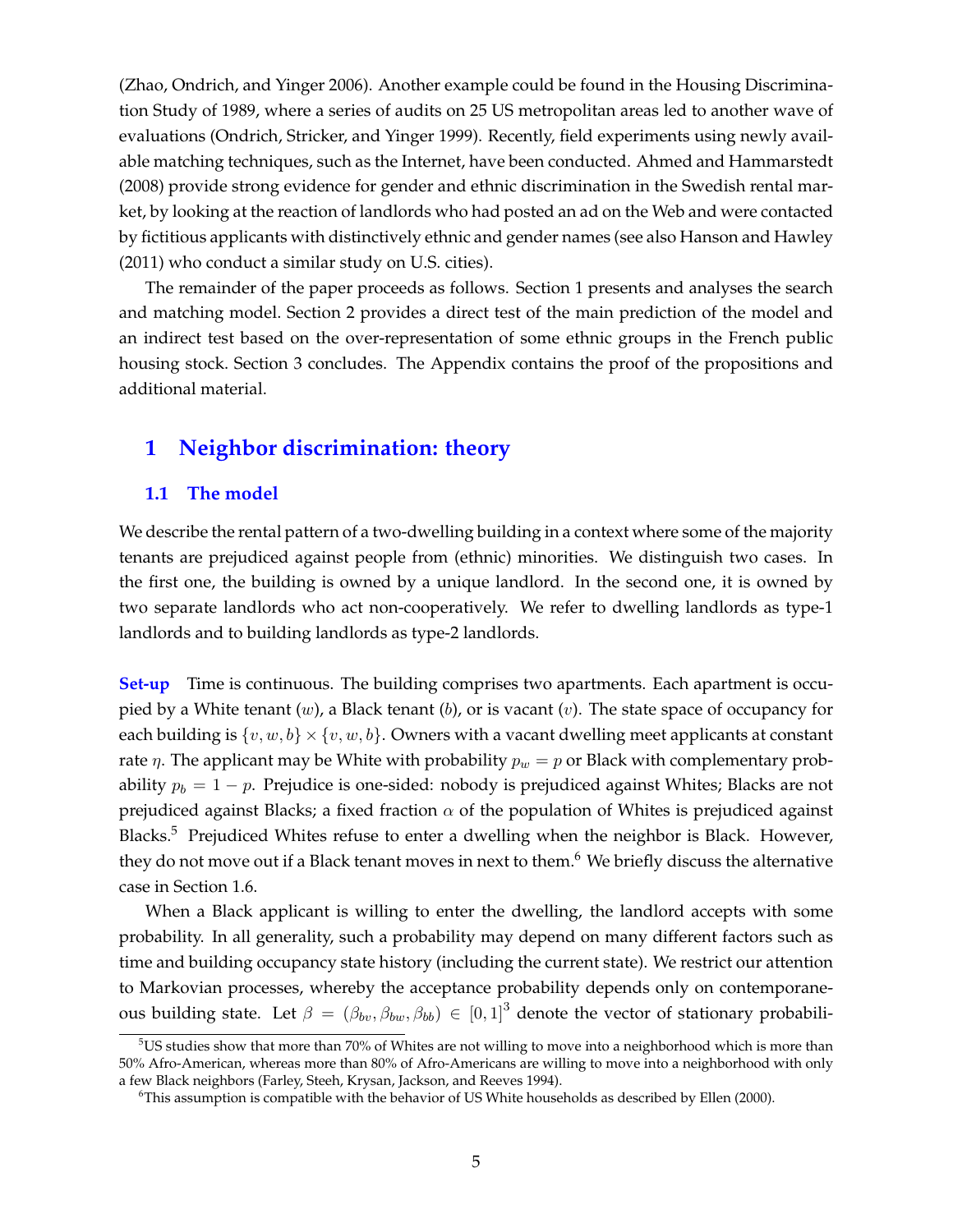ties of entering state b when the other dwelling is in state  $l = v, w, b$  respectively. Similarly,  $\bar{\beta}=\left(\bar{\beta}_{bv},\bar{\beta}_{bw},\bar{\beta}_{bb}\right)\in[0,1]^3$  denote the vector of stationary probabilities for the other dwelling.

Landlords receive a *fixed* rent R that does not depend on a tenant's race. However, landlords may also be prejudiced against Black tenants. In such a case, the "net" rent is ethnic-specific with higher net rents for Whites than for Blacks,  $R_w$  and  $R_b$  respectively, with  $R_w \ge R_b$ . The difference  $R_w - R_b$  is Becker's taste for discrimination.

Landlords cannot evict a tenant, but tenants leave the apartment they rent with flow probability  $q$ .

**Dwellings' values** Landlords, whatever their type, are risk neutral and discount time at rate  $r.$  Let  $\Pi:[0,1]^3\times[0,1]^3\to\mathbb{R}^9$  denote the function of gains associated with the ownership of *one* apartment. The typical element is  $\Pi^{kl}\left(\beta,\bar{\beta}\right)$ , where  $k,l=v,w,b$  denote the occupancy status of each dwelling. The dependence vis-à-vis  $\beta$  and  $\bar{\beta}$  will be omitted whenever this does not cause a misunderstanding.

For all  $i, j = w, b$ , the elements of the gain function at a stationary state are recursively defined as follows:

$$
r\Pi^{ij} = R_i + q \left[ \Pi^{ij} + \Pi^{iv} - 2\Pi^{ij} \right], \tag{1}
$$

$$
r\Pi^{iv} = R_i + q \left[ \Pi^{vv} - \Pi^{iv} \right] + \eta \sum_{l} p_l \left( 1 - \alpha_{li} \right) \bar{\beta}_{li} \left[ \Pi^{il} - \Pi^{iv} \right], \tag{2}
$$

$$
r\Pi^{vj} = q \left[ \Pi^{vv} - \Pi^{vj} \right] + \eta \sum_k p_k \left( 1 - \alpha_{kj} \right) \beta_{kj} \left[ \Pi^{kj} - \Pi^{vj} \right], \tag{3}
$$

$$
r\Pi^{vv} = \eta \sum_{i} p_i \beta_{iv} \left[ \Pi^{iv} - \Pi^{vv} \right] + \eta \sum_{i} p_i \bar{\beta}_{iv} \left[ \Pi^{vi} - \Pi^{vv} \right], \tag{4}
$$

where  $\alpha_{kl}$ ,  $k, l = v, w, b$ , is a shortcut notation with  $\alpha_{wb} = \alpha$  and  $\alpha_{kl} = 0$  in all other cases, and  $\beta_{wl} = \bar{\beta}_{wl} = 1$  for all  $l = v, w, b$ .

The system (1)–(4) comprises nine linear equations. Changes in the occupation status of one dwelling generally affect the value of the other because having a Black neighbor leads prejudiced Whites to refuse the dwelling. Consider equation (2) for instance. It states that a dwelling occupied by a type- $i$  tenant with no neighbor yields instantaneous profit  $R_i$ , but its value is likely to turn into  $\Pi^{vv}$  if the tenant leaves (an event occurring at rate q) as well as into  $\Pi^{il}$  if the other dwelling is occupied by a type-l tenant. This new tenant, who arrives at rate  $\eta$ , is of type l with probability  $p_l$ , accepts the dwelling offer with probability  $(1-\alpha_{li})$ , and is accepted by the landlord with probability  $\bar{\beta}_{li}.$ 

**Dwelling landlords' strategies** Landlords choose who they accept and who they refuse. In other words, they set the probability vectors  $\beta$  and  $\beta$ . They accept or reject applicants in a non-cooperative way. We reduce the possible strategies to state-dependent strategies. For each owner the *strategy space* is reduced to  $B = \{\beta_{bl}; \beta_{bl} \in [0,1], l = v, w, b\}$ . The *profit function* of a particular landlord is  $\Pi_1:B\times B\to\mathbb{R}^9$  with typical element  $\Pi_1^{kl}\left(\beta,\bar{\beta}\right)=\Pi^{kl}(\beta,\bar{\beta}).$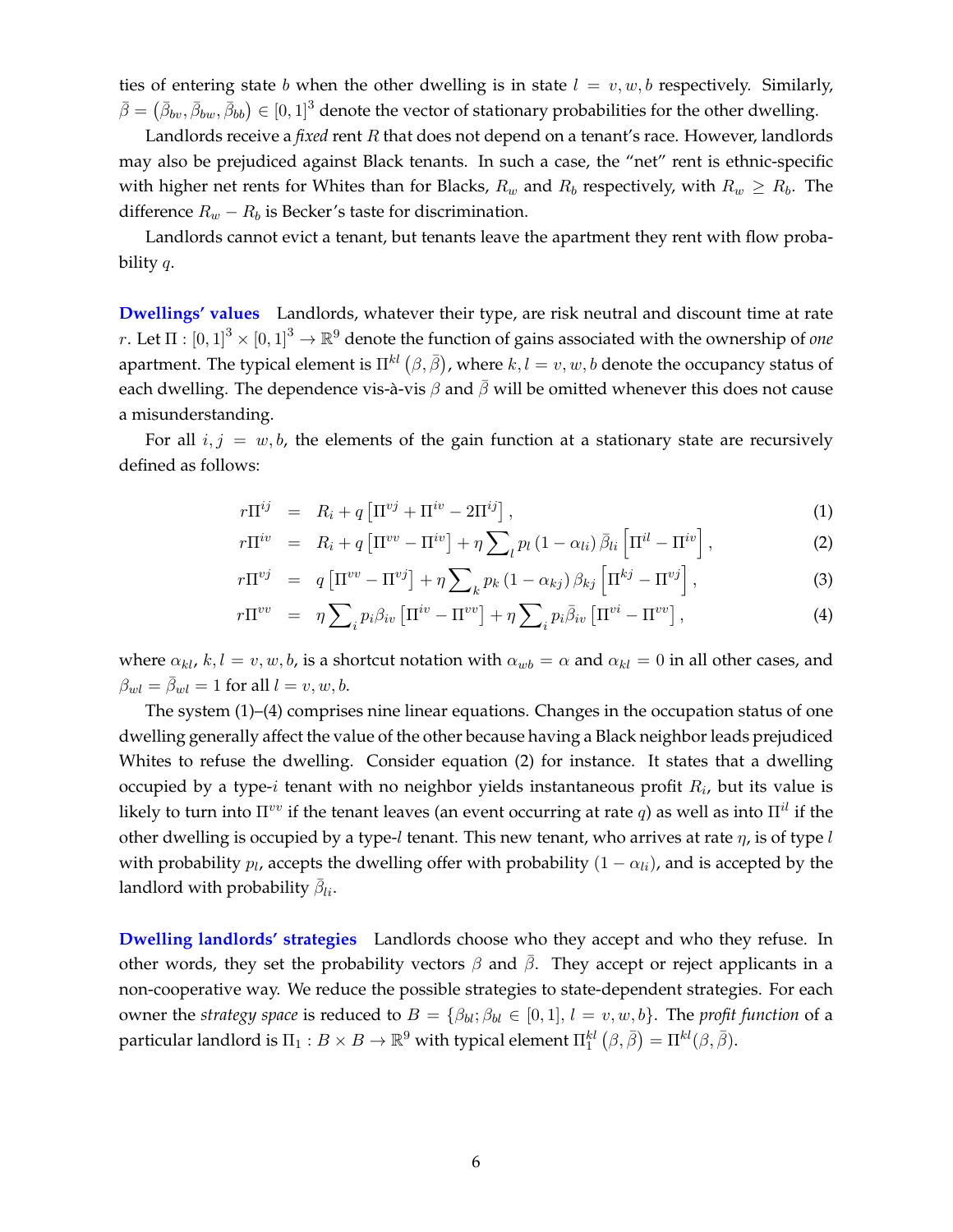A *best-response strategy* to strategy  $\overline{\beta} \in B$  is a strategy  $\beta \in B$  such that

$$
\beta \in \arg \max_{\tilde{\beta} \in B} \Pi \left( \tilde{\beta}, \bar{\beta} \right). \tag{5}
$$

From equations (1)–(4), best-response strategies are such that

$$
\beta_{bl} = \begin{cases} 1 \text{ if } \Pi^{bl} \left( \tilde{\beta}, \bar{\beta} \right) > \Pi^{vl} \left( \tilde{\beta}, \bar{\beta} \right) \\ [0, 1] \text{ if } \Pi^{bl} \left( \tilde{\beta}, \bar{\beta} \right) = \Pi^{bl} \left( \tilde{\beta}, \bar{\beta} \right) \\ 0 \text{ else} \end{cases} \tag{6}
$$

A symmetric Nash equilibrium is a vector  $\beta^*$  such that

$$
\beta^* \in \arg \max_{\tilde{\beta} \in B} \Pi \left( \tilde{\beta}, \beta^* \right). \tag{7}
$$

A *pure-strategy symmetric equilibrium* is a symmetric Nash equilibrium with  $\beta_{bl} = 0$  or  $\beta_{bl} = 1$ for all  $l = v, w, b$ . We also define the set of pure-strategy equilibria  $B^*$  by  $B^* = \{\beta^*; \beta^* \text{ is a } \}$ pure-strategy symmetric equilibrium}.

The game is dynamic and the set of conditions (7) includes subgame perfection requirements. Suppose for instance that the Nash equilibrium features  $\beta_{bv}^* = \beta_{bw}^* = 0$ , i.e. Blacks are discriminated against when the other dwelling is vacant or when it is occupied by a White tenant. If both dwellings start vacant, then there will never be Black tenants in the building. Landlords will never be confronted with a Black neighbor; they do not need to compute optimal strategies in such a case. However, subgame perfection requires that equilibrium strategies must also be optimal in situations that do not occur along the equilibrium path. Such conditions are important because they set individual-deviation gains. To pursue the example, suppose also that  $\beta^*_{bb} = 1$ , landlords do not discriminate against Blacks when the other dwelling is occupied by a Black. Deviating in the first stage then means accepting a Black tenant knowing that the other landlord may well accept a Black tenant in the future. This reasoning is crucial to establish that not deviating is the best strategy.

**Building landlord's strategies** The strategy set is now  $B_2 = B \times B$ . The profit function is  $\Pi_2$  :  $B_2$   $\to$   $\mathbb{R}^9$  with typical element  $\Pi_2^{kl}\left(\beta,\bar{\beta}\right)$   $=$   $\Pi^{kl}(\beta,\bar{\beta}) + \Pi^{lk}(\bar{\beta},\beta)$ . Building landlords maximize the value of the building rather than the value of each dwelling separately.

Since the externality takes place at the building level, type-2 landlords are able to make efficient decisions. Therefore, a *symmetric efficient strategy* results from

$$
\hat{\beta} \in \arg \max_{\tilde{\beta} \in B} \Pi_2 \left( \tilde{\beta}, \tilde{\beta} \right). \tag{8}
$$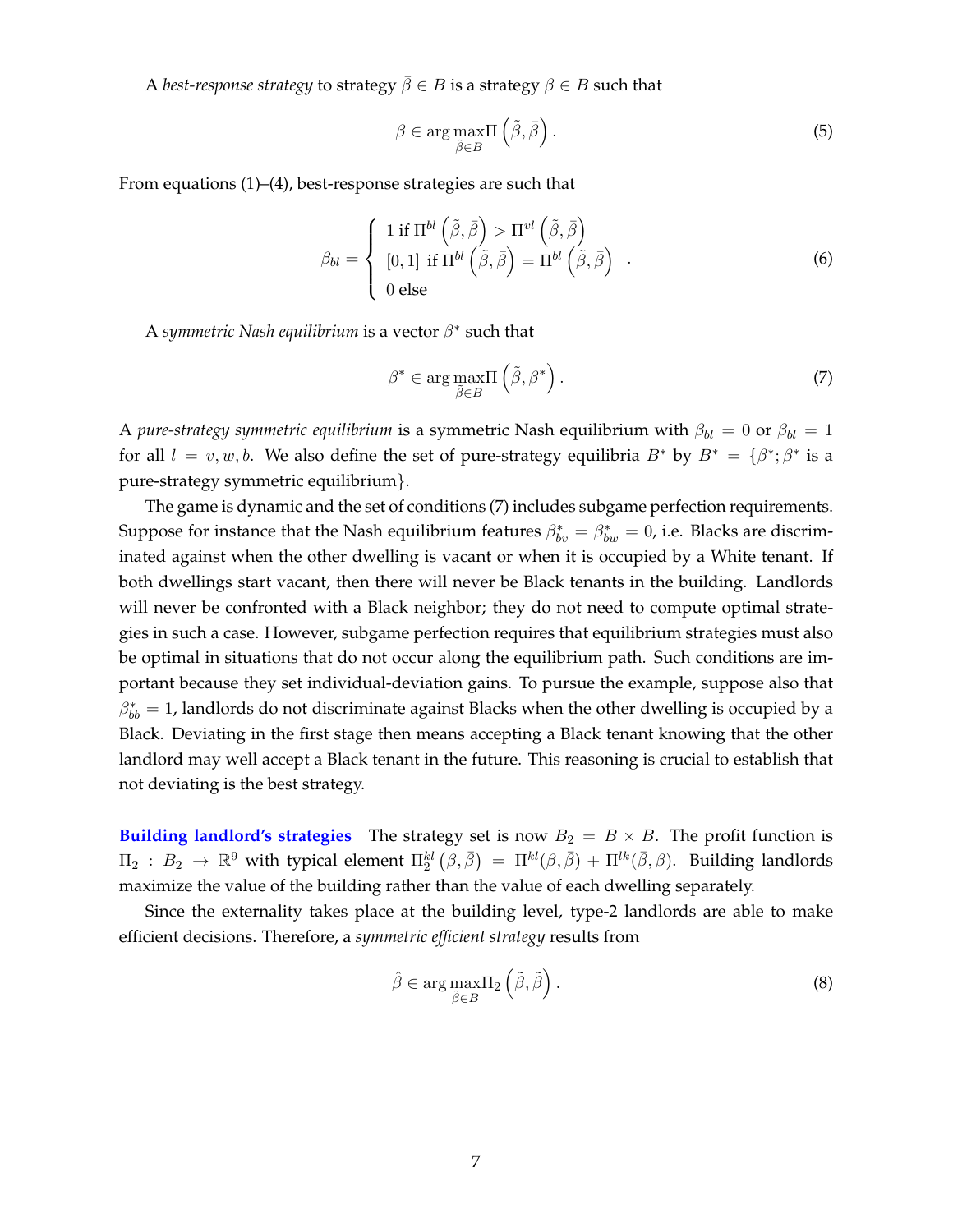Such a strategy must satisfy

$$
\hat{\beta}_{bl} = \begin{cases}\n1 \text{ if } \Pi^{bl}(\beta, \beta) + \Pi^{lb}(\beta, \beta) > \Pi^{vl}(\beta, \beta) + \Pi^{lv}(\beta, \beta) \\
[0,1] \text{ if } \Pi^{bl}(\beta, \beta) + \Pi^{lb}(\beta, \beta) = \Pi^{vl}(\beta, \beta) + \Pi^{lv}(\beta, \beta) \\
0 \text{ else}\n\end{cases} \tag{9}
$$

A *pure-strategy symmetric efficient strategy* is a symmetric efficient strategy with  $\beta_{bl} = 0$  or  $\beta_{bl} = 1$  for all  $l = w, b, v$ . We also define the set of pure-strategy symmetric efficient strategies  $\hat{B}$ with  $\hat{B} = \{\hat{\beta}; \hat{\beta} \text{ is a pure-strategy symmetric efficient strategy}\}.$ 

We will mainly focus on pure symmetric strategies. Thus, we will simply write  $\Pi^{kl}(\beta) \equiv$  $\Pi^{kl}(\beta,\beta).$ 

#### **1.2 The home-sale market case**

We start with a simplified model where the quit rate is zero,  $q = 0$ . Landlords interact with applicants in the beginning of the building history, and accepted tenants stay in the building forever. This case also corresponds to the home-sale market. Such an interpretation requires the selling price to be defined as  $R_i/r$ .

The following result considers the case where there are no prejudiced tenants, i.e.  $\alpha = 0$ .

**Proposition 1** UNPREJUDICED NEIGHBORS WITHOUT SEPARATION. Assume  $\alpha = 0$  and let  $\sigma_w =$  $\eta p/(r + \eta p)$ . Then,  $\hat{B} = B^* = \{(1, 1, 1)\}$  when  $R_b/R_w \ge \sigma_w$ , and  $\hat{B} = B^* = \{(0, 0, 0)\}$  when  $R_b/R_w < \sigma_w$ .

Proof: see Appendix A

Refusing a Black tenant features an option value. Blacks are discriminated against when this option value is higher than the value of the dwelling occupied by a Black tenant. With unprejudiced neighbors, the strategic interaction between dwelling landlords disappears. Consequently, only pure discrimination may take place, and it is equally likely for both types of landlords.

Pure discrimination occurs when the rent ratio  $R_b/R_w$  is sufficiently low. Then, landlords are willing to wait for a White tenant. The limit value  $\sigma_w$  increases with the rate at which Whites show up, and decreases with the discount rate  $r$ . More patient landlords ( $r$  small), in a rental market where the contact rate is high ( $\eta$  large) and there are few Blacks ( $p$  large) are more likely to discriminate.

That type-1 and type-2 landlords behave similarly when there are unprejudiced tenants lies behind our empirical strategy to test for the presence of neighbor discrimination on the rental market. If Blacks are discriminated against by building landlords and not by dwelling landlords, then there are prejudiced tenants.

We now characterize the equilibrium and efficient strategies when  $\alpha > 0$ .

**Proposition 2** EQUILIBRIUM AND EFFICIENT STRATEGIES WITHOUT SEPARATION. Assume  $\alpha > 0$ ,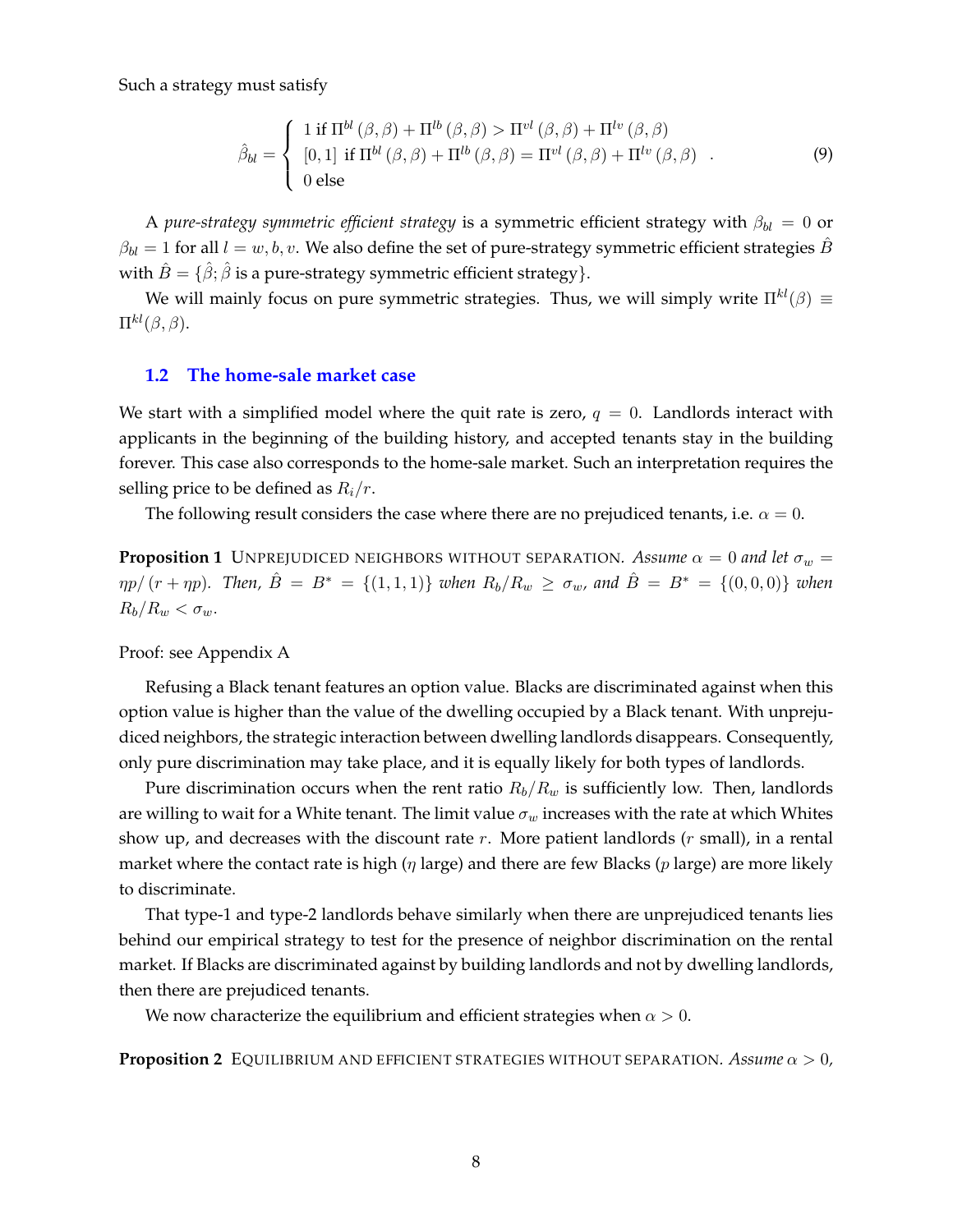*and consider the following thresholds*  $\sigma_b = \eta (1 - \alpha) p / [r + \eta (1 - \alpha) p]$ *,*  $\sigma_w = \eta p / (r + \eta p)$ *,* 

$$
\sigma_{1v} = \sigma_w \frac{r^2 + r\eta (2 - \alpha + p) + p\eta^2 (3 - \alpha - p - \alpha p)}{r^2 + r\eta (2 + p(1 - \alpha)) + p\eta^2 (3 - \alpha - p - \alpha p)} < \sigma_w,
$$
  

$$
\sigma_{2v} = \sigma_w \frac{r^2 + 3r\eta + 2\eta^2 + \alpha (r^2 + r\eta - 2p^2\eta^2)}{r^2 + 3r\eta + 2\eta^2 - \alpha \sigma_w (r^2 + (1 + 2p)r\eta + 2p^2\eta^2)} > \sigma_w.
$$

*Then,*

*(i)* If  $R_b/R_w < \sigma_b$ , then  $B^* = \hat{B} = \{(0,0,0)\};\$ *(ii)* If  $R_b/R_w \in [\sigma_b, \sigma_{1v})$ , then  $B^* = \hat{B} = \{(0, 0, 1)\};$ *(iii)* If  $R_b/R_w \in [\sigma_{1v}, \sigma_w)$ , then  $B^* = \{(0, 0, 1), (1, 0, 1)\}$  *and*  $\hat{B} = \{(0, 0, 1)\};$ *(iv)* If  $R_b/R_w \in [\sigma_w, \sigma_{2v})$ , then  $B^* = \{(1, 1, 1)\}\$  and  $\hat{B} = \{(0, 1, 1)\}\;$ *(v)* If  $R_b/R_w > \sigma_{2v}$ , then  $B^* = \hat{B} = \{(1,1,1)\}.$ 

Proof: see Appendix A

There are five possible equilibrium and efficient strategies. Such strategies are  $(0, 0, 0)$ — Blacks are always discriminated against—,  $(0, 0, 1)$ —Blacks are accepted when the other tenant is Black, and discriminated against otherwise—,  $(0, 1, 1)$ —Blacks are accepted whenever the other dwelling is occupied and rejected when it is vacant—,  $(1, 0, 1)$ —Blacks are discriminated against when the neighbor is White, and accepted otherwise,  $(1, 1, 1)$ —discrimination does not occur.

The main lesson of Proposition 2 is that Type-2 landlords discriminate more often than type-1 landlords. This phenomenon arises when the other dwelling is vacant. On the one hand, type-1 landlords face a coordination problem, whereas type-2 landlords do not. The coordination problem may lead to multiple equilibria. This occurs when the Black-White rental ratio  $R_b/R_w$ belongs to  $[\sigma_1, \sigma_w]$ . The two equilibria are  $(1, 0, 1)$  and  $(0, 0, 1)$ . In both equilibria, landlords discriminate when the neighbor is White and do not when she is Black. Their behavior differs when one of the dwellings is vacant. Discriminating in such a circumstance vehicles strategic complementarity. Suppose you are one of the landlords. If the other landlord discriminates, then the option value of keeping your own dwelling vacant is high; this leads you to discriminate. The opposite effect takes place when the other landlord does not discriminate, whereas your own dwelling is vacant. Such multiple equilibria can be Pareto-ranked. The value of a vacant dwelling is larger when both discriminate than whey they do not.

On the other hand, type-2 landlords internalize the externality induced by the acceptance of a Black tenant in a vacant building. This leads type-2 landlords to discriminate more than type-1, even when the latter coordinate on the most discriminatory equilibrium.

Formally, consider the limit situation where  $R_b/R_w = \sigma_w$ . Then type-1 landlords accept Black tenants in all circumstances. In particular, we have  $\Pi^{bv}((1,1,1))-\Pi^{vv}((1,1,1))=0$ , which implies that they accept Black tenants when the other dwelling is vacant. In the same parametric situation, a type-2 landlord accounts for the value of the building. She accepts a Black tenant if

$$
\Pi^{bv}((1,1,1)) - \Pi^{vv}((1,1,1)) \ge \Pi^{vv}((1,1,1)) - \Pi^{vb}((1,1,1)) \,. \tag{10}
$$

The left-hand side term between brackets corresponds to the wealth gain obtained for the first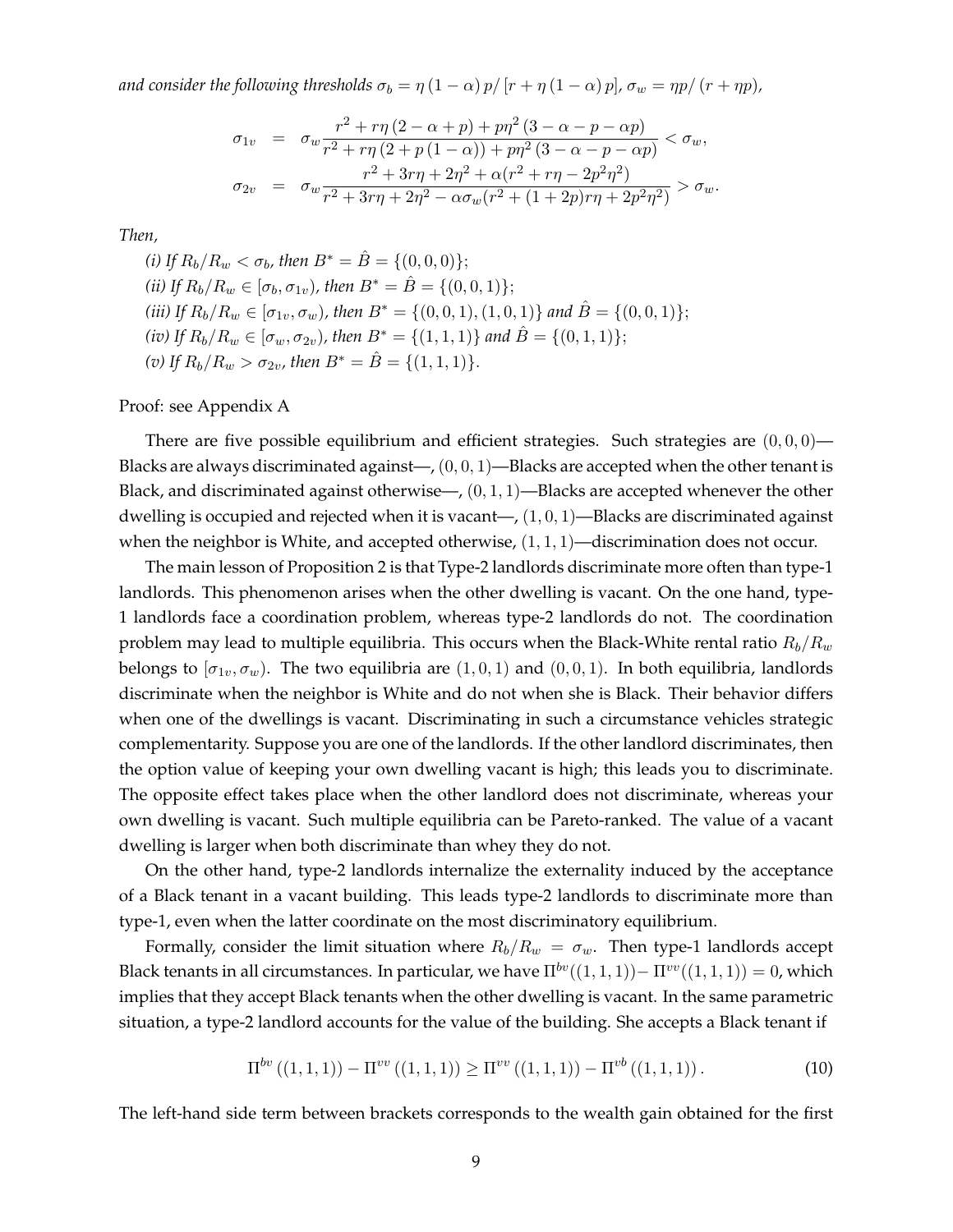dwelling. This gain is the same for both types of landlords. However, the right-hand side term accounts for the loss in value for the other dwelling. When  $R_b/R_w = \sigma_w$ , the former term is nil, but the latter term is positive. Type-2 landlords reject Black applicants as a result.

Type-1 and type-2 landlords behave similarly when the other dwelling is occupied. Landlords of different types adopt the same behavior because, in this case,  $\Pi^{ib}(\beta) - \Pi^{iv}(\beta) = 0$ ,  $i = b, w$ , i.e. once occupied, the value of the second dwelling does not depend on the neighbor's color. It follows that  $\Pi^{bi}(\beta) - \Pi^{vi}(\beta) = \Pi^{bi}(\beta) - \Pi^{vi}(\beta) - (\Pi^{bi}(\beta) - \Pi^{vi}(\beta))$ , which, by definition, means that type-1 and type-2 landlords face similar gains.

In this simplified model without separation, type-1 landlords never discriminate when  $R_b =$  $R_w$ . Conversely, type-2 landlords may or may not discriminate in the same case. Formally, the threshold  $\sigma_{2v}$  may be larger or lower than one. When it is larger than one, Black tenants may be discriminated against by type-2 landlords when the other dwelling is vacant.

#### **1.3 The rental market case**

We now turn to the general case where  $q > 0$ . Separation implies that neighbor discrimination is a more likely outcome than without separation. Accepting a Black tenant vehicles a dynamic composition effect, which is due to the other landlord's strategy. Such a composition effect is not important when the tenant stays in the dwelling forever; however, the landlord must take it into account when separation is likely.

**Proposition 3** COMPARING TYPE-1 AND TYPE-2 LANDLORDS. *(i)* If  $\alpha = 0$ , then there is a unique *Nash equilibrium, which coincides with the efficient strategy. We have*  $\hat{B} = B^* = \{(0,0,0)\}$  *if*  $R_b/R_w <$  $\eta p/(r + q + \eta p)$ , and  $\hat{B} = B^* = \{(1, 1, 1)\}\$  *otherwise.* 

*(ii) If type-2 landlords choose not to discriminate in all circumstances, then not discriminating in all circumstances is also a Nash equilibrium of the two dwelling landlords' game—that is, for all*  $j = v, w, b$ ,  $(1, 1, 1)$  ∈  $\hat{B}$  *implies*  $(1, 1, 1)$  ∈  $B^*$ .

*(iii) If discriminating in all circumstances is a Nash equilibrium of the two dwelling landlords' game, then discriminating in all circumstances is also the efficient strategy of type-2 landlords—that is, for all*  $j = v, w, b, (0, 0, 0) \in B^*$  *implies*  $(0, 0, 0) \in \hat{B}$ .

Proof: see Appendix A

Part (i) extends Proposition 1 to the rental separation case. With unprejudiced neighbors, type-1 and type-2 landlords behave similarly. They reject Black applicants when the net rent ratio  $R_b/R_w$  is sufficiently low, i.e. when the taste for discrimination is sufficiently strong. The threshold increases with the rate at which Whites apply for the rental, and decreases with the rental separation rate and the discount rate.

Part (ii) and (iii) highlight two significant cases where type-2 landlords discriminate more than type-1. Given the other tenant's type, that type-1 landlords always discriminate implies that type-2 landlords also discriminate in all circumstances (Part (i)). Conversely, that type-2 never discriminate also implies that type-1 never discriminate (Part (ii)).

The presence of prejudiced neighbors means that accepting a Black tenant entails two effects. The first effect is static. Having a Black tenant today reduces the chances that the other dwelling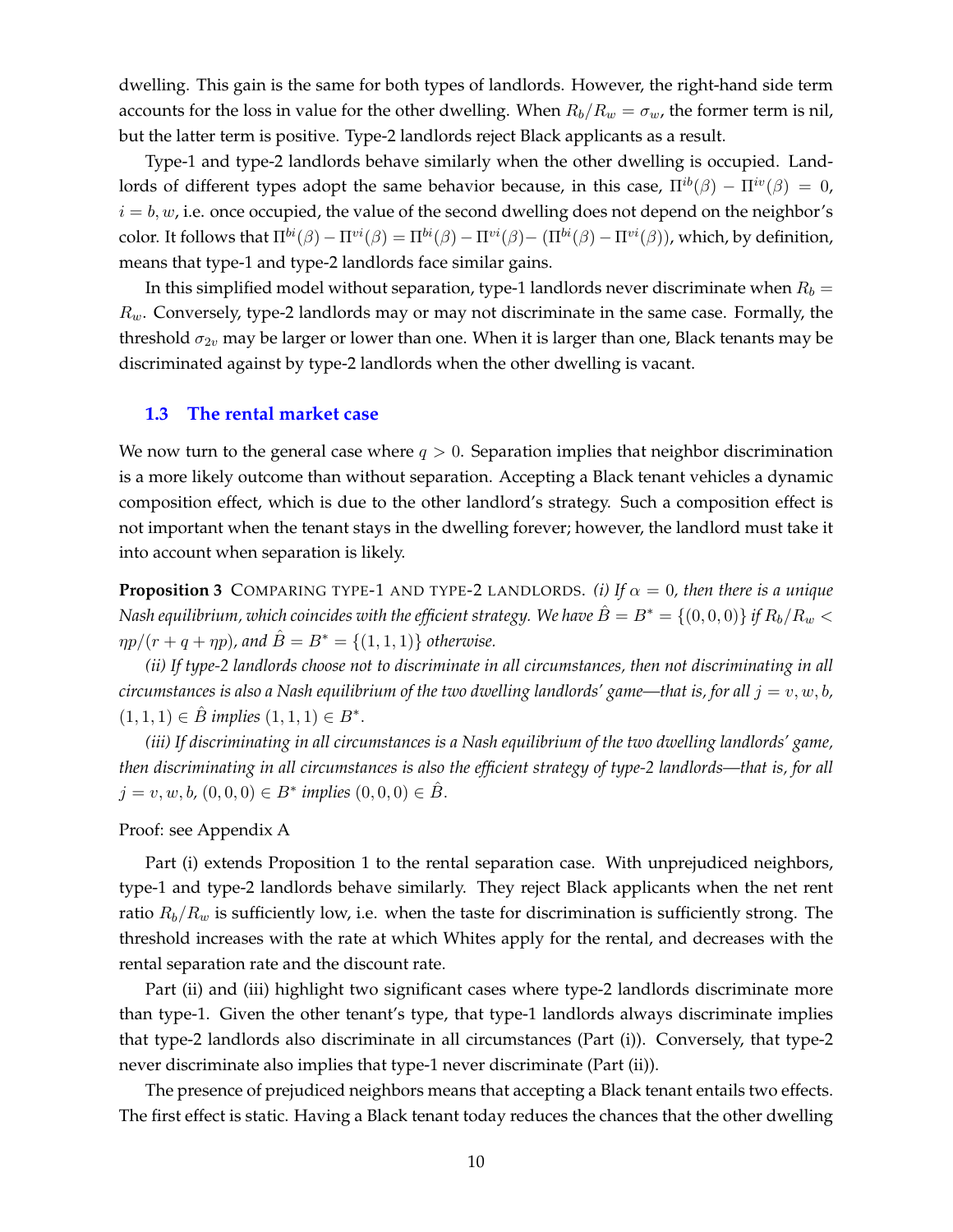will be rented by a White tenant. Therefore the value of the other dwelling goes down. Type-1 landlords do not take this effect into account. The second effect is dynamic. Accepting a Black tenant today affects the future composition of the building. In turn, this composition may alter the chances of finding another tenant in case of separation. Both types of landlords face the dynamic effect, whereas only type-2 landlords internalize the static externality. They are more likely to discriminate as a result.

We cannot find analytical results for the intermediate cases where landlords discriminate in some situations and not in others. We therefore proceed to numerical simulations. The main purpose of such simulations is to show that given a particular vector of parameters' values, building landlords always discriminate more than dwelling landlords.

#### **1.4 Numerical simulations**

The model is parameterized on a monthly basis. Table 1 presents the values of the different parameters. The model outputs depend only on the ratio  $R_w/R_b$  and so we normalize  $R_b$  to 1. As the ratio grows, landlords become more and more prejudiced against Black tenants. We then cover the entire set of reasonable values for all the parameters:  $q$  between 0.7% and 7% means that the average duration of a rental is between 15 months and 150 months (in France the average length of stay is 72 months), r between 0.2% and 2% amounts to between 2.4% and 26.8% annual interest rate (high values correspond to liquidity-constrained individuals),  $\eta$  between 0.25 and 4 means that the average waiting period for a vacant unit before a possible match is between one week and four months (we have no reliable source of information about this parameter), and  $p$ and  $\alpha$  describe the entire set of possible values. Pure discrimination is made possible up to a 20% net rent differential between Black and White tenants.

Table 1: Parameter values

|                                                                                                                              | $R_w/R_b$                      | $\overline{a}$ |  |      |      |
|------------------------------------------------------------------------------------------------------------------------------|--------------------------------|----------------|--|------|------|
| Value                                                                                                                        | $1+i/10$ $i/150$ $i/500$ $i/4$ |                |  | i/20 | i/20 |
| Span of $i$ $0 \rightarrow 2$ $1 \rightarrow 10$ $1 \rightarrow 10$ $1 \rightarrow 16$ $1 \rightarrow 20$ $1 \rightarrow 20$ |                                |                |  |      |      |

Notes: The first line of the table gives the actual value of the corresponding parameter that is used in the simulation, as a function of the counter  $i$ ; the second line describes the range of values taken by the counter  $i$ .

Note that we do not weight the different cases. We implictly consider that all parameter configurations have the same probability of occurrence. This is of course not true. However, accounting for a less trivial weighting scheme does not change the qualitative results presented below.

**Nash equilibria** Table 2 describes the equilibrium outcomes of the game played by type-1 landlords.

There are five pure-strategy Nash equilibria:  $(0, 0, 0)$ ,  $(1, 0, 0)$ ,  $(1, 0, 1)$ ,  $(1, 1, 0)$  and  $(1, 1, 1)$ . Simulating the general model reveals a number of phenomena that the no-separation case can-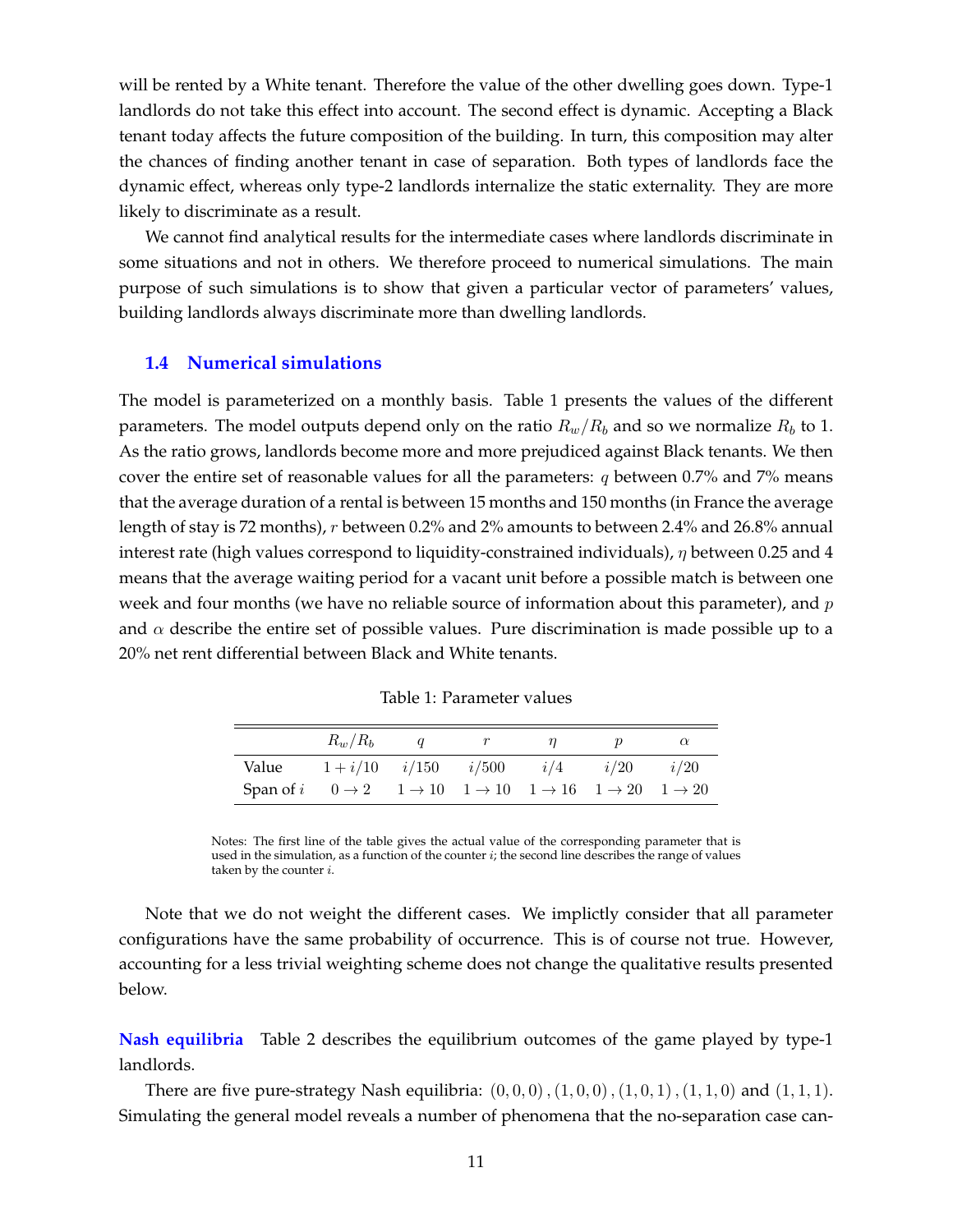| $(\beta_h^*, \beta_v^*, \beta_w^*)$ | Nb observations | Proportion |
|-------------------------------------|-----------------|------------|
| (0,0,0)                             | 642,868         | 33.48%     |
| $(b,0,0)_{b \in (0,1)}$             | 88,707          | 4.62%      |
| (1,0,0)                             | 251,456         | 13.10%     |
| $(1,0,0)$ , $(1,1,1)$               | 1,230           | $0.06\%$   |
| $(1,0,0)$ , $(1,1,0)$               | 6,304           | $0.33\%$   |
| $(1,0,0)$ , $(1,1,0)$ , $(1,1,1)$   | 1,020           | 0.05%      |
| $(1,0,0)$ , $(1,0,1)$               | 6,271           | $0.33\%$   |
| $(1,0,0)$ , $(1,0,1)$ , $(1,1,1)$   | 9,002           | 0.47%      |
| (1,0,0), (1,1,0), (1,0,1), (1,1,1)  | 5,632           | $0.29\%$   |
| (1,0,1)                             | 6,497           | $0.34\%$   |
| (1,0,1), (1,1,1)                    | 15,497          | 0.81%      |
| (1,1,1)                             | 885,516         | 46.12%     |
| Total                               | 1,920,000       | 100%       |

Table 2: Distribution of the symmetric Nash equilibria of the game played by type-1 landlords.

not predict. First, there may be up to four equilibria at a time, against two at most in the noseparation case. Such multiple equilibria only arise in 2.5% of the simulations. Second, in 4.5% of the simulations there are no pure-strategy equilibria, whereas there are always pure-strategy equilibria in the no-separation case. Such configurations admit a mixed-strategy equilibrium of the form  $(b, 0, 0)$ , with  $b \in (0, 1)$ . Landlords discriminate with certainty when the neighbor is White or when the other dwelling is vacant, whereas they discriminate with probability  $1 - b$ when the neighbor is Black.

There are seven situations where multiple equilibria are possible. To compare the equilibrium strategies with the efficient ones, we assume that landlords coordinate on the mostdiscriminating highest-payoff equilibrium. This assumption is the most conservative since this equilibrium is actually the closest one to the efficient strategy.

**Equilibrium vs efficient strategies** We can rank the different strategies, from the least discriminatory to the most discriminatory:  $(1, 1, 1)$   $\prec$   $(1, 0, 1)$   $\prec$   $(1, 0, 0)$   $\prec$   $(b, 0, 0)$ <sub>b∈ $(0, 1)$ </sub>  $\prec$   $(0, 0, 0)$ . This allows us to recover the fundamental result stating that type-2 landlords always discriminate at least as much as type-1. This can be expressed as the following matrix, displayed in Table 3.

The matrix is upper triangular, which means that there are no cases where type-1 landlords discriminate more than type-2. The probability mass above the main diagonal is about 21%. Type-2 landlords, therefore, discriminate strictly more than type-1 landlords in 21% of simulations.

We now examine in depth the role played by each parameter. We start with the rent ratio  $R_w/R_b$ .

**Pure discrimination** The likelihood of discrimination increases with the rent ratio. Table B1 in Appendix B shows how equilibrium and efficient outcomes vary with the rent ratio. When the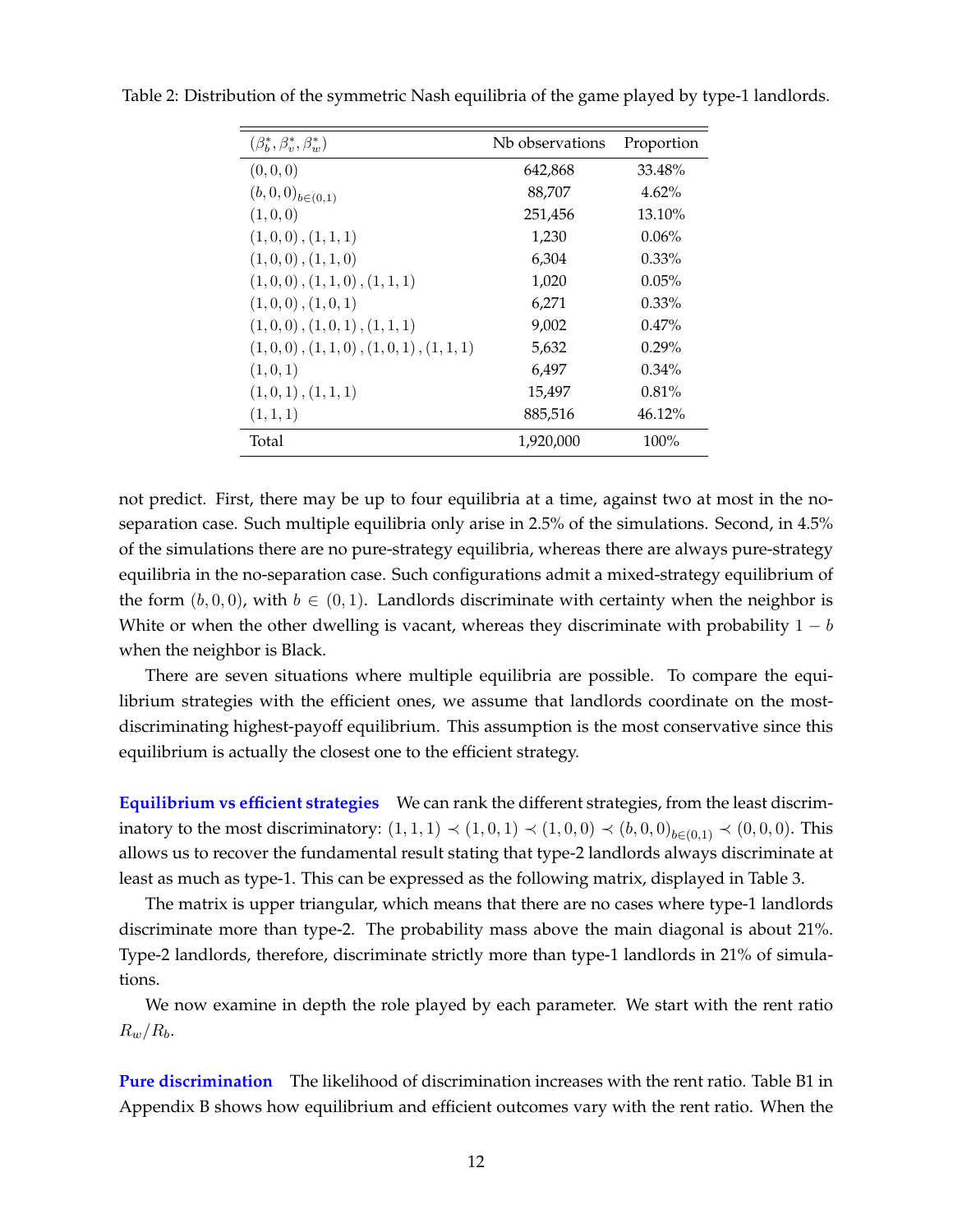|           | (1,1,1) | (1,0,1)  | (1,0,0)  | (b, 0, 0) | (0, 0, 0) | Total   |
|-----------|---------|----------|----------|-----------|-----------|---------|
| (1,1,1)   | 37.20%  | $5.79\%$ | 3.13%    | 0         | $\theta$  | 46.12%  |
| (1,0,1)   | 0       | $\theta$ | 1.15%    | 0         | $\theta$  | 1.15%   |
| (1,0,0)   | 0       | $\theta$ | 8.26%    | 0         | $6.37\%$  | 14.63%  |
| (b, 0, 0) | 0       | $\theta$ | $\cup$   | 0         | 4.62%     | 4.62%   |
| (0,0,0)   | 0       | $\theta$ | $\theta$ | 0         | 33.48%    | 33.48%  |
| Total     | 37.20%  | 5.79%    | 12.53%   | 0         | 44.47%    | $100\%$ |

Table 3: Equilibrium and efficient strategies

Notes: Each column corresponds to a particular efficient strategy  $(\hat{\beta}_b,\hat{\beta}_v,\hat{\beta}_w)$ , whereas each line corresponds to a particular equilibrium strategy  $(\beta_b^*,\beta_v^*,\bar{\beta}_w^*)$ . The number in each cell corresponds to the percentage of our simulations that engender this particular configuration. In case of multiple equilibria, we only consider the most-discriminating equilibrium.

rent ratio is equal to one, there always is a pure-strategy equilibrium; moreover, discriminating in all circumstances is neither an equilibrium, nor an optimal strategy. The frequency of the situations where there is no pure-strategy equilibrium then increases when the rent ratio decreases. Table B1 also shows that the differential behavior between landlord types does not change with the rent ratio: the probability mass above the main diagonal is roughly constant.

**Role of the different parameters** We now abstract from pure discrimination and focus on the occurrence of customer discrimination. Thus we set  $R_w = R_b$ . To highlight the role played by each parameter, we compute the percentage of simulations where discrimination occurs in equilibrium and in the efficient strategy for the different values of the parameters. Namely, we consider a binary variable equal to 1 if the landlord adopts anything but the  $(1, 1, 1)$  strategy and 0 otherwise. We then average this variable on all possible situations for the other parameters. For instance, suppose that we wish to analyze the impact of parameter  $\alpha$ . This parameter has 20 different values in our simulations. Therefore we average the binary variable on 32,000 observations for each value of  $\alpha$ , corresponding to the different possible values of  $q$ ,  $r$ ,  $\eta$ , and  $p$ .

Figure 1 displays the results. On each plot, there are two curves. The curve with triangles is the proportion of cases where type-1 landlords discriminate whereas the curve with diamonds is the proportion of cases where type-2 landlords discriminate. The former curve is always below the latter, which reflects the general result whereby type-2 landlords discriminate more than type-1.

Three parameters have an unambiguous impact:  $\alpha$ ,  $\eta$ , and r. The other two parameters, p and q, have an ambiguous impact. The impact of  $\alpha$  is straightforward. Increasing the proportion of prejudiced Whites leads both types of landlords to discriminate more often. There is a minimum value below which customer discrimination is never adopted. This threshold is around 35% for type-2 landlords and around 75% for type-1 landlords.

The effect of  $\eta$  is also unambiguous. Parameter  $\eta$  measures landlords' market power. Increasing the rate at which landlords receive applications makes it less risky to discriminate by ensuring that other applicants will be met shortly. The occurrence of discrimination is nil when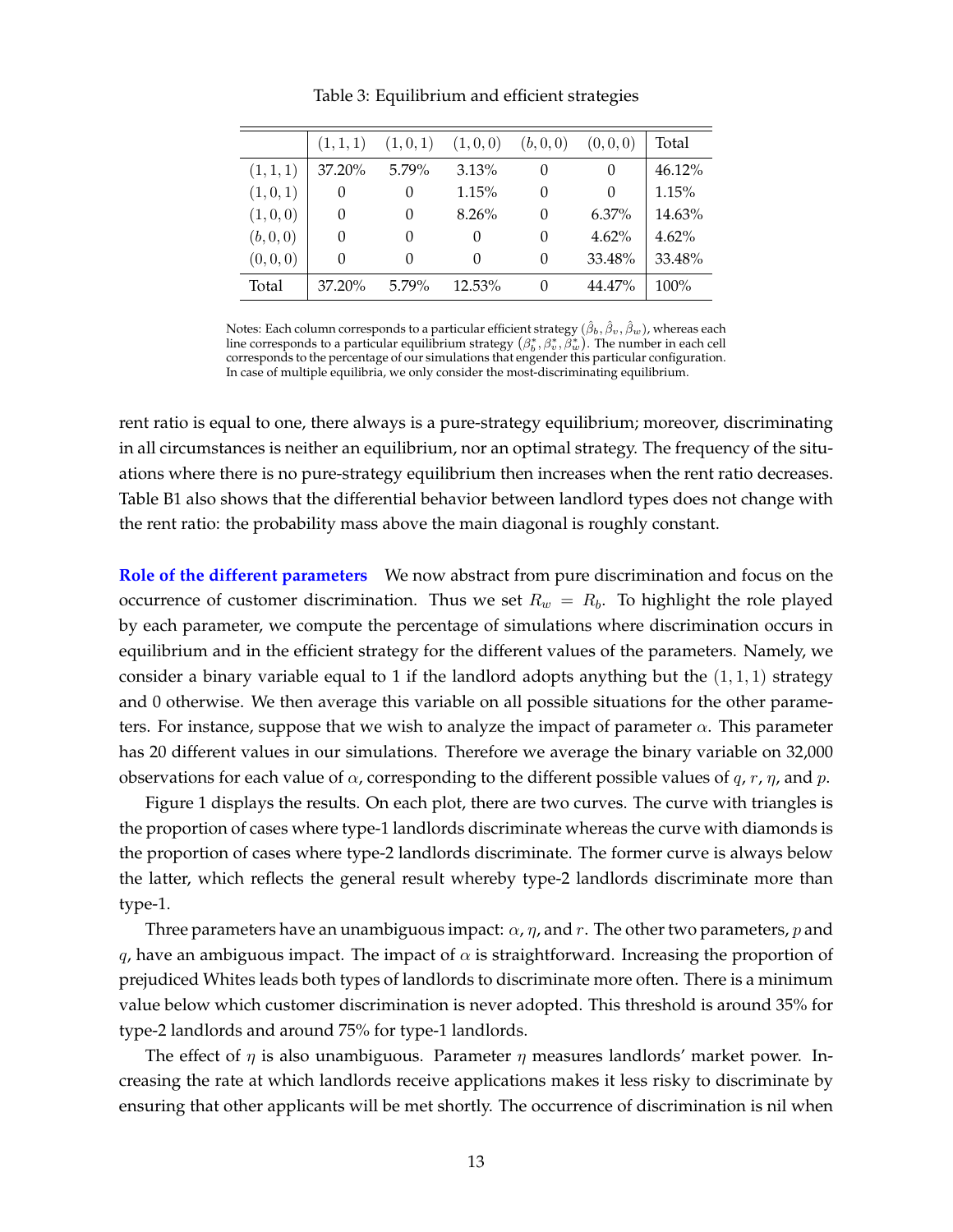

Figure 1: Probability of adopting customer discrimination as a function of the model parameters

Notes: Each diagram plots the probability that landlords adopt everything but the non-discriminating strategy when  $R_w = R_b$ . The probability is computed by averaging the results of the simulations for each parameter's value. The number of observations over which each point is computed is 32,000 for  $\alpha$  and p, 64,000 for q and r and 40,000 for  $\eta$ . We extend the five graphs to include one additional point at the zero limit.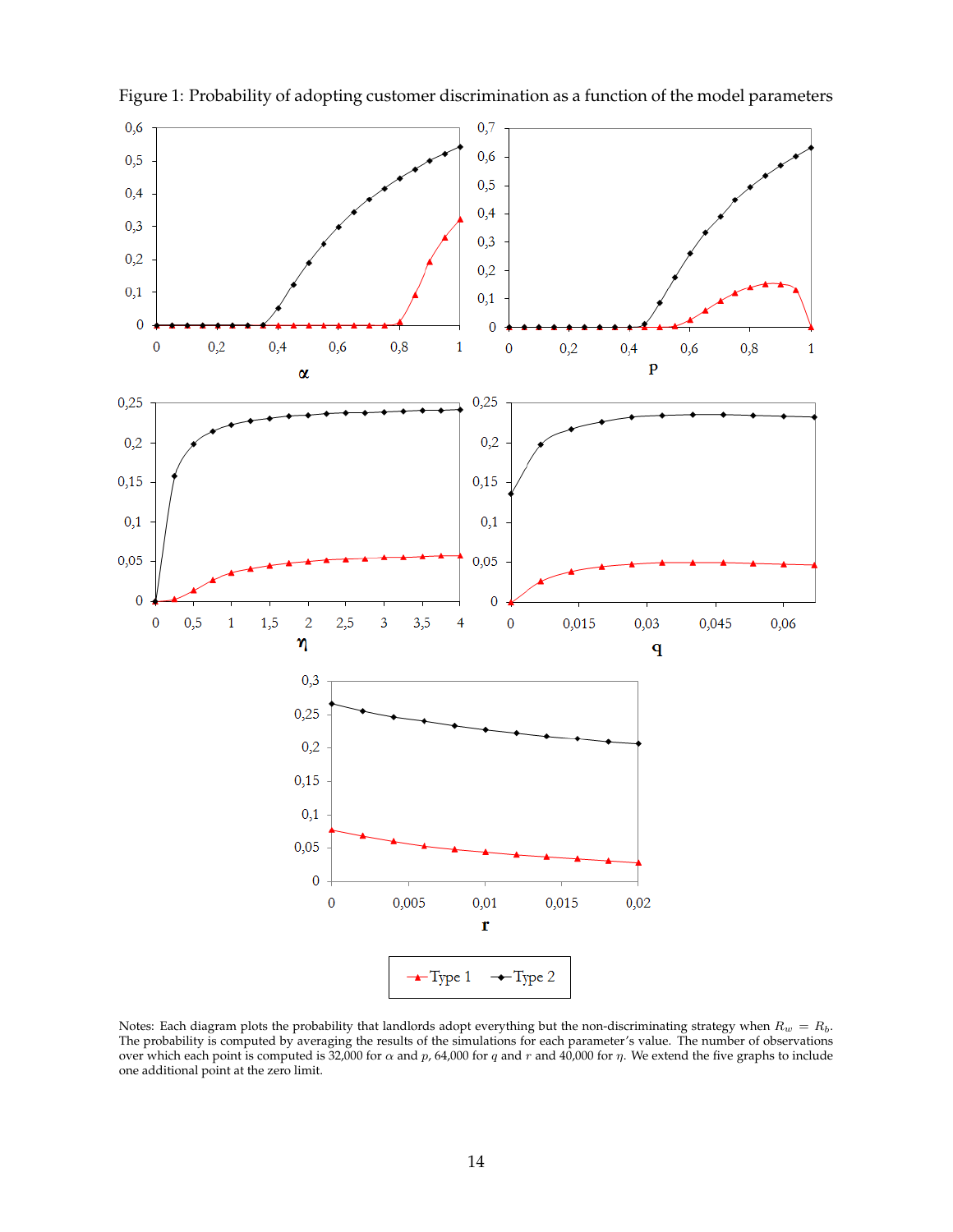$\eta$  is equal to 0. When  $\eta$  tends to infinity, the discrimination probability reaches 6.8% for type-1 landlords, and 24.9% for type-2 landlords.

Finally, the higher the discount rate, the less likely landlords are to discriminate. This is true for both types of landlords. Adopting a discriminatory strategy means preferring to keep the dwelling vacant against the hope of a better match in the future. A very high  $r$  will always make landlords prefer avoiding current vacancy, and choose not to discriminate. However, discrimination does not respond much to changes in discount rate. For each type of landlord, there is a maximum value of  $r$  above which none will ever choose to discriminate. This threshold is 11.8% for type-1 landlords, and 734% for type-2 landlords. These values are well above reasonable monthly discount rates.

As for  $\alpha$ , the impact of the White proportion p is unambiguously positive on the probability that type-2 landlords adopt a discriminatory strategy. The minimum value below which no landlord discriminates is around 40% for type-2 landlords and around 50% for type-1 landlords. These values around one half are interesting in that they provide a relationship between customer discrimination and the fact that it will mostly matter to people who belong to an ethnic minority, minority here understood in quantitative terms.

However,  $p$  has an ambiguous impact on the behavior of type-1 landlords. An increase in  $p$  generally leads to an increase in discrimination. Landlords expect that, after separation, they are very likely to encounter a White applicant. This leads them to reject the current application of a Black tenant. When  $p$  gets close to 1, its effect becomes negative. The dynamic externality is no longer a concern. Each landlord knows that the other landlord will mostly meet White applicants. Thus they are sure that the other dwelling will either be occupied by a White tenant, or stay vacant. This leads them to accept Black applicants. When  $p$  is equal to one, the reasoning becomes obvious and so type-1 landlords never discriminate.

It follows that differences in discrimination behavior between landlord types increase with the proportion of Whites. These are maximized when  $p$  is close to one, in which case only type-2 landlords practice customer discrimination, whereas type-1 landlords do not.

Similarly, the impact of the separation rate  $q$  is ambiguous. There are two competing effects at work. On the one hand, a smaller  $q$  reduces the dynamic externality problem, since a tenant, once accepted, will stay for a long time. As explained above, in the extreme case when  $q = 0$ , type-1 landlords only discriminate because of a rent differential. On the other hand, a smaller  $q$  magnifies the static externality problem for the other apartment. The result from the combination of these mechanisms is that the relationship between the discrimination probability and the separation rate is bell-shaped. Type-1 landlords do not discriminate when  $q$  is above 1.41 (the mean stay is 3 weeks), against 8.02 for type-2 landlords (the mean stay is half a week). The corresponding rental durations are well below reasonable values for the average stay of a tenant in an apartment.

As for differences between landlord types, the static and dynamic externalities interact so that such differences increase with the separation rate. They are minimized in the no-separation case. The practical implication is that the test strategy should be more successful at detecting customer discrimination in the rental market than in the home-sale market.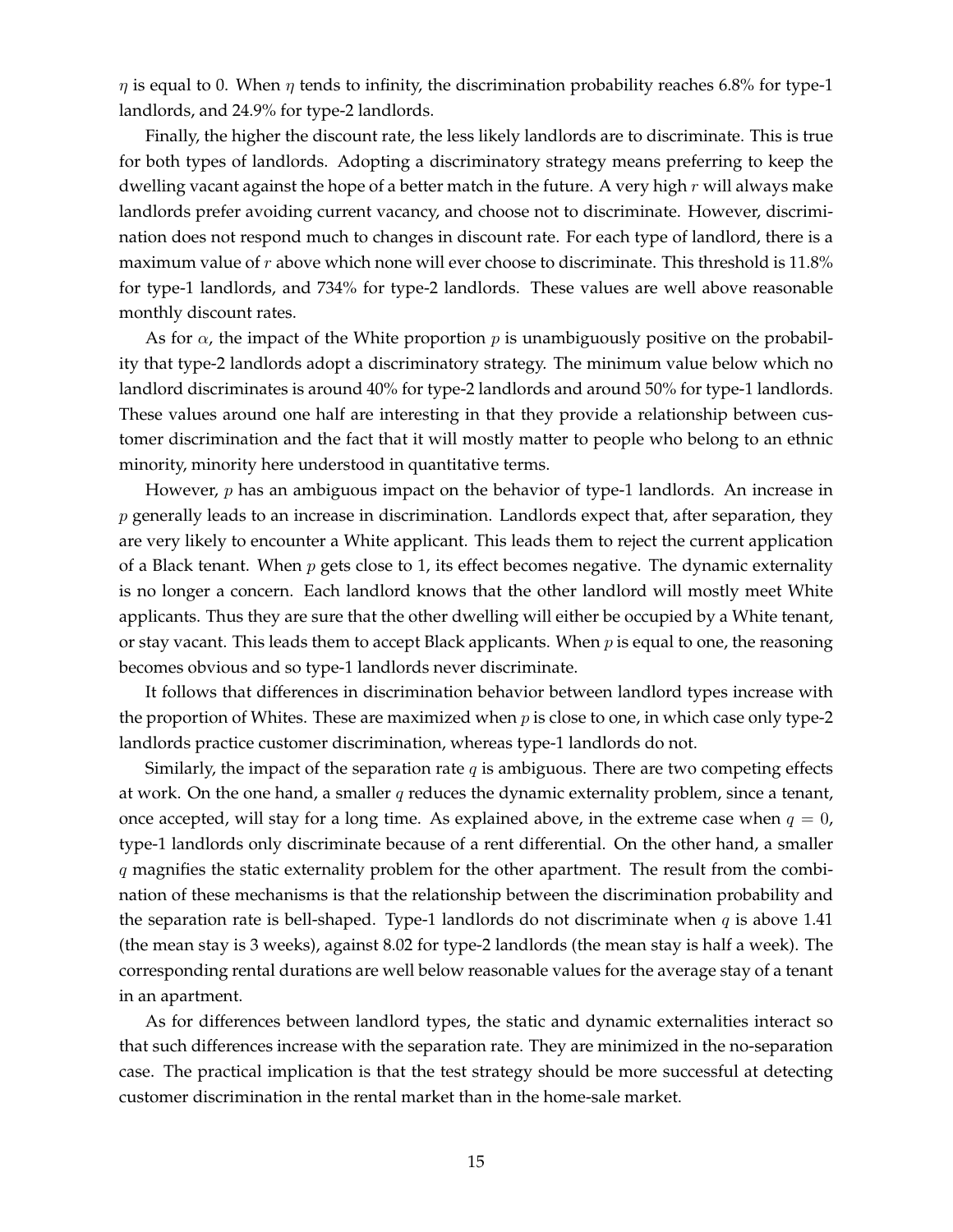#### **1.5 From theory to the empirical strategy**

Our model of neighbor discrimination predicts that building landlords discriminate more against Blacks than dwelling landlords only if there are prejudiced persons in the population of White tenants. This prediction leads to an eye-ball test of ethnic customer-based discrimination in the rental market.

The test strategy requires that the survey document the ownership and occupancy status of each housing unit so we can identify whether a dwelling belongs to a building landlord or not.

**Prediction 1** DETECTING CUSTOMER DISCRIMINATION IN THE HOUSING MARKET *If Black tenants are less likely to have a type-2 landlord than White tenants, then there are prejudiced Whites in the rental market.*

In the absence of prejudiced Whites, Proposition 3 shows that type-1 and type-2 landlords behave similarly. Thus Black and White tenants are equally likely to have a building landlord. When there are prejudiced Whites, building landlords discriminate more than dwelling landlords. In this case, Black tenants are less likely to have a building landlord. Consequently, the only reason we could observe a difference in the model between dwelling and building landlords is because there are prejudiced White tenants.

#### **1.6 Discussion**

We assess the theoretical robustness of our test strategy to detect customer discrimination in the housing market by considering various possible extensions concerning landlords' prejudice, pecuniary externalities, endogenization of some parameters, stronger prejudice from consumers, and heterogeneity in building size.

**Statistical discrimination** The basic model accounts for taste-based discrimination. This arises because of neighbors' preferences that landlords internalize, or because of the landlords themselves who are directly prejudiced against Black tenants. However, Black tenants may also be discriminated against for statistical reasons. We now argue that this case is already accounted for through the difference in  $R_w$  and  $R_b$ . Consider the case where landlords believe that Blacks are more likely to deteriorate the apartment than Whites. We assume that the magnitude of deterioration is only discovered after tenant's departure. Members of the demographic group  $i = w, b$ can be of one of the following two types: with probability  $d_i$  they deteriorate the building and the loss incurred by the landlord is Ω. With probability  $1-d_i$  the loss is 0. The parameter  $d_i$  is the belief shared by all landlords. The issue of statistical discrimination only makes sense when  $d_b > d_w$ . Whether such a belief is biased or not has no incidence for the rest of this discussion.

This yields the following gain functions:

$$
r\Pi^{ij} = R_i + q \left[ \Pi^{ij} + \Pi^{iv} - 2\Pi^{ij} - d_i\Omega \right], \tag{11}
$$

$$
r\Pi^{iv} = R_i + q \left[ \Pi^{vv} - \Pi^{iv} - d_i \Omega \right] + \eta \sum_{l} p_l \left( 1 - \alpha_{li} \right) \bar{\beta}_{li} \left[ \Pi^{il} - \Pi^{iv} \right], \tag{12}
$$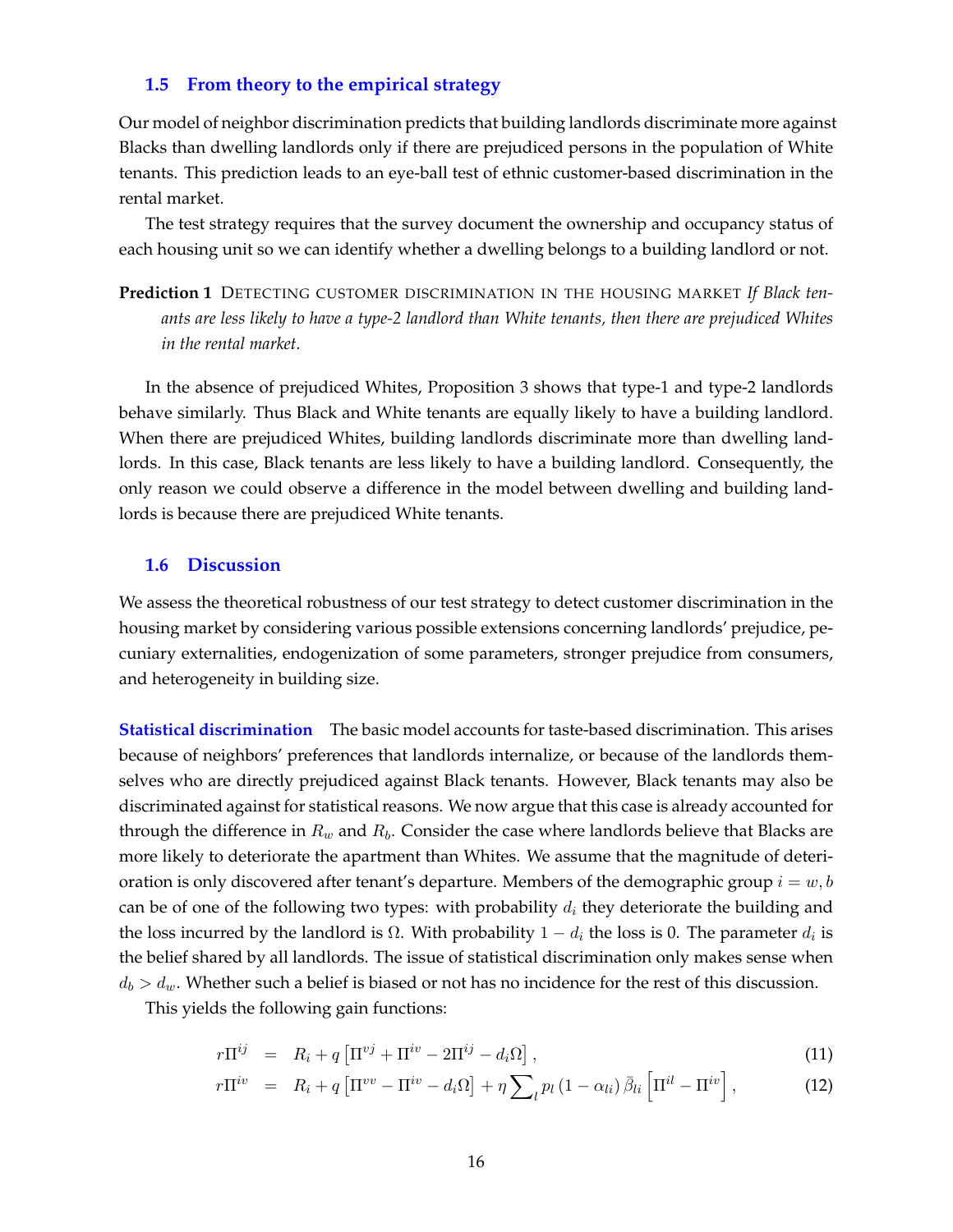leaving the equations for  $r\Pi^{vj}$  and  $r\Pi^{vv}$  unchanged. The only novelty is due to the inclusion of the generic terms  $d_i\Omega$ . Therefore, writing  $\tilde{R}_i = R_i - d_i q\Omega$  makes it clear that the consideration of statistical discrimination does not affect the reasoning. The net rent is now diminished by the amount of the expected loss multiplied by the risk of occurrence. Statistical and taste-based discrimination are observationally equivalent.

**Endogenization of the parameters** We describe the acceptance strategies of landlords for given characteristics of the housing market. In the empirical part of the paper, such characteristics will be accounted for by area-specific fixed effects. However, from a theoretical perspective, many such characteristics could be made endogenous. The applicants' arrival rate  $\eta$  might depend on the proportion of Black applicants and on ethnic-specific rents net of maintenance costs. This would require specifying a matching function and the supply of buildings. Prejudice may also depend on the ethnic make-up of the population. Moreover, the proportion of Black applicants may respond to discriminatory behavior. In particular, if  $p$  were made endogenous, discrimination might lead to segregation through the constitution of a dual housing market where landlords would specialize in one type of tenant. These extensions would enrich the theoretical model and help better understand discrimination issues.

Rents could also be made endogenous. They could be bargained between the tenant and the landlord. Bargaining requires an outside option for the potential tenant to be set. Where the parties come to an agreement, the bargained rent would imply that the tenant's utility is between the reservation utility and the highest level compatible with landlord's acceptance. As the latter utility level must be lower for a Black tenant than for a White tenant, Black tenants would pay higher rents at given reservation utility. When the match surplus becomes negative, there is no rent compatible with landlord's acceptance and Black applications get rejected. The test strategy would be unaffected. Building landlords would still account for the negative externality that a Black tenant originates. In other words, building landlords would reject Black applicants more often than dwelling landlords. They would also make them pay higher rents. This extension receives no further elaboration, since statistical regressions presented in the next section do not conclude that minority tenants pay higher rents, regardless of landlord type.

**Stronger definition of prejudice** Suppose we add the possibility of white flight, with prejudiced Whites moving out as soon as they have a Black neighbor. How this stronger prejudice affects landlords' behavior depends on whether tenants' prejudice is observable or not. Both cases lead the conclusion that type-2 landlords should discriminate more than type-1. If tenant's prejudice is observable, then type-2 landlords with a prejudiced White tenant in their second apartment always reject Black applicants. Type-1 landlords, on the other hand, might care about knowing that they are about to make the neighbor move out, but this will not always prevent them from accepting a Black applicant. When there is no rental separation, type-1 landlords always accept Black applicants, whereas type-2 landlords always reject them. If prejudice is unobservable, then both types discriminate more often than with the previous definition of prejudice. However, type-1 landlords still do not care as much as type-2 landlords about the impact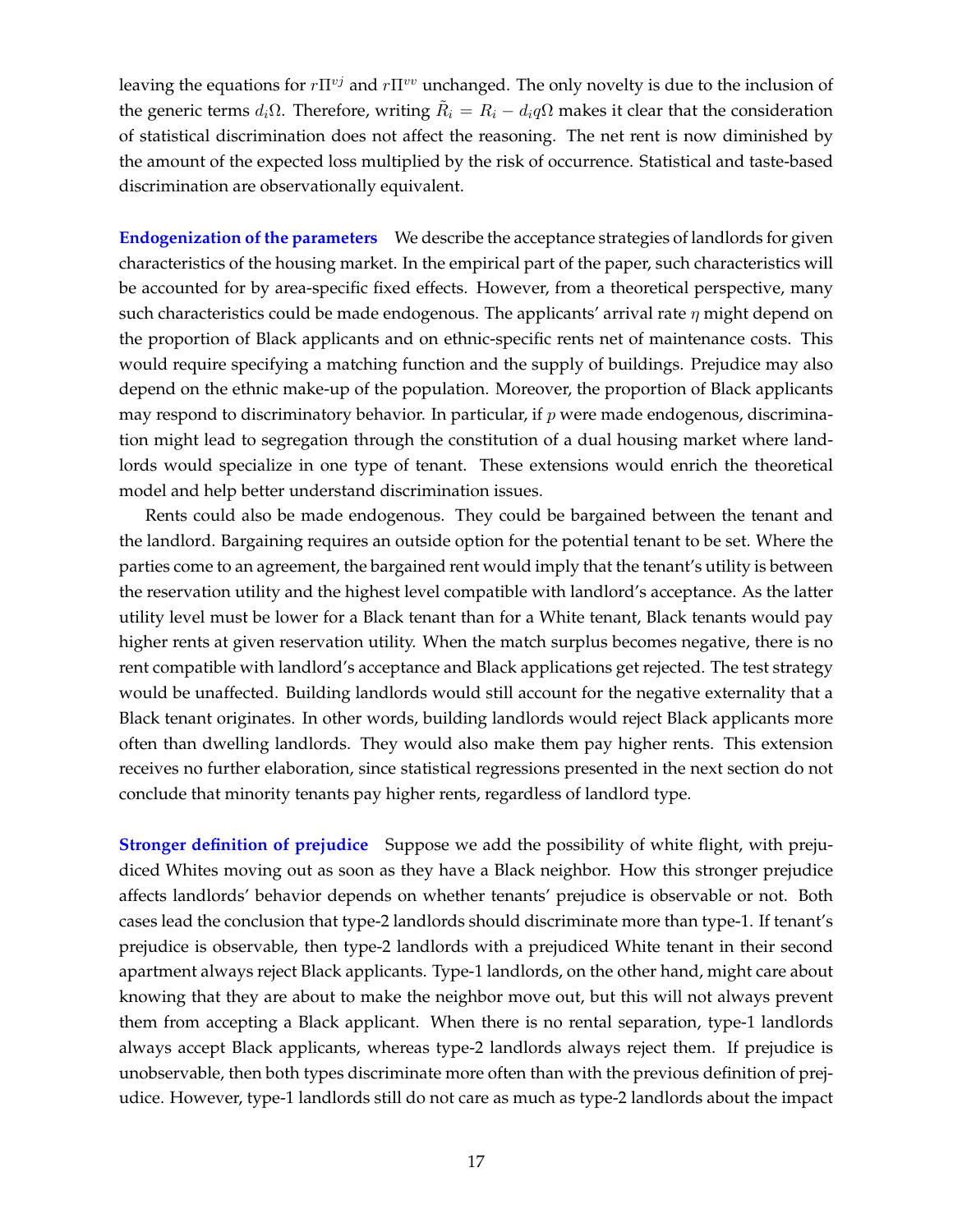of their acceptance decision on the probability that the other tenant might leave as a result.

**Heterogeneity in building size and collusion behavior** The next section will show that using real data implies comparing type-n landlords ( $n \geq 2$ ), who own the entire building, to type-k landlords ( $k \in \{1, ..., n-1\}$ ), who do not. For a given building of size *n*, former type-1 landlords may then greatly differ from one another. The main theoretical drawback of a framework with only two apartments in the building is that it makes it difficult to rule out the possibility of collusion between the two type-1 landlords of the same building. If both landlords cooperate, they can no longer be distinguished from a type-2 landlord. Both features (heterogeneity in building size and the possibility of collusion between type-1 landlords), if included in the model, would decrease the probability of observing Prediction 1 in the data. However, since the bias can only be downward, this does not affect the relevance of the test.

### **2 Neighbor discrimination: direct test**

Our model provides us with a sufficient condition for neighbor discrimination, namely the discriminated group matches more often with type-1 landlords than with type-2 landlords in comparison with the non-discriminated group, other things being equal. We are looking whether this condition is verified in the French rental housing market. The dataset that we need has to fulfill three requirements: (*i*) clearly identify a potentially discrimated group, (ii) distinguish between landlords who own the entire building from others, (iii) offer a rich set of controls to pretend that our empirical test reasonably approaches a situation where we look at discriminated and non-discriminated groups while keeping all else equal. We first describe our dataset before showing that tenants with African origin are less likely to rent from a landlord who owns the entire building, controlling for various issues.

#### **2.1 Data**

Our dataset pools together three waves (1996, 2002 and 2006) of the French National Housing Survey (*Enquête Nationale Logement*, henceforth ENL).<sup>7</sup> The ENL is a detailed cross-sectional survey on a nationally-representative sample of around thirty thousand households, thirty-five thousand dwellings and seventy-five thousand individuals. The purpose of the ENL is to get a representative sample of housing units in France implying a unit-based sample design (not a cluster-based one). We have a rich set of variables describing the housing unit including the rent. In addition, have precise information on location. We know in which municipality the dwelling is located and, unless the information is missing, we even know the *ilot*, which corresponds to the census block. There are about 36,000 municipalities and 280,000 *ilots* in mainland France.

**The group of potentially discriminated tenants** For each individual of the dataset we know their current nationality, their place of birth and whether they were French at birth. However

 $7$ Previous waves lack critical information about the origin of the respondent.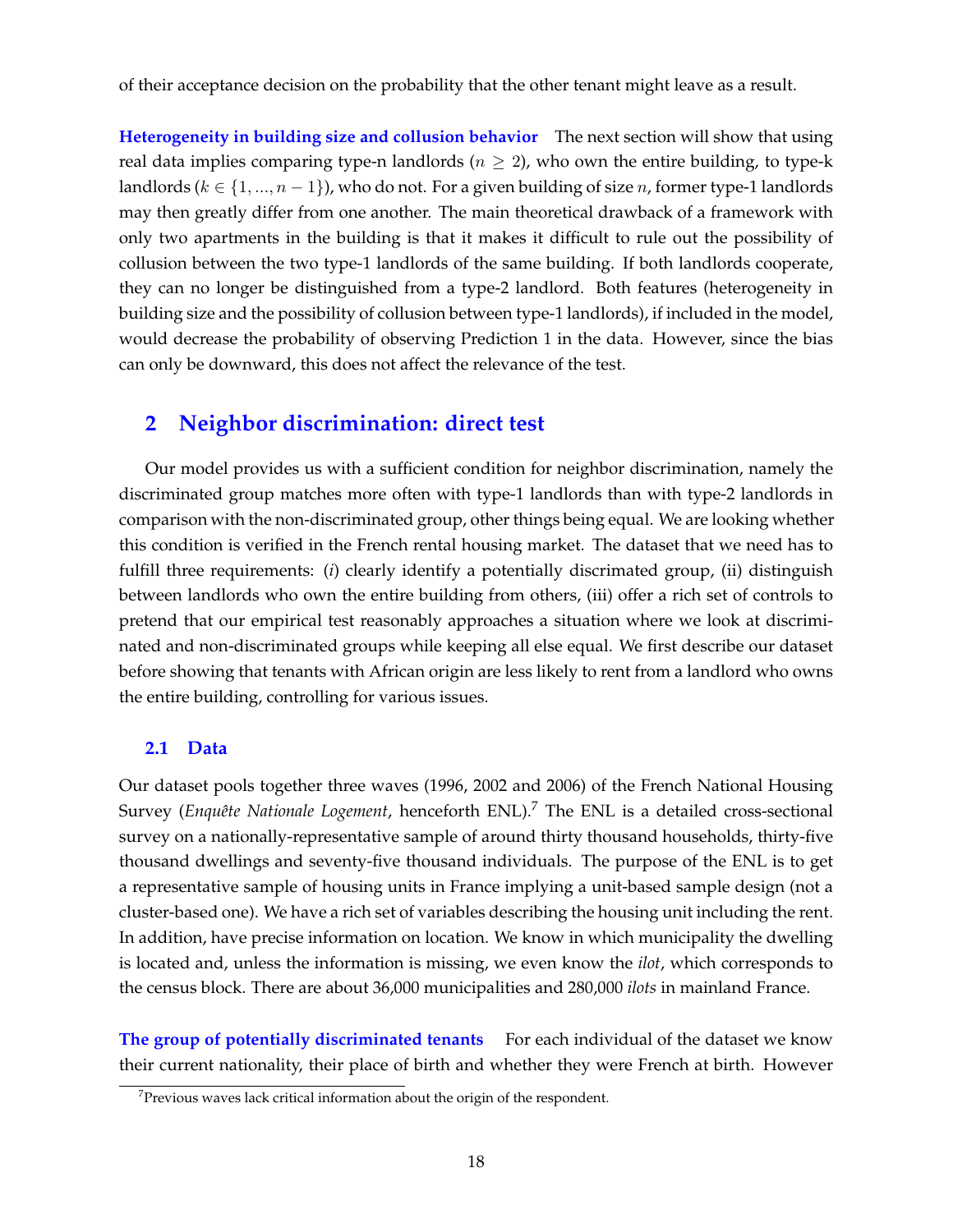the French political tradition prevents from collecting racial, ethnic or even religious information. Taking this constraint into account, we isolate a group of "Africans" composed of firstgeneration immigrants of African origin: both citizens of an African country and people born in Africa and not French at birth. We have the presumption that this group is a good candidate to be the most discriminated group. A large range of facts supports this view starting with the results of the poll conducted by the French body of Human Rights (*Commission nationale consultative des droits de l'homme,* ) since 1990 about the feelings of the French population in terms of racism and discrimination (see the appendix in CNDH (2013)). In 2006, 90% of the respondents thought that racism was widespread in France and only 40% of them declared that they were not racist at all. To the question "Who are the main victims of racism in France according to your opinion?", 25% of the respondents answered "Arabs", 14%, "Maghrebians", 20%, "Blacks", and 26%, "Foreigners/Immigrants". Only 2% of the sample declared "Asians." Two main reasons can be invoked to explain such a clear pattern. First the main bulk of the colonial French Empire was in Africa and the stereotypes or the antagonism associated with the colonial past can persist. For instance, when respondants were asked to say whether Algeria evocates a positive or a negative feeling, a clear majority (50% against 22%) have a clear negative prejudice. The difference in religion and culture can also be a source of misunderstandings: only 20% have a positive opinion of the Muslim religion. If there is little doubt that we are focusing on a good candidate for discrimination, it can be thought that we are approaching it with the wrong concept, nationality. However, it is not as bad as one may think since the first reason reported by the 22% of the sample who said that they have suffered from discrimination is nationality (44%) before skin color (25%) and religion (12%). Still, this measure of ethnicity misses quite a number of cases because some people born in the colonies were given French citizenship at birth. The increasing number of second, third and even fourth-generation immigrants of African origin in France are also missing. It may be less of a concern since that same survey does not point toward racism against second-generation immigrants.

Our hypothesis is that if there is neighbor discrimination, it will be against this group while the "French-born" are not supposed to be discriminated against. We also consider the group of "non-African origin" (both non-French, non-African citizens and people born outside of France and Africa and not French at birth) as a group, intermediate between "the French-born" and "Africans". We do not have a strong feeling about whether this group should suffer from discrimination or not because it is clearly very heterogeneous in nature. This group should be subject to the same difficulties as all immigrants in terms of language or cultural knowledge of France but its members are less expected to be discriminated against for racial reasons. Because of its heterogeneity, we do not have strong priors regarding this group but we will display the coefficients associated with it for completeness.

We also seek to disentangle between discrimination for ethnic considerations and the difficulties experienced by recent migrants when coping with the codes of their new country. Consequently, we exclude from our sample all households whose respondents did not have a home of her own in France four years before, either because they were not in France, or because they were living in a hostel (or a dorm, etc.) or were hosted by other people. By doing so, we focus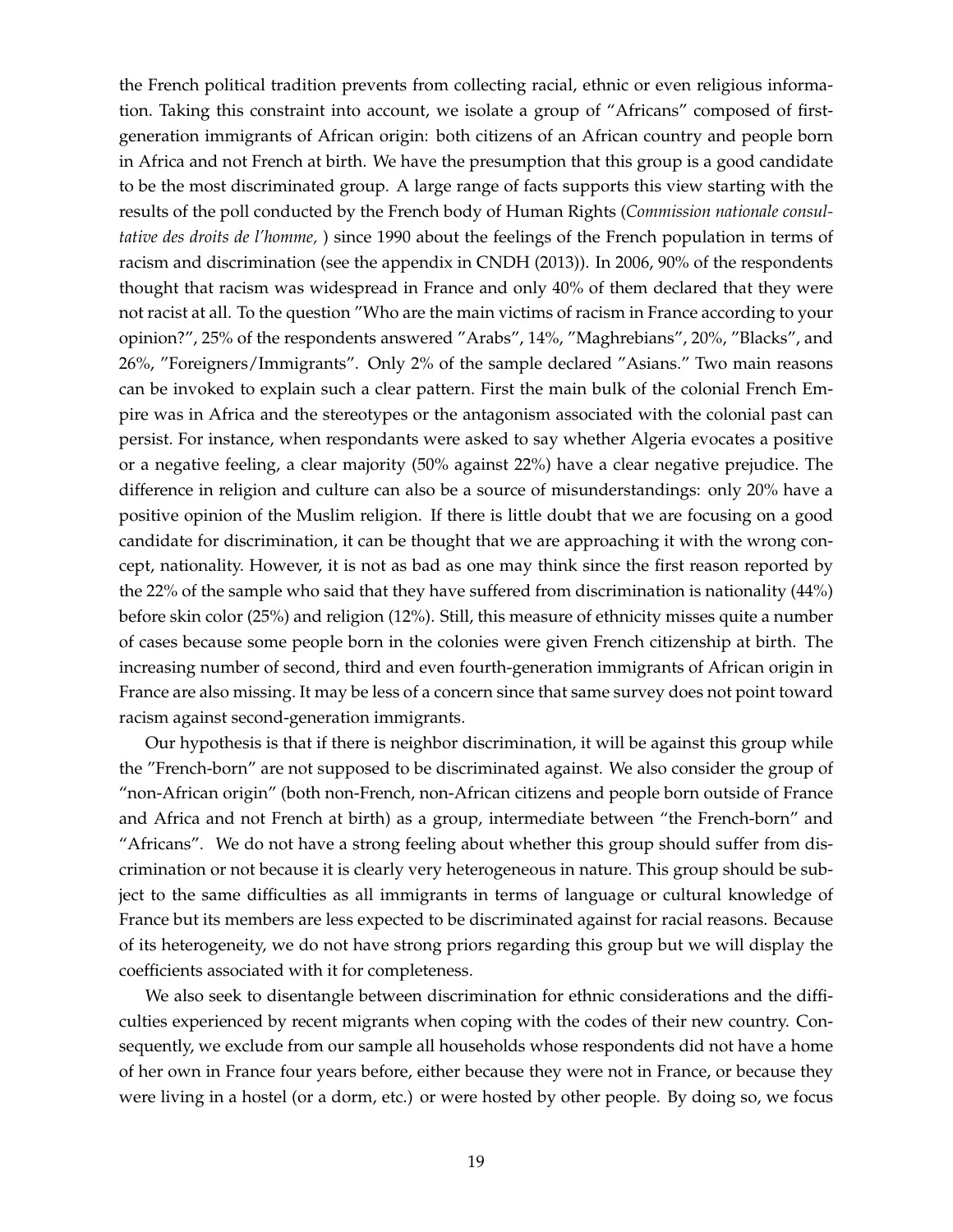on immigrants who are truly settled in France and may have started to integrate in the labor market. These two groups of not-too-recent first-generation immigrants represent respectively 3.4% and 5.6% of the population of households whose respondents had a place of their own four years before the survey.

Table C1 in Appendix C shows that Africans are over-represented both in the private rental market and in the market for apartments. $8$  As a consequence, the share of tenants in privatelyrented aparments within the African population (23.3%) is much higher than for French-born (12.1%) or for non-African (16.1%). Within this sub-population of tenants, Table C2 in Appendix C shows that African tenants differ in terms of individual characteristics, which are therefore important to control for in regressions. African respondents are less often women and are less educated, their household is less rich per consumption unit, has more members and more children.

**The partition of landlords** In order to test the theory the most straightforwardly, one would want to compare the occupancy of buildings owned by type-1 and type-2 landlords. However, such information is unavailable, because the sampling design is at the housing level not at the building level. However, we have by chance two informations about the landlord who has contracted with the tenant. We know whether it is a firm or a household and we know whether the apartment is located in a building owned by a single landlord or not. This variable is informed by the respondent herself or, if she does not know, by her neighbors or by the caretaker of the building.<sup>9</sup> Even if this variable does not allow us to identify the cases where the landlord owns part but not the entire building, it does give an idea as to the scale of building ownership. This concerns 40% of privately-rented apartments. This rate varies considerably across regions. Table C3 in Appendix C shows that both types of apartments are similar in terms of size and comfort. However, rents are somewhat lower and buildings are both older and smaller in case of building landlords. Finally, building landlords are not randomly allocated across France: they are fewer in densely populated areas and in areas with more single-parent families. All these features are accounted for in the specification we use to test for neighbor discrimination in the next subsection.

One may wonder why this variable was informed. Ironically, it is as if the designer of the ENL foresaw our model. A more prosaic explanation is that, to some extent, it is a legacy of the past. It is a well documented fact that there were a lot of "rentiers" in France in the XIX<sup>th</sup> and beginning of XX<sup>th</sup> century, as recently revisited by Piketty's work (Piketty, Postel-Vinay, and Rosenthal 2014, Piketty 2014): about 500,000 households. Not all but a good fraction of them received their rents from investment property ("immeubles de rapport"). A family owned an entire building (generally in Paris or the near suburbs, or in big cities such as Lyon and Marseille) and the rents were divided among the differents members of the family. This feature has not totally disappeared (Bessière and Laferrère 2002) and the variable was introduced in the

<sup>8</sup>Apartments are here broadly defined as dwellings which share a building with at least one other dwelling. The empirical analysis will focus on tenants living in this type of dwelling.

 $^{9}$ The declarative nature of this variable may be a source of concern. However, given the sample structure of the survey, we cannot test its accuracy by, for instance, comparing the answers of two neighbors.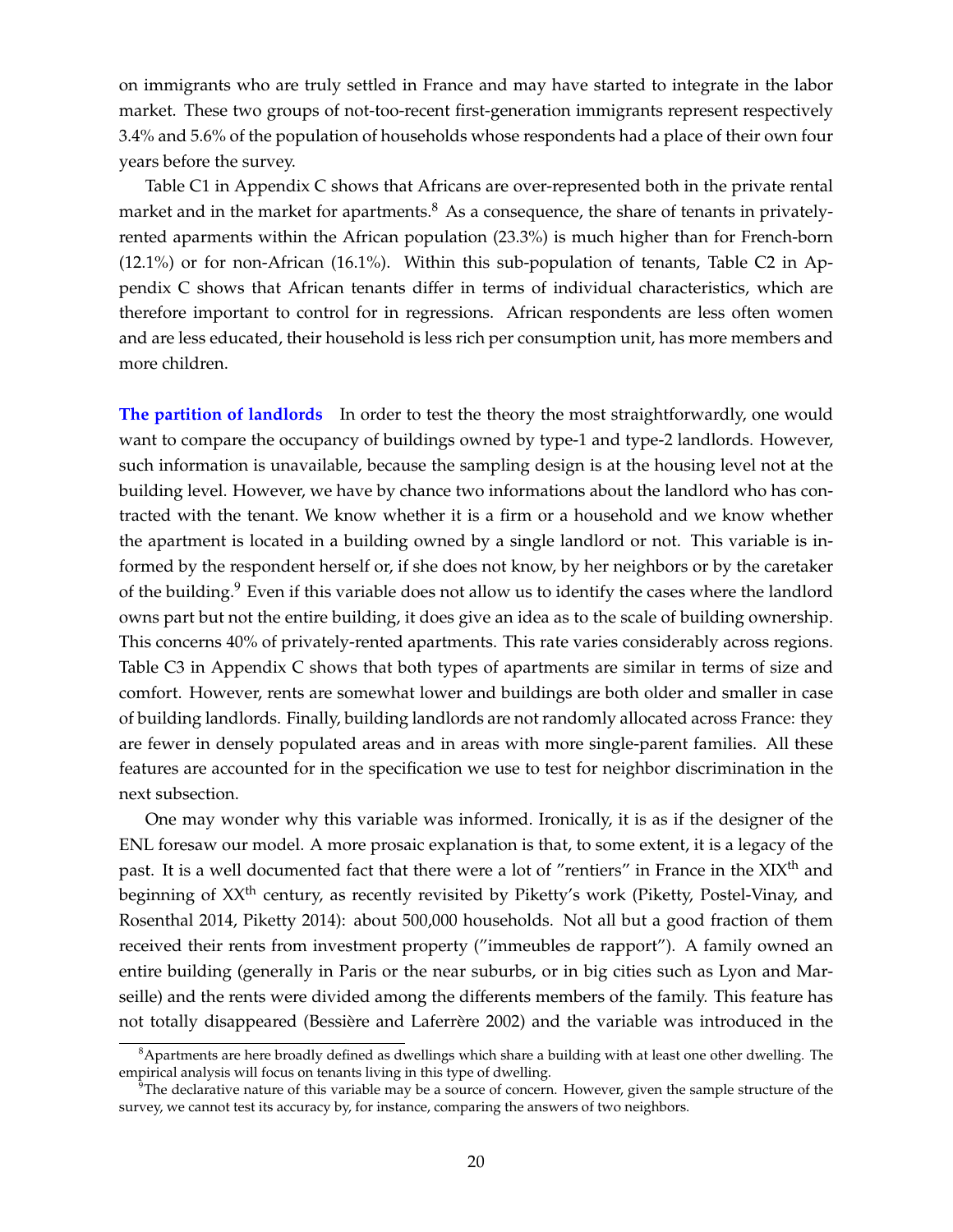ENL to follow this kind of owners. We can presume that building landlords are richer or, at least, are descended from richer families than dwelling landlords. With the passing of generations, it was (and still is) usual for the co-ownership of the building across all the members of the family to be organized through the legal status of a non trading real estate company (société *civile immobili`ere*). Moreover, it is important to mention that corporations (specifically financial institutions, banks and insurance companies) left the French housing market at the end of the 1980s because they thought that the tighter regulations (Loi Quillot in 1982) were going to downgrade the rate of return or make the management of rental properties too complicated. So we argue that whatever the legal status of the ownership (as shown in Table C3, 6% of dwelling landlords and 27% of building landlords are registered as firms), the rental market is massively controlled by households in France. To the extent that there might be a difference of risk attitude between firms and households, the former being expected to be risk neutral and the second to be risk-adverse, there should not be a difference in risk aversion across legal status in our case. This observation is important because even if we do not introduce risk attitude in the model (all landlords are supposed to be risk neutral) the dynamic externality associated with neighbor discrimination can be more feared and then more internalized by risk-adverse owners.

#### **2.2 Test of the main prediction**

To test the main prediction of the model, we use the sub-sample of tenants in privately-rented apartments to estimate a probit model of the probability of having a building landlord. We regress this probability on a dummy variable which indicates whether the respondent is of African origin or not. If the coefficient on this variable is negative, there is customer discrimination according to our model. As already mentioned, this variable of multiple ownership does not identify all the intermediate cases where landlords own several apartments but not the entire building. The coefficient of interest we will be biased downwards because landlords who own several apartments but not the entire building may still be enclined to practice neighbor discrimination.

Table 4 shows that the marginal effect of African origin remains significantly negative, regardless of the specification. Column (1) shows a small but significant 3% unconditional difference between African immigrants and non-immigrants. It is interesting to see how the marginal effect varies with the set of controls. Column (2) controls for tenant characteristics and the effect goes up with respect to column (1). As explained before, African households are poorer and larger, while housing units owned by building landlords are typically cheaper and contain more rooms. Therefore, Africans should be over-represented in housing units owned by a buildinglandlord. When we control for their characteristics, the effect is now as high as 8 percentage points. However, we also have to account for the particularities of local housing markets. For this reason, in columns (3) and (4), we also control for location, through a set of département fixed effects.<sup>10</sup> Africans appear to be located in places where building landlords are less numerous, which reduces their likelihood of being discriminated against. They also tend to be

 $10$ Départements are roughly comparable to US counties. The 94 départements form a partition of continental France.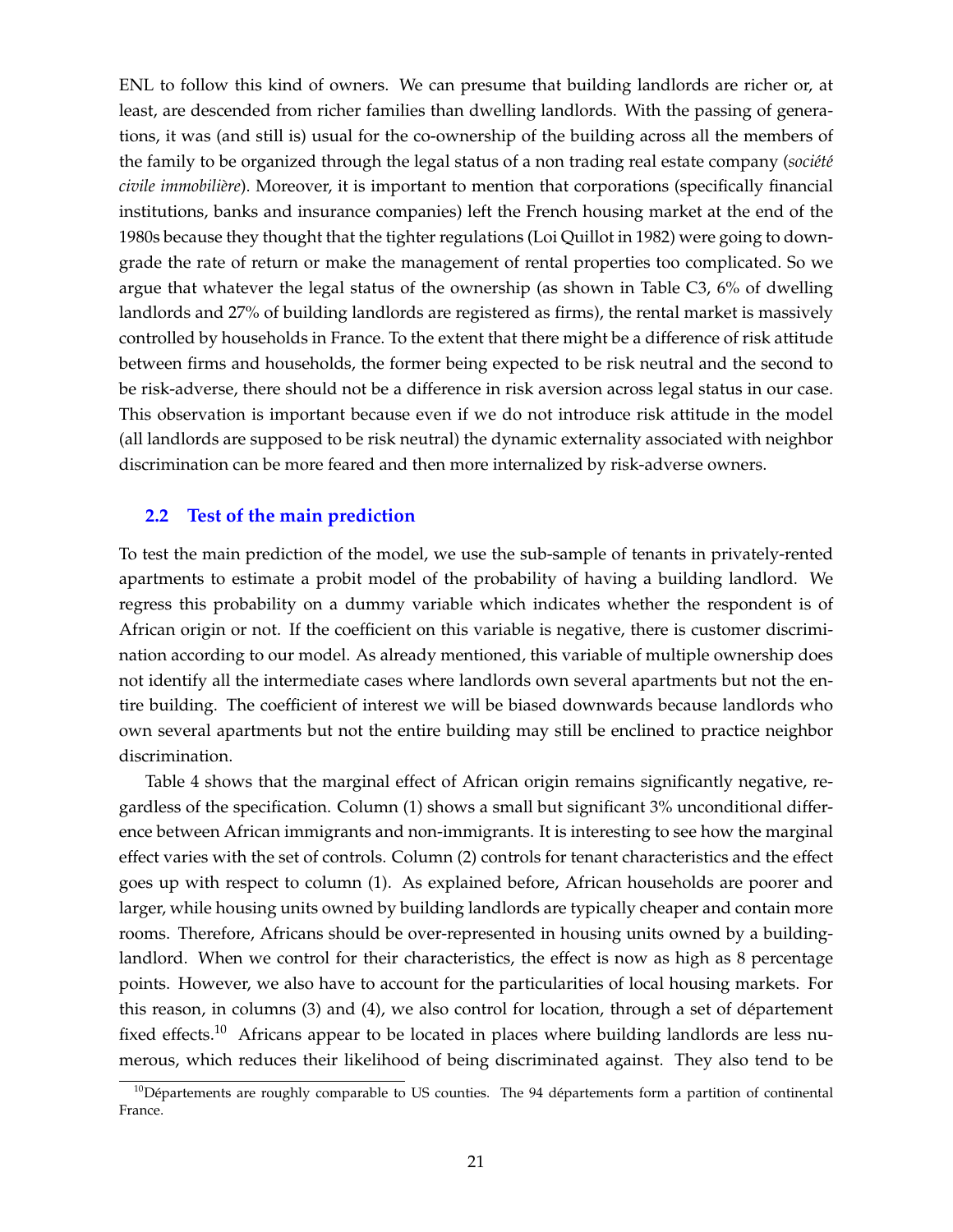concentrated in large cities. Therefore our model predicts that building landlords discriminate much more than dwelling landlords in less dense areas (see the effect of the White proportion in Subsection 1.4). If location choices are exogenous, i.e. not at all related to the internalization of building landlords' discriminating behavior, the effect is 5 points only. If, at the other extreme, Africans' location choices respond to neighbor discrimination, the overall impact of discrimination is then 8 points. In other words, we estimate an upper and a lower bound of the effect of discrimination, which is between 5 and 8 percentage points depending on how much such discrimination has an impact on the location choices of discriminated populations. Finally, as shown in column (4), controlling for apartment characteristics, including the rent, doubles the explanatory power of the model without affecting this estimated lower bound.

|                            | (1)         | (2)          | (3)          | (4)          |
|----------------------------|-------------|--------------|--------------|--------------|
| African immigrant          | $-0.0292**$ | $-0.0818***$ | $-0.0513***$ | $-0.0539***$ |
|                            | (0.0144)    | (0.0147)     | (0.0163)     | (0.0172)     |
| non-African immigrant      | $-0.0133$   | $-0.0509***$ | $-0.0355**$  | $-0.0417**$  |
|                            | (0.0164)    | (0.0165)     | (0.0176)     | (0.0183)     |
|                            |             |              |              |              |
| Individual characteristics |             | X            | X            | X            |
| Location fixed effects     |             |              | X            | X            |
| Apartment characteristics  |             |              |              | X            |
| Time dummies               | X           | X            | X            | X            |
| Nb observations            | 11,139      | 11,139       | 11,136       | 11,052       |
| Pseudo R-squared           | 0.0113      | 0.0298       | 0.0915       | 0.180        |

Table 4: Probability of having a building landlord

Notes: (i) Marginal effects of a Probit model reported. (ii) Standard errors in parentheses. Significance: \*\*\*: 1%, \*\*: 5%, \*: 10% (iii) Sample: All tenants in privately-rented apartments who had a place of their own in France four years before the survey. (iv) Individual and apartment characteristics: Those reported in Tables C2 and C3 (in Appendix C). (v) Location fixed effects: MSAs and départements.

**Spatial sorting** The distribution of multiple landlords across space is not random and maybe the departement fixed effects do not capture this well enough. In Table 5, we consider finer spatial controls. In column (2), we distinguish between MSAs and départments. $^\mathrm{11}$  Each MSA is assumed to form a separate local housing market and residential location choice is more likely to be based on this partition, than on départements.

Finally, we acknowledge the fact that spatial externalities may take place at a higher level

<sup>11</sup>We use the 2010 definition of MSA (*aires urbaines*), which distinguishes between 765 MSAs in continental France and regroups half of all French municipalities. The definition of MSAs is functional: they are formed by a main employment center, with at least 1,500 jobs, and by all the surrounding municipalities that send at least 40% of their employed residents to that employment center. In 2008, 85% of the French population lived in a MSA. Households in our sample come from 276 different MSAs. However, we are more precise for the ten largest MSAs, for which we distinguish the main municipality of the MSA. For Paris MSA, in addition to isolating Paris municipality, we also distinguish between the 20 different boroughs (the *arrondissements*).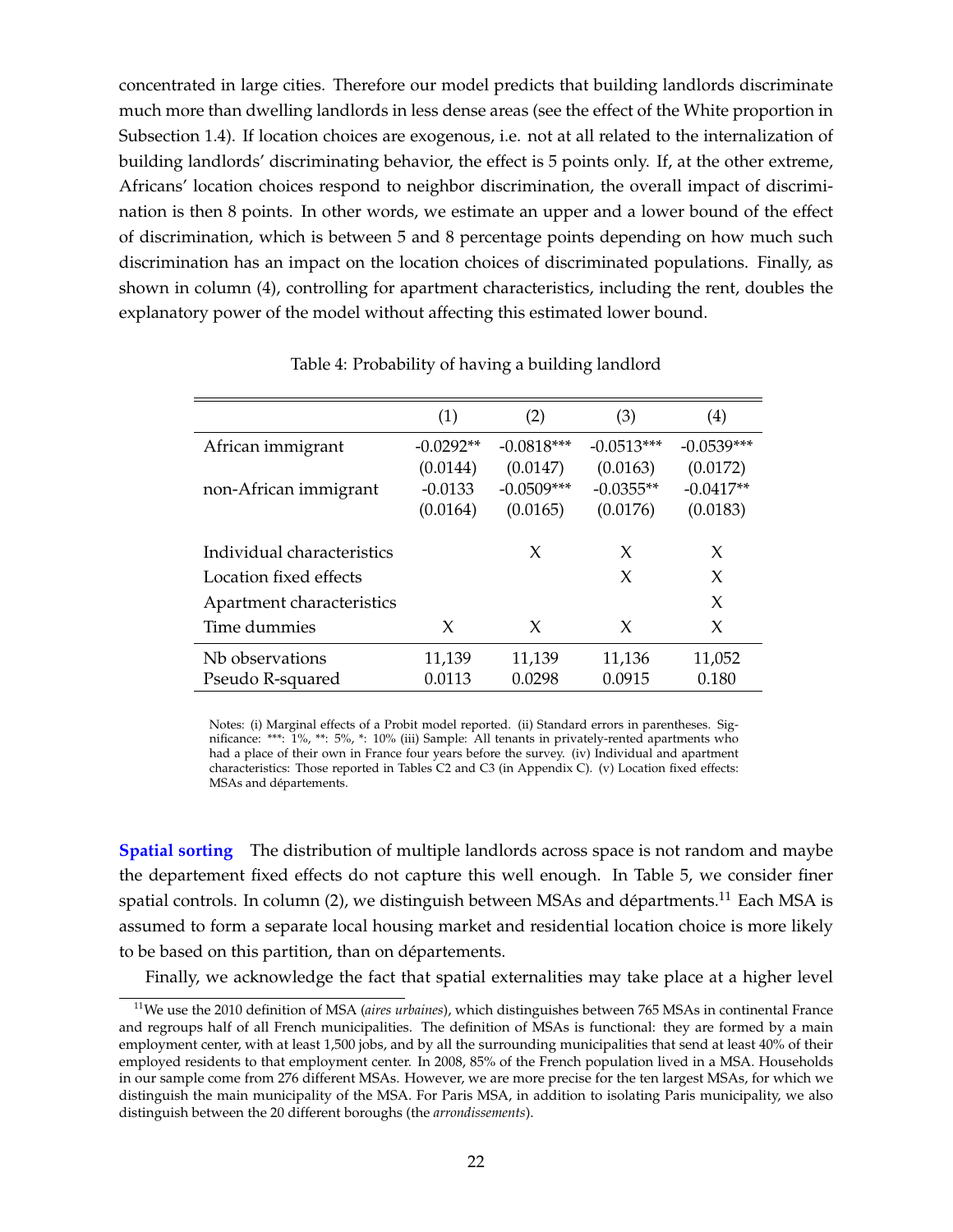than the building and that location choices may take place at a very local level. As shown, notably, by Pan-Ké-Shon (2010), the features of African immigrants' residential mobility are quite specific. If, for unobserved reasons, African households voluntarily sort into neighborhoods where the building landlord rate is low, this sorting pattern will drive the result. Therefore, we also control for the shares of African and non-African immigrants in the population at a very local level: the municipality (column  $(3)$ ) and the census block (column  $(4)$ ).<sup>12</sup> Those shares are computed from the 1990 Census in order to mitigate the reflection problem.

|                           | (1)          | (2)        | (3)         | (4)         |
|---------------------------|--------------|------------|-------------|-------------|
| African immigrant         | $-0.0539***$ | $-0.0391*$ | $-0.0390**$ | $-0.0626**$ |
|                           | (0.0172)     | (0.0212)   | (0.0177)    | (0.0255)    |
| Non-African immigrant     | $-0.0417**$  | $-0.0363*$ | $-0.0328*$  | $-0.0550*$  |
|                           | (0.0183)     | (0.0216)   | (0.0153)    | (0.0240)    |
| <b>MSA Fixed effects</b>  |              | X          |             |             |
| Share in Municipality     |              |            |             |             |
| of African immigrants     |              |            | $-0.862***$ |             |
|                           |              |            | (0.153)     |             |
| of non-African immigrants |              |            | $0.625**$   |             |
|                           |              |            | (0.283)     |             |
|                           |              |            |             |             |
| Share in Census block     |              |            |             |             |
| of African immigrants     |              |            |             | $-0.008$    |
|                           |              |            |             | (0.099)     |
| of non-African immigrants |              |            |             | 0.147       |
|                           |              |            |             | (0.160)     |
| Controls                  | X            | X          | X           | X           |
| Nb observations           | 11,052       | 10,875     | 10,714      | 7,555       |
| R-Squared                 | 0.17         | 0.21       | 0.18        | 0.19        |

Table 5: Spatial sorting

Notes: (i) Marginal effects of a Probit model reported. (ii) Standard errors in parentheses. Significance: \*\*\*: 1%, \*\*: 5%, \*: 10% (iii) Sample: All tenants in privately-rented apartments who had a place of their own in France four years before the survey. (iv) Controls: Those considered in column (4) of Table 4.

As shown in column (3), living in a municipality with a higher share of immigrants will definitely impact one's probability of having a building landlord. However, this is not the case at the neighborhood level (column (4)), whereas taste-based residential sorting is more likely to take place at this level. Regardless of the specification, the specificity of immigrants as a whole keeps standing out, and African immigrants are always slightly more under-represented than non-African immigrants within the group of tenants in apartments owned by a building

 $12$ In this latter specification, the number of observation drops because of missing information on census block for about a quarter of our sample.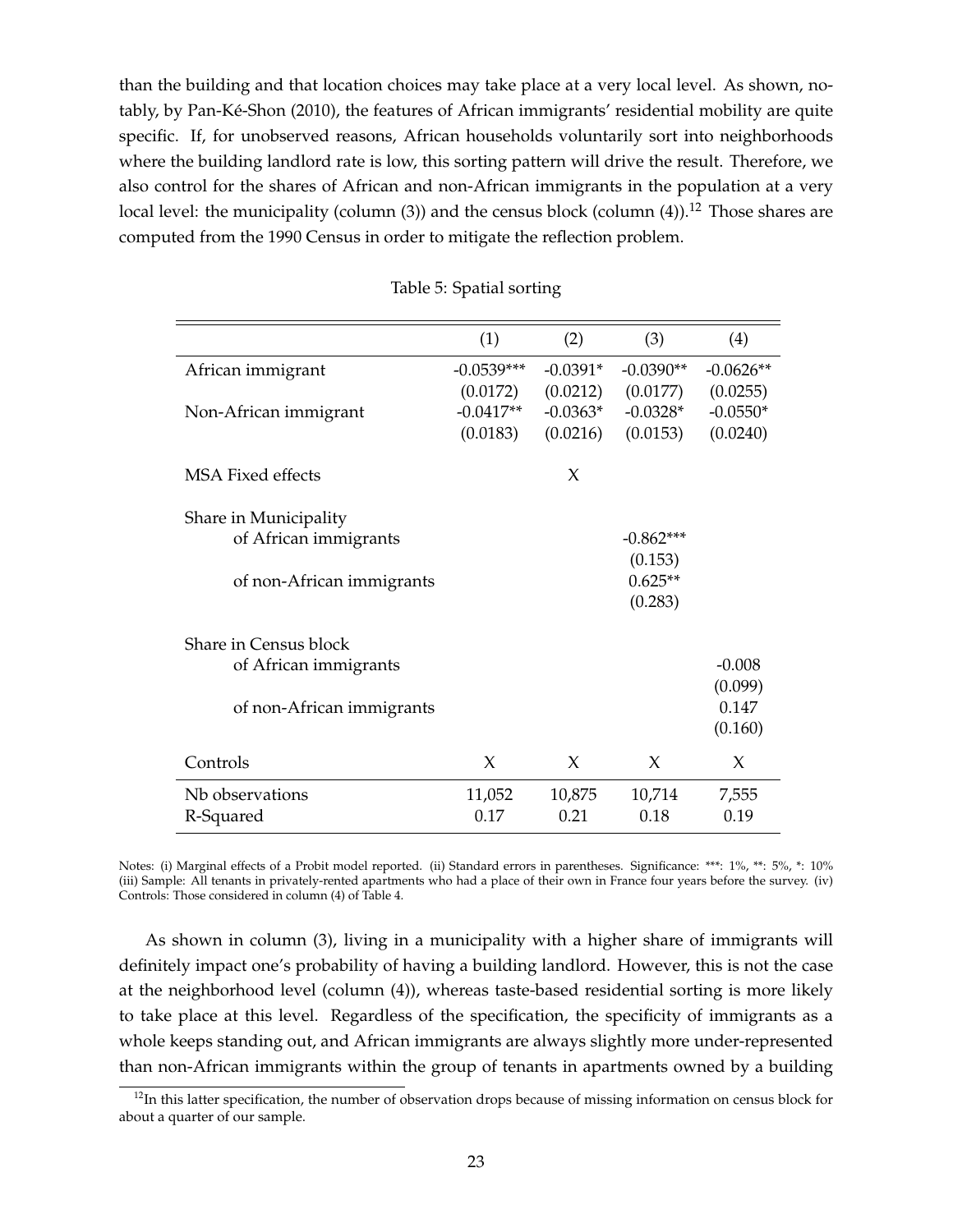landlord. The issue of residential sorting will be further addressed in Section 2.4, which provides a discussion on the potential impact of neighbor discrimination on the ethnic segmentation of the rental market.

Legal status of the landlord As already explained in section 2.1, we believe that most building landlords who are administratively registered as firms are actually made of households, so that the legal status of the landlord may not be very informative to distinguish, for example, between different levels of risk aversion. However, we seek to take advantage of all the information available in the dataset. In addition, there may be different administrative requirements for landlords who file as firms, even when they are in fact a conglomerate of households. In order to account for the legal status of the landlord, which can also be considered as an outcome of the random search process for future tenants, we estimate a bivariate probit model of the joint probability of having a building landlord and a firm landlord, which therefore takes into account the correlation between these two characteristics. The marginal effects of being an immigrant household on the marginal probability of having a building landlord are computed in Table 6, which uses the same set of controls as Table 4. In spite of the high level of correlation between those two outcomes, indicated by the chi-squared statistic, the results are very stable when compared to Table 4.

|                                    | (1)        | (2)         | (3)         | (4)         |
|------------------------------------|------------|-------------|-------------|-------------|
| African immigrant                  | $-0.030**$ | $-0.082***$ | $-0.046***$ | $-0.044***$ |
|                                    | (0.014)    | (0.015)     | (0.015)     | (0.015)     |
| non-African immigrant              | $-0.012$   | $-0.050***$ | $-0.030*$   | $-0.031**$  |
|                                    | (0.016)    | (0.017)     | (0.016)     | (0.016)     |
| Individual characteristics         |            | X           | X           | X           |
| Location fixed effects             |            |             | X           | X           |
| Apartment characteristics          |            |             |             | X           |
| Time dummies                       | X          | X           | X           | X           |
| Nb observations                    | 11,120     | 11,120      | 11,120      | 11,037      |
| $\chi^2$ for LR test of $\rho = 0$ | 917        | 909         | 929         | 1,093       |

Table 6: Legal status of the landlord

Notes: (i) Marginal effects of a bivariate probit model reported, on the marginal probability of having a landlord who owns the entire building; (ii) Standard errors in parentheses are computed using a Delta method. Significance: \*\*\*: 1%, \*\*: 5%, \*: 10% (iii) Sample: All tenants in privatelyrented apartments who had a place of their own in France four years before the survey. (iv) Controls are the same as in Table 4.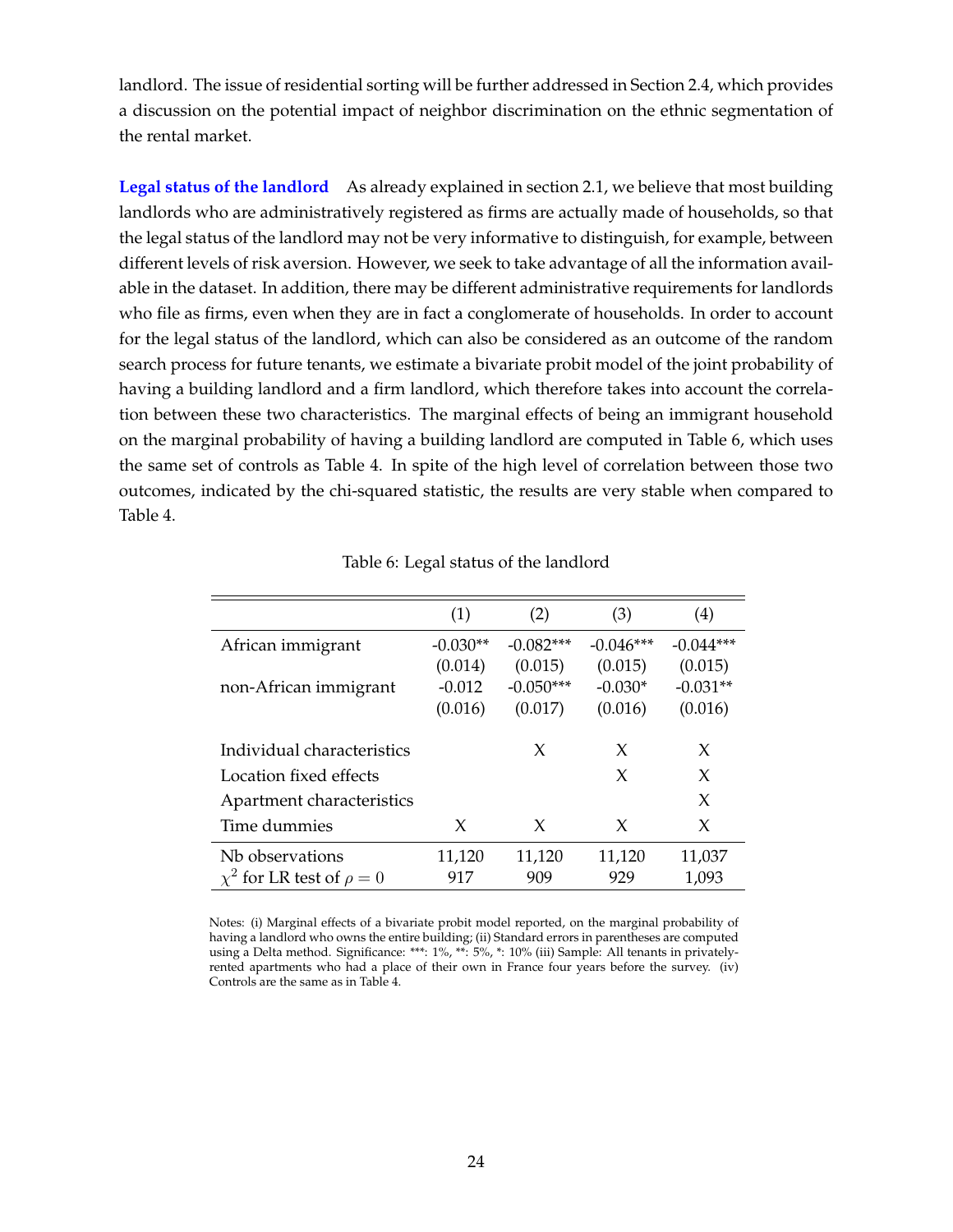#### **2.3 Discussion**

We discuss here the plausibility of the identifying assumptions of the model, leading to Prediction 1.

**Price discrimination** Both types of landlords must provide a similar good, so that all kinds of applicants are indifferently looking across both types. The set of controls we introduce makes it unlikely that the characteristics of the dwelling itself might be sufficiently different between the two types of landlords to explain the exclusion of Africans by differences in taste with respect to housing. Similarly, different prices between the two types of landlords should not play a significant role in this phenomenon: first, because of the French institutional design of the housing market we already commented on in the Introduction;<sup>13</sup> second, because our preferred specification in column (4) of Table 4 includes the rent among controls.

|                                        | (1)         | (2)         | (3)         | (4)         |
|----------------------------------------|-------------|-------------|-------------|-------------|
| African immigrant                      | $0.216***$  | $0.344***$  | $0.0778***$ | $-0.0209$   |
|                                        | (0.0181)    | (0.0175)    | (0.0151)    | (0.0134)    |
| non-African immigrant                  | $0.141***$  | $0.263***$  | $0.0295*$   | $-0.0172$   |
|                                        | (0.0214)    | (0.0199)    | (0.0169)    | (0.0147)    |
| Building landlord                      | $-0.264***$ | $-0.197***$ | $-0.146***$ | $-0.102***$ |
|                                        | (0.0111)    | (0.0103)    | (0.00884)   | (0.00797)   |
| African $\times$ Building landlord     | $-0.00634$  | $-0.0647**$ | $-0.00723$  | $-0.0134$   |
|                                        | (0.0305)    | (0.0278)    | (0.0232)    | (0.0200)    |
| non-African $\times$ Building landlord | $-0.0756**$ | $-0.125***$ | $-0.0215$   | 0.00141     |
|                                        | (0.0352)    | (0.0321)    | (0.0268)    | (0.0231)    |
|                                        |             |             |             |             |
| Individual characteristics             |             | X           | X           | X           |
| Location fixed effects                 |             |             | X           | X           |
| Apartment characteristics              |             |             |             | X           |
| Time dummies                           | X           | X           | X           | X           |
| Nb observations                        | 11,138      | 11,138      | 11,138      | 11,055      |
| R-squared                              | 0.135       | 0.283       | 0.512       | 0.642       |
|                                        |             |             |             |             |

Table 7: Determinants of the rent

Notes: (i) Ordinary-least-square regression of the log of rent by square meter (2006 euro). (ii) Standard errors in parentheses. Significance: \*\*\*: 1%, \*\*: 5%, \*: 10% (iii) Controls are the same as in Table 4, except rent. (iv) Sample: All tenants in privatelyrented apartments who had a place of their own in France four years before the survey.

This concern is also mitigated by Table 7, which presents the regression results of the rent paid by tenants as a function of tenant's origin, landlord's type, and the interaction of the two. All else equal, African tenants do not face higher rents, even when they rent from building landlords. Without any controls, African immigrants pay higher rents, but the effect disappears

 $13$ Typically, any significant increase between the posted price (on the ad) and asked price (before signing the lease) may be considered as an expression of misleading advertising and, as such, be prohibited by article 121-1 of the French Consumer Code.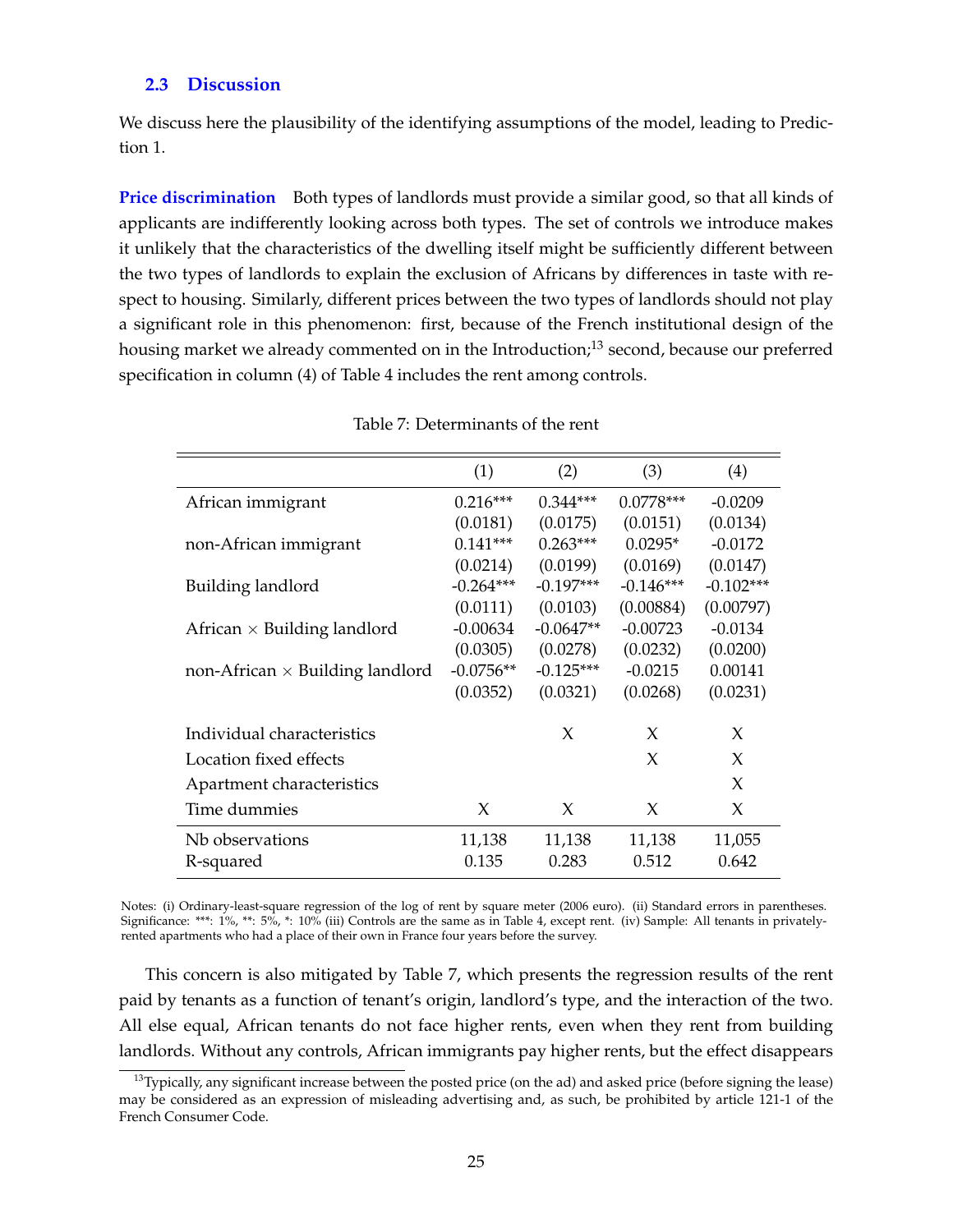when location controls are introduced. This is mainly due to the fact that immigrants live in larger cities where housing prices are higher. In any case, they do not pay higher rents when they rent from building landlords, even without controls. Building landlords do offer lower rents to all tenants, but this is largely due to the type of apartments they rent.

**Landlords' prejudice** Implicitly, the model assumes that both types of landlords are equally prejudiced. However, racial preferences might be correlated with the landlord type. For instance, building landlords may less often be immigrants and they are probably wealthier. However, the fact that wealth leads to more xenophobic political attitude is not verified by electoral studies (Belanger, Nadeau, Turgeon, Lewis-Beck, and Foucault 2014). In terms of our model, ´ the proportion of prejudiced landlords would be higher among type-2 landlords than among type-1. Or both types of landlords would be equally prejudiced, but only building landlords would have enough market power to discriminate at their will. This is possible. However, an arguably more relevant issue is that personal prejudice would play a greater role if the landlord also lived in the neighborhood. While our data does not indicate when the landlord also lives in the building, this situation is largely restricted to small buildings of two or three apartments, often located in rural areas and involving intergenerational coresidence (Bessiere and ` Laferrere 2002). This specificity of the housing supply of building landlords could explain part of our result. Table 8 shows that this is not the case. The effect of being of African origin does not decrease if we restrict the sample to larger buildings.

| Nb of apartments      | All          | > 5          | >20         | >40          |
|-----------------------|--------------|--------------|-------------|--------------|
|                       | (1)          | (2)          | (3)         | (4)          |
| African immigrant     | $-0.0539***$ | $-0.0546***$ | $-0.0448**$ | $-0.0849***$ |
|                       | (0.0172)     | (0.0160)     | (0.0194)    | (0.0253)     |
| non-African immigrant | $-0.0417**$  | $-0.0498***$ | $-0.0407**$ | $-0.0237$    |
|                       | (0.0183)     | (0.0169)     | (0.0203)    | (0.0318)     |
| Controls              | X            | X            | X           | X            |
| Nb observations       | 11,052       | 8,819        | 3,808       | 1,700        |
| pseudo R-squared      | 0.180        | 0.133        | 0.127       | 0.187        |

#### Table 8: Building size

Notes: (i) Marginal effects of a Probit model reported. (ii) Standard errors in parentheses. Significance: \*\*\*: 1%, \*\*: 5%, \*: 10% (iii) Sample: All tenants in privately-rented apartments who had a place of their own in France four years before the survey. (iv) Controls: Those considered in column (4) of Table 4.

Finally, one may also think of other interactions between landlord and tenant, apart from coresidence. In particular, the payment of the rent constitutes another potentially regular interaction. If building landlords are more prejudiced and also tend to collect the rent more directly than dwelling landlords, this omitted variable bias could explain our result. We have information about this in the ENL, where households are asked whether the rent is collected by an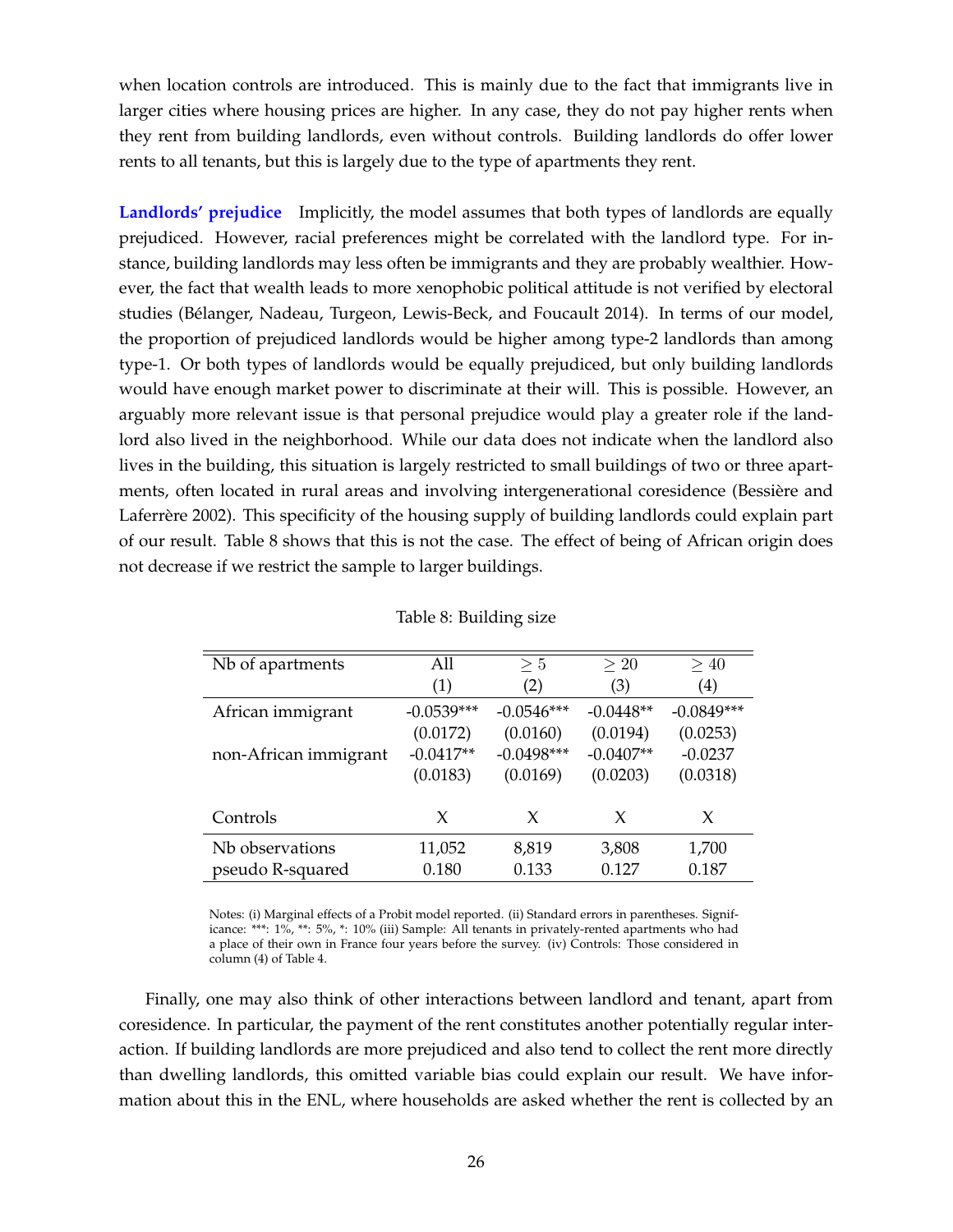intermediary, or directly by the landlord. Indeed, 69% of tenants who have a building landlord declare that they give the rent directly to the landlord, against 55% of tenants with a dwelling landlord.<sup>14</sup> However, as shown in column (2) of Table 9, controlling for this factor does not affect our result.

|                                 | (1)         | (2)         | (3)         | (4)        | (5)        |
|---------------------------------|-------------|-------------|-------------|------------|------------|
| African immigrant               | $-0.058***$ | $-0.055***$ | $-0.052***$ | $-0.062**$ | $-0.061**$ |
|                                 | (0.017)     | (0.017)     | (0.017)     | (0.025)    | (0.025)    |
| non-African immigrant           | $-0.039**$  | $-0.042**$  | $-0.040**$  | $-0.054*$  | $-0.054*$  |
|                                 | (0.018)     | (0.018)     | (0.018)     | (0.029)    | (0.029)    |
|                                 |             |             |             |            |            |
| Rent paid directly              | $0.097***$  |             |             |            | $0.067***$ |
|                                 | (0.010)     |             |             |            | (0.015)    |
| Degradation of shared amenities |             | 0.016       |             |            | 0.016      |
|                                 |             | (0.013)     |             |            | (0.020)    |
| Proxy for default               |             |             | $-0.010$    |            | $-0.024$   |
|                                 |             |             | (0.014)     |            | (0.019)    |
| Friends or relatives            |             |             |             | $0.180***$ | $0.163***$ |
|                                 |             |             |             | (0.016)    | (0.016)    |
|                                 |             |             |             |            |            |
| Controls                        | X           | X           | X           | X          | X          |
| Nb observations                 | 11,034      | 11,052      | 11,034      | 5,417      | 5,417      |
| pseudo R-squared                | 0.187       | 0.181       | 0.181       | 0.211      | 0.214      |
|                                 |             |             |             |            |            |

Table 9: Taste-based discrimination, statistical discrimination and networks

Notes: (i) Marginal effects of a Probit model reported. (ii) Standard errors in parentheses. Significance: \*\*\*: 1%, \*\*: 5%, \*: 10% (iii) Rent paid directly: rent is paid directly to the landlord; proxy for default: has had difficulty paying the rent in the past two years; Degradation of common parts: the common parts of the building have been recently deteriorated; Friends or relatives: the vacancy was heard of through friends or family networks (iv) Sample: columns (1) to (3): All tenants in privately-rented apartments who had a place of their own in France four years before the survey; columns (4) and (5): Restricted to those who have recently moved in. (v) Controls: Those considered in column (4) of Table 4.

**Statistical discrimination** Statistical discrimination means that African immigrants would be, on average, worse tenants. They might cause greater maintenance costs or their probability of rent default may be higher because they occupy less protected jobs. Statistical discrimination is not an issue for our test strategy if both types of landlords react similarly to this situation. However, there are two reasons why they may actually behave differently.

The test strategy is not robust to omitted externalities at the building level. If unobservable characteristics correlated with origin make African tenants more likely to cause damage to shared amenities in the building, building landlords will be more likely to internalize this externality, regardless of tenants' prejudice. Africans are actually more likely to report having witnessed vandalism against the common parts of the building (25% of them against 16% for the rest of the tenant population). Interestingly, this statement is not robust to the control of indi-

<sup>&</sup>lt;sup>14</sup>The difference is significant at the 1% confidence level.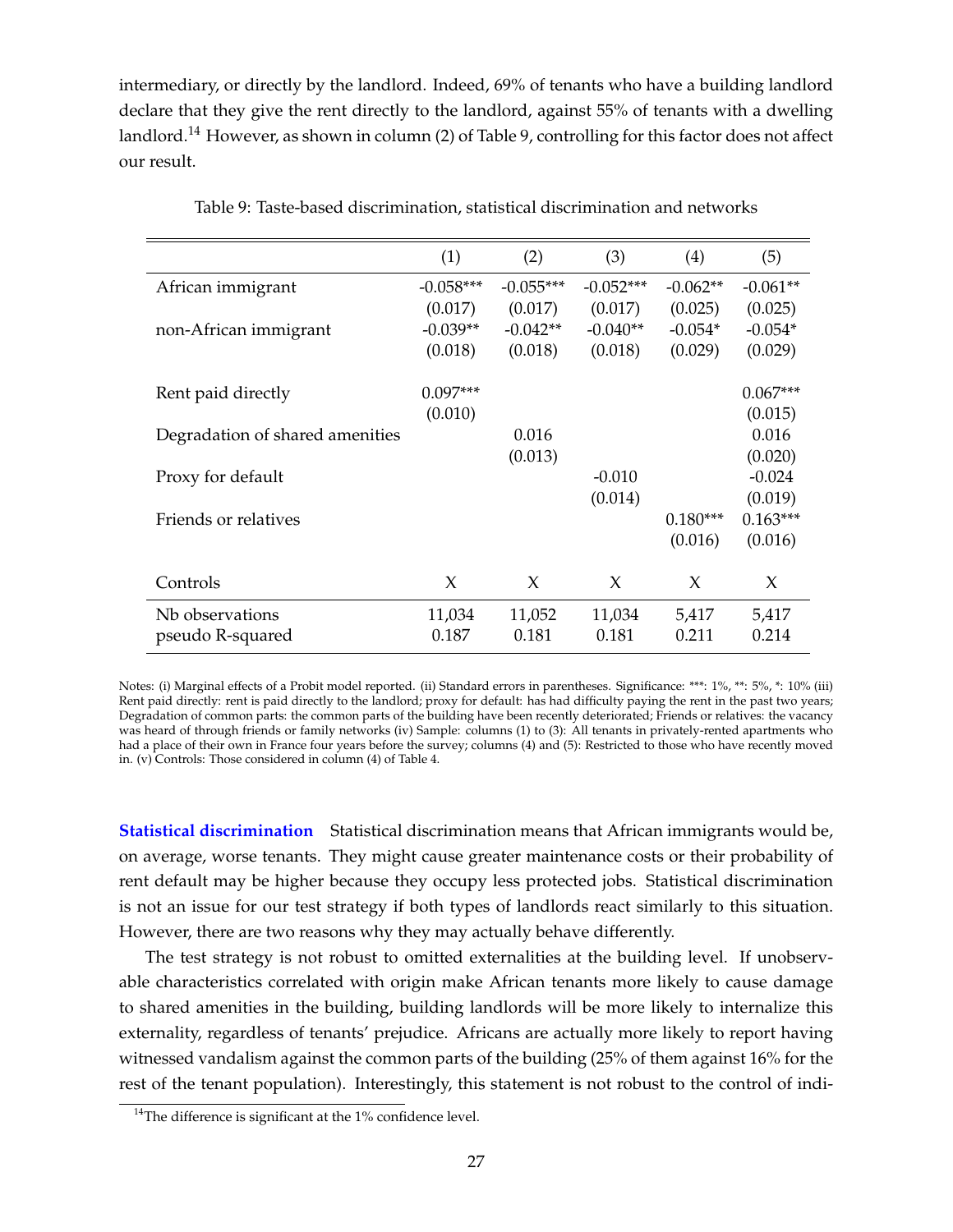vidual and apartment characteristics (not reported here). Nevertheless, the raw correlation may induce false beliefs, whereby Africans are more likely to deteriorate the shared amenities. In turn, building landlords would respond to such beliefs by discriminating more. This possibility is partly taken into account in column (2) of Table 9, where we control for whether the tenant witnessed such property damage.

As for the probability of rent default, building landlords, who dispose of a greater information set, may be more likely to know the differences in default risk between the different groups of tenants. If, in addition, unobserved characteristics correlated with ethnicity make African immigrants more likely to default on rent, this omitted variable may jeopardize our test strategy.<sup>15</sup> In the ENL, tenants are asked if they have had difficulty paying the rent over the past two years. The answer can be considered as a good proxy for default risk. African immigrants are, indeed, more likely to default on rent. The unconditional probability for African immigrants of answering "yes" to this question is twice as high as for the rest of the population of tenants (29% against 13%) and the gap does not fully close when controlling for household observed characteristics, such as current income.<sup>16</sup> To rule out this statistical discrimination story, column (3) of Table 9 therefore controls for the default variable.

**Intermediated search** One last possible issue involves differences in the marketing process for both types of landlords. For example, dwelling landlords may be more likely to use nonstandardized advertising, where social networks help applicants be notified of a new vacancy. If, simultaneously, African applicants are more likely to mobilize social networks when they search, they will more often be matched with dwelling landlords. The model assumes that search is not intermediated, or that intermediaries play the same role for both types of landlords and both types of applicants. If the matching rate  $\eta$  were no longer homogeneous across all applicant-landlord pairs, this might lead to prediction 1 even when  $\alpha = 0$ .

The ENL provides information on the way private tenants have heard about the dwelling they currently occupy. However, this piece of information is only available for those who have moved in less than four years ago. It appears that African applicants do mobilize social networks more frequently: on average during the decade 1996-2006, 52% of African private tenants who had recently moved into a new apartment had heard about it from a friend or a relative, while this was only the case for 32% of the other private tenants in apartments. However, building landlords also seem to benefit substantially from such informal networks. If anything, they benefit from them even more than dwelling landlords, since, among all the tenants who had recently moved into their apartment, 45% of those with a building landlord had heard about their apartment from a friend or a relative, while this was only the case for 26% of the tenants facing a dwelling landlord. Column (4) in Table 9 focuses on this sample of tenants who moved in less than four years ago. It shows that controlling for the nature of the information channel does not

<sup>&</sup>lt;sup>15</sup>This argument is actually rather weak. There is another effect at work: building landlords are more experienced landlords. They can more easily detect whether the individual is a high-default risk. They would statistically discriminate less often as a result.

 $16$ Part of the explanation probably stems from a higher volatility in earnings for this population, as shown in Decreuse and Schmutz (2012) for African immigrants.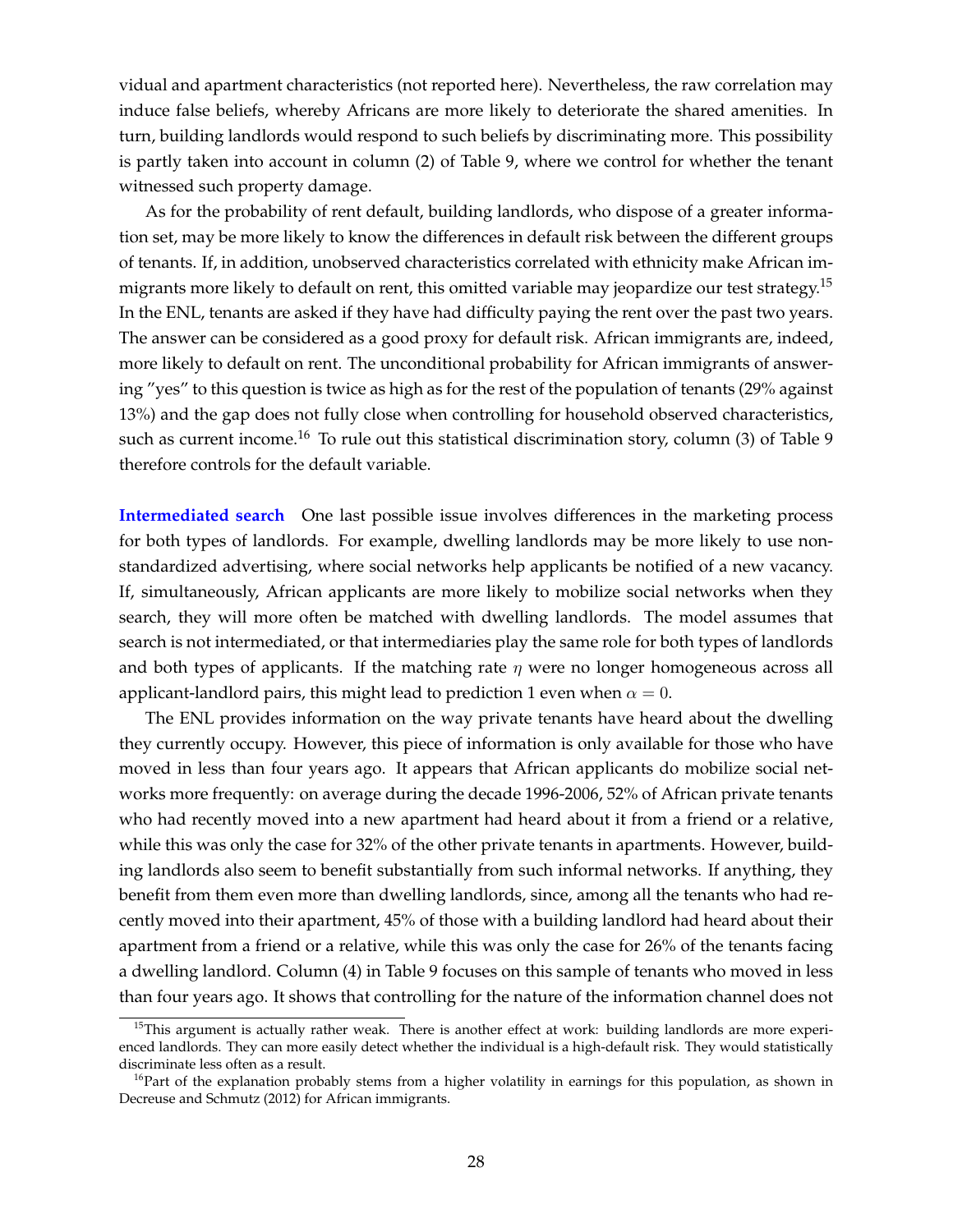affect the estimates. Finally, controlling for these four matters of concern simultaneously does not impact the coefficients either (column (5)).

#### **2.4 Indirect test: the macroeconomic consequences of neighbor discrimination**

So far, the results presented in section 2 strongly suggest that the null hypothesis whereby African immigrants are equally likely to contract with a building landlord can be rejected. Even though we provide several pieces of evidence supporting the idea that none of the identifying assumptions of the model is directly violated, this strategy is only valid to the extent we know enough about the landlords. This is the limit of the direct test of Prediction 1. However, while unobservable differences correlated with landlord type may still drive this microeconomic result, we believe that they are less likely to impact macroeconomic patterns regarding the segmentation of the rental market faced by African immigrants.

In this section, we show that the probability to live in public housing for African tenants is positively correlated with the local proportion of privately-rented apartments owned by building landlords, while this correlation does not stand for French-born and non-African tenants. Under the assumption that the conditional probability of living in public housing reflects a lack of access to the private housing market, this result is interpreted as additional evidence of the presence of neighbor discrimintion in the French private rental market.

**Public housing as a mirror of discrimination** In France, public housing is a very large and old public program that dates back to the 1920s. Publicly-subsidized, rent-controlled housing units represent 40% of the rental market, 15% of the total stock of main homes. It is generally denoted by the acronym HLM, which stands for *Habitations à Loyer Modéré*. Even if the HLM constellation is very diverse, in terms of quality, location and inhabitants, a large part of the HLM supply is located in derelict, suburban areas, which have become ethnic ghettos along the past thirtyfive years (Laferrère and LeBlanc 2006). African immigrants are notably over-represented in the HLM complex and after controlling for differences in socioeconomic characteristics, the gap narrows but remains high (Fougère, Kramarz, Rathelot, and Safi 2013).

We argue that the over-representation of African immigrants in public housing partly reflects customer discrimination on the private housing market. People make residential choices, even HLM tenants. Notably, they choose whether trying to rent a place in the private market, or staying in HLM. Each option has expected gains net of costs, and individuals compare the gains attached to each option prior to selecting one of them. Discrimination in the private rental market alters residential choices through two effects. First, if some groups of HLM tenants are barred from some segments of the private rental market, they will need more time to find a place, hence they will automatically stay longer in HLM. This is the buffer stock effect. Second, the value of search in the private rental market is lower, which deters HLM tenants from even trying their luck. This is the discouragement effect.

Customer discrimination follows this general logic. If more neighbors are prejudiced, landlords are more likely to reject Black applicants, and this in turn increases the proportion of Blacks residing in HLM. However, unlike other forms of discrimination, the intensity of customer dis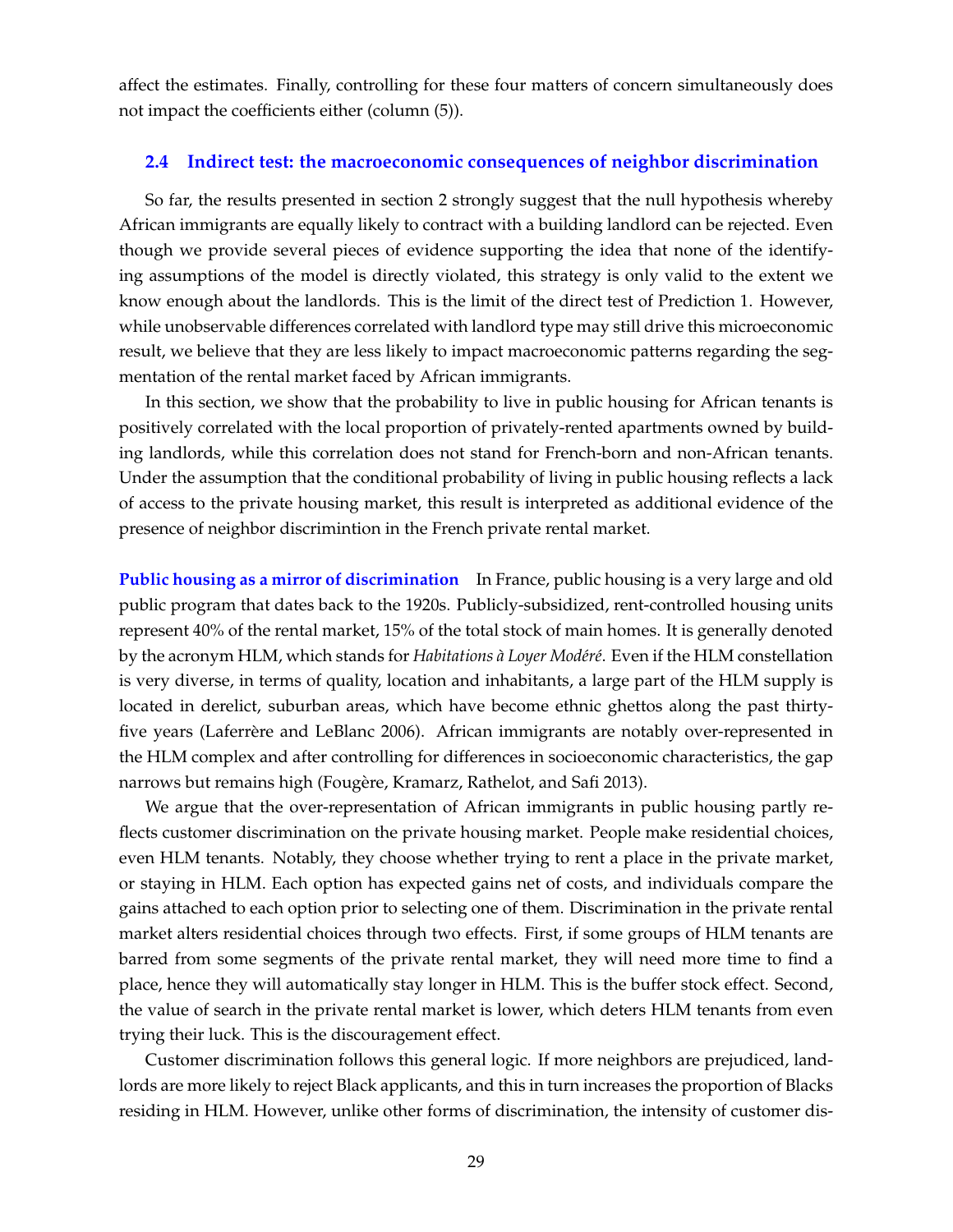crimination should increase with the market size owned by building landlords. This provides another test of customer discrimination, which complements the first one in a natural way. Appendix D provides a more formal argument. It builds on the main lessons of the model in Section 1 to understand how customer discrimination affects the ethnic-specific proportions in HLM. This model as well as the previous reasoning lead to Prediction 2:

**Prediction 2** CONSEQUENCES OF CUSTOMER DISCRIMINATION *In a given local housing market, the proportion of building landlords increases the probability that Black tenants live in HLM only if there is customer discrimination in the private rental market.*

Prediction 2 can be tested empirically using the same data as in Section 2. Prediction 1 examines how customer discrimination alters the assignment of tenants to dwelling type. Prediction 2 goes one step further and states how the composition of the rental market by dwelling type affects the percentage of Blacks in public housing.

**Empirical strategy** We focus on the sample of tenants *i* in the public and private markets. Each tenant lives in département  $d(i)$ , which we regard as a local housing market. Continental France is divided between 94 départements. Each département is characterized by a fraction of building landlords  $Share_d$ . The purpose of this Section is to examine the empirical impact of  $Share<sub>d</sub>$  on the difference in the net probability to live in public housing between French, African immigrants and non-African immigrants.

We use a two-step strategy. In the first step, we regress individual housing market outcomes (whether the tenant lives in public housing or not) on a (i) a dummy variable for African immigrants and a dummy variable for non-African immigrants,  $A_i$  and  $NA_i$  respectively, (ii) a set of individual characteristics,  $X_i$ , (iii) départements fixed effects,  $\phi_{d(i)}^F$ , and (iv) ethnic-specific département fixed effects (i.e., interaction variables between départements dummies and the two ethnic dummies for African and non-African immigrants).<sup>17</sup> In the second step, we regress the three sets of estimated ethnic-specific départements fixed effects on  $Share_d$  and a set of département control variables,  $X_d$ .

*First step.* The first-step specification can be written as:

$$
u_i^* = \beta_0 + \sum_{e=A, NA} \beta_1^e e_i + X_i \beta_2 + \phi_{d(i)}^F + \sum_{e=A, NA} \phi_{d(i)}^e \times e_i + \epsilon_i
$$
 (13)

where  $u_i^*$  is a latent variable that captures the probability of living in HLM for a given tenant  $i$ and  $\epsilon_i$  is a mean-zero stochastic component representing the influence of omitted variables. The ethnic-specific département fixed effects,  $\phi_d^A$  and  $\phi_d^{NA}$  for African and non-African immigrants respectively, correspond to estimates of the residual ethnic HLM gap in each departement. Such ´ estimates are adjusted for département factors that affect HLM access for the three groups in a similar way and for ethnic differences in individual characteristics. To get consistent estimates for fixed effects, we use a linear probability model in this first step.

 $17$ For identification, département dummies exclude one location.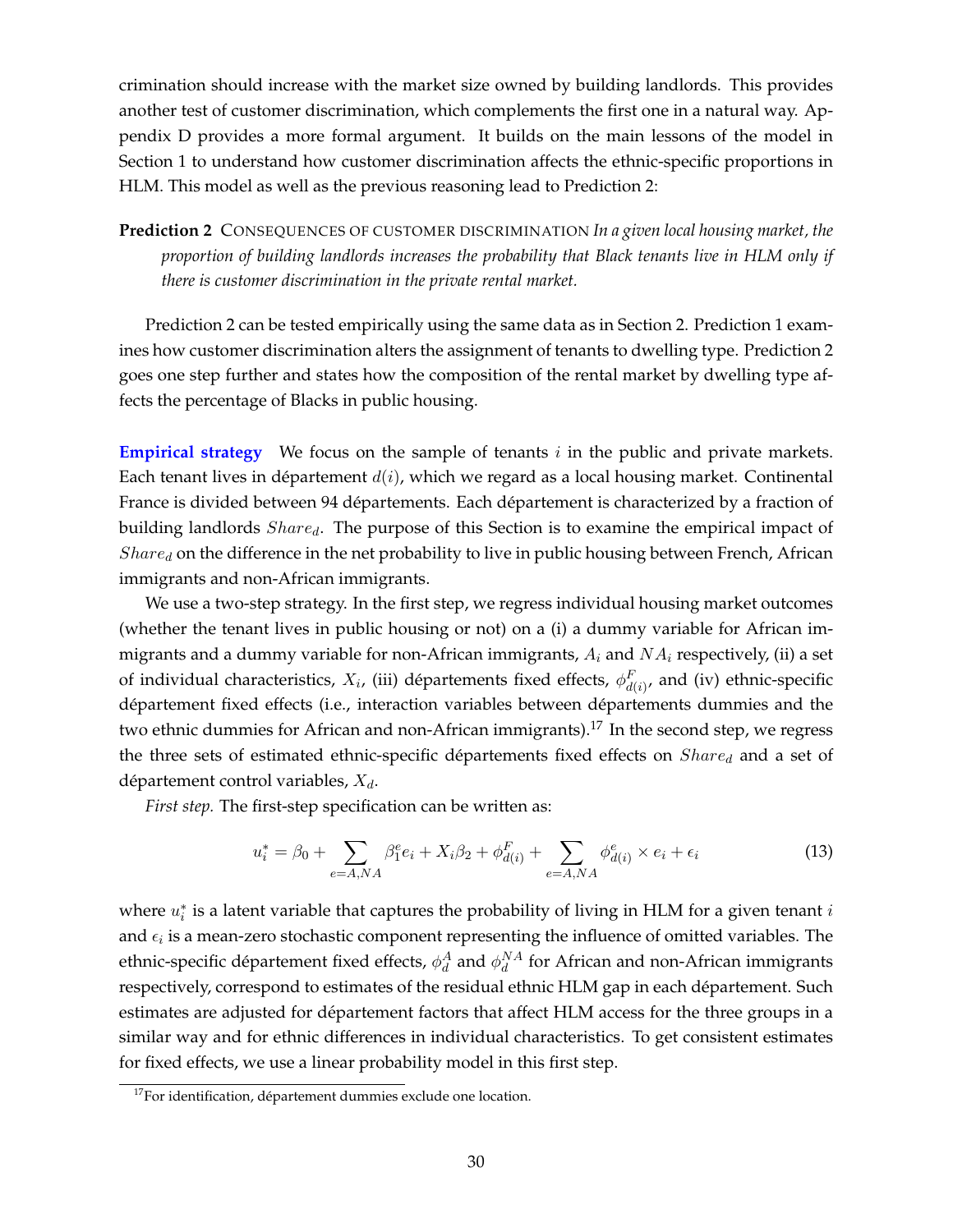*Second step.* The second step takes place at the département level. The estimated ethnicspecific département fixed effects,  $\widehat{\phi}_{d(i)}^e$  for  $e=F,A,NA$ , are successively used as the dependent variable. The département share of building landlords,  $Share_d$ , is the main independent variable of interest. We also consider a large number of département control variables,  $X_d$ .

The second-step specifications can be written as follows. For  $e = F, A, NA$ ,

$$
\hat{\phi}_d^e = \gamma_0^e + \gamma_1^e Share_d + X_d\gamma_3^e + \varepsilon_d^e,\tag{14}
$$

where  $\varepsilon_d^e$  is a mean-zero stochastic random term representing the influence of omitted variables. Prediction 2 is tested by assessing for which ethnic group  $\gamma_1^e$  is significantly positive. According to our theory, ethnic discrimination implies  $\gamma_1^F = 0$  and  $0 \leq \gamma_1^{NA} \leq \gamma_1^A$ .

Because the dependent variable is estimated in the first step, it is affected by measurement error, for which we have an estimate of the standard error. This measurement error must be accounted for in the second-step estimation. Therefore, each observation is weighted by the inverse sampling variance of  $\hat{\phi}^e_d$ , as proposed by Card and Krueger (1992). This strategy has been used in a variety of contexts, especially on the labor market. The two closest papers to our are Charles and Guryan (2008), who use it to assess the impact of state-wide racial prejudice on Black/White wage differentials in the US and Combes, Decreuse, Laouenan, and Trannoy (2016) ´ who use it to assess the impact of the share of jobs in contact with customers and the proportion of non-immigrants, at the employment area level, on the unemployment gap between African immigrants and non-immigrants in France.<sup>18</sup>

**Results** *First step*— Table E1 in Appendix E displays the estimation results of increasingly complex specifications of an equation of the probability of living in HLM. The first column shows that the unconditional probability that tenants live in HLM is 21.5% higher for African immigrants, whereas it is only 3.5% higher for non-African immigrants. Once controlled for individual characteristics, this gap narrows to 11% for African immigrants and 2% for non-African immigratns (column (2)). In column (3), where we control for département fixed effects, the gap is reduced to 9%, which shows that space, as a whole, plays a significant role in explaining this gap. Finally, when we control for ethnic-specific département fixed effects, as shown in column (5), the average effect of being an African immigrant goes into these ethnic-specific location effects. This last specification corresponds to the one we use to compute the fixed effects that are taken as dependent variable in the second step.

*Second step*— Table 10 displays the estimation results of the second step, with an increasingly complete set of local controls. In Columns (1) to (3), no local control is included. The impact of building landlords on the effect of being French or of non-African origin are close to zero and imprecisely estimated, whereas this impact for African is equal to 0.38 and is precisely estimated. The  $R^2$  confirm this difference since they are close to zero for French-born and non-African immigrants, and equal to 10% for African immigrants.

<sup>&</sup>lt;sup>18</sup> Alternatively, one can use feasible generalised least squares to address this issue, as proposed by Combes, Duranton, and Gobillon (2008), who assess the importance of local determinants of spatial wage disparities. This leaves the results virtually unaffected.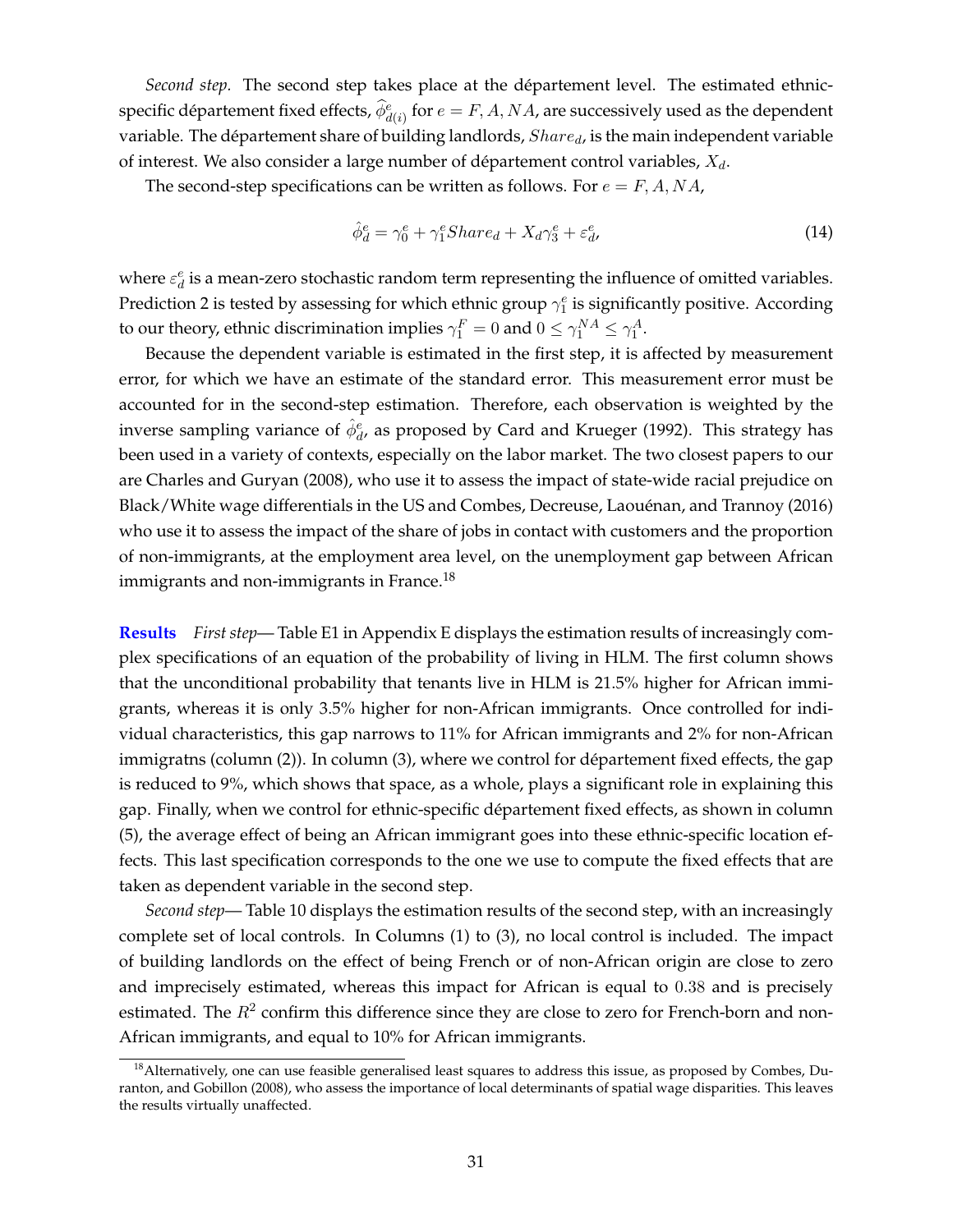#### Table 10: Second step estimation results

|                       | F                | А          | NΑ      | F                 | А          | <b>NA</b> | F        | А         | <b>NA</b> |
|-----------------------|------------------|------------|---------|-------------------|------------|-----------|----------|-----------|-----------|
|                       | $\left(1\right)$ | (2)        | (3)     | $\left( 4\right)$ | (5)        | (6)       | (7)      | (8)       | (9)       |
| <b>SHARE</b>          | $-0.055$         | $0.384***$ | 0.084   | $-0.072$          | $0.353***$ | 0.050     | $-0.050$ | $0.355**$ | $-0.003$  |
|                       | (0.112)          | (0.109)    | (0.198) | (0.0749)          | (0.104)    | (0.242)   | (0.0591) | (0.159)   | (0.317)   |
| Region FE<br>Controls |                  |            |         | X                 | X          | X         | X<br>X   | X         | X<br>X    |
| Nb observations       | 92               | 90         | 90      | 92                | 90         | 90        | 92       | 90        | 90        |
| R-squared             | 0.007            | 0.107      | 0.005   | 0.657             | 0.416      | 0.419     | 0.828    | 0.526     | 0.595     |

Notes: (i) The dependent variable corresponds to  $\hat{\phi}_d^F$  in columns (1), (4), and (7); to  $\hat{\phi}_d^A$  in columns (2), (5), and (8); and to  $\hat{\phi}_d^{NA}$  in columns (3), (6), and (9); (ii) Right-hand side variables are estimated using a linear probability model in the first step; (iii) Weighted least squares regressions using the inverse of estimated variance of coefficients from first-step regression displayed in column (4) of Table E1; (iv) Standard errors in parentheses. Significance: \*\*\*: 1%, \*\*: 5%, \*: 10%; (v) Controls: proportion of HLM in total housing stock, total population, proportion of HLM built before 1960, proportion of HLM built between 1960 and 1972, short-run vacancy rate in HLM (less than three months), long-run vacancy rate in HLM (more than three months), yearly mobility rate in HLM, unemployment rate, proportion of immigrants in total population, proportion of immigrants in HLM population, proportion of single-headed families, proportion of families with at least three children; (vi) 20 region fixed effects are included in columns  $(4)-(9)$ .

In order to make sure that this result is not driven by other local determinants, we first include region fixed effects in the second-stage regression. There are 21 regions in continental France. The results are presented in columns (4) to (6). Estimated values of  $\gamma_1^e$  are virtually unaffected by this set of controls, even though the  $R^2$  jumps from 0 to respectively 66% and 41% for the regressions on French-born and non-African immigrants, and from 10% to 41% for the regression on African immigrants.

Finally, in columns (7) to (9), the regressions are estimated again controlling for two rich sets of departement characteristics. These characteristics are meant to proxy HLM supply and ´ demand factors that may be spuriously correlated with the local share of mutiple-dwelling landlords in départements where African immigrants are particularly over-represented in HLM. The quantity of the HLM supply is measured as the share of HLM in total housing stock, as measured in the 1990 Census. The quality of the HLM supply is proxied by the age structure of the HLMs. In particular, we control for the share of HLMs that were built between 1960 and 1972.<sup>19</sup> The next two control variables, short-run and long-run vacancy rate in HLMs, are indicators of tension on the public housing market. They combine supply-side and demand-side determinants: for example, if the vacancy rate is low, it may be because local HLMs are particularly attractive, or because people are particularly in need of alternative housing solutions. However, the distinction between short-run and long-run vacancy allows us to decompose these various effects a bit further. In particular, a high long-run vacancy rate is very likely to indicate that the local supply of HLMs is particularly unattractive.<sup>20</sup>

 $19$ Facing an acute housing shortage, this period witnessed a boom in HLM construction and HLMs built at that time were likely to be located in remote urban fringes. Moreover, due to time and public-finance constraints, most of these HLMs were made of cheap materials and many have quickly deteriorated.

<sup>&</sup>lt;sup>20</sup>These variables on vacancy and construction come from a survey called "Enquête Parc Locatif Social" (Survey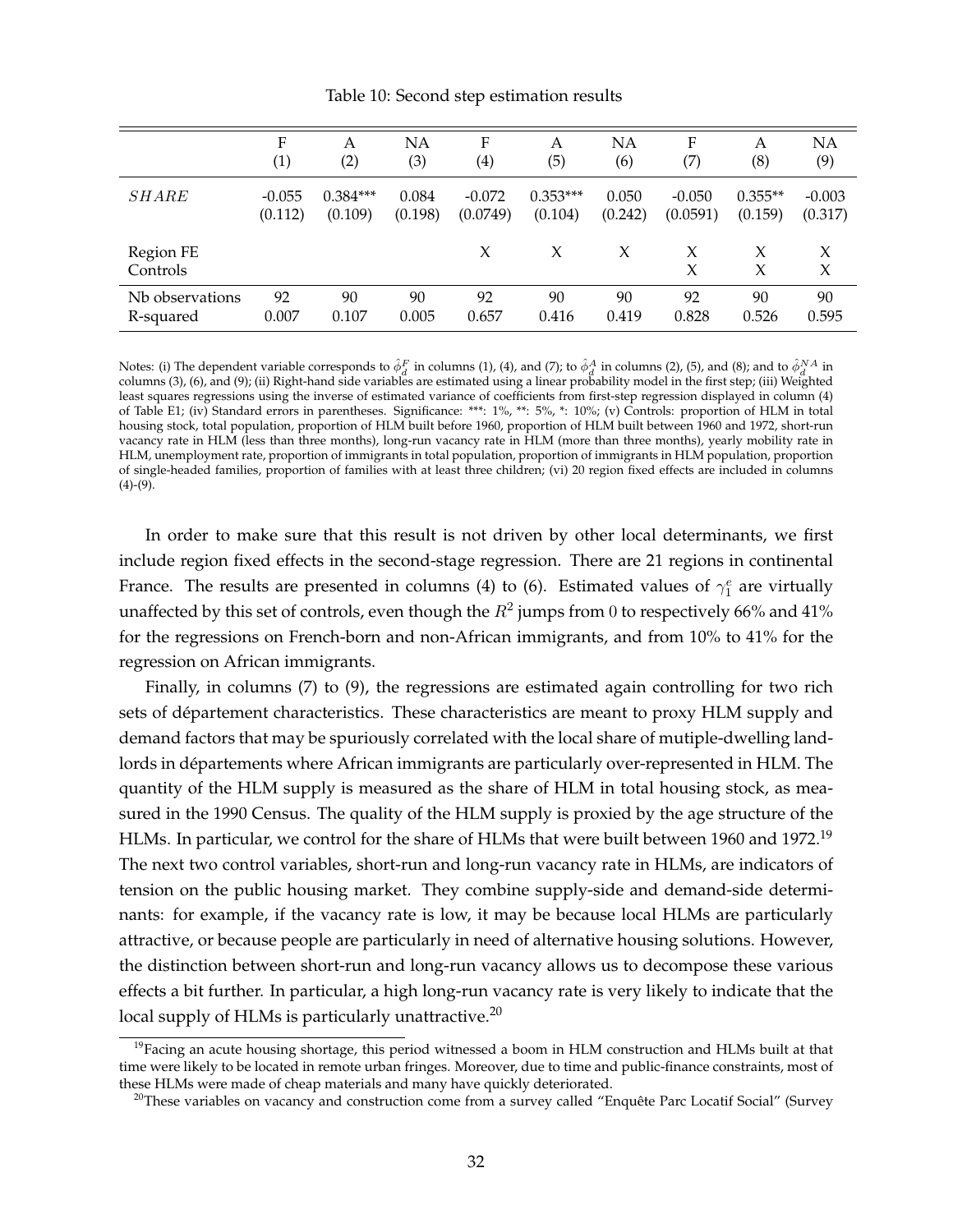The other five controls are demand-side characteristics. The unemployment rate, the rate of single-headed households and the share of families of three or more children are proxies of the fraction of the population the most in need of public housing; high proportions of immigrants in the total population may indicate that these groups are better integrated in the département. Finally, the proportion of immigrants within the population of HLM tenants is used to proxy two competiting phenomena: first, the competition effect in public housing access; second, the magnetic effect through agglomerating ethnic networks.<sup>21</sup> Once again, the results are virtually unaffected by the inclusion of these controls, even though the  $R^2$  significantly increases in each of the three regressions.

### **3 Conclusion**

The nature of the links between discrimination and urban patterns has long been argued about. However, most works on the subject miss the role played by the structure of real estate ownership, although it is a key background factor for apprehending the diversity of urban patterns. This paper is an attempt to illustrate why housing ownership structure matters, both theoretically and empirically. We construct a matching model with ethnic externalities where landlords are heterogenous with respect to the number of housing units they own within the same neighborhood. Regardless of their own preferences, landlords who own several units are more likely to discriminate against ethnic minorities if these minorities are subject to the prejudice of a fraction of the majority tenant population. The direct consequence of this prediction is then tested on French survey data. We focus on a sample of tenants in the private market. We show that first-generation immigrants of African origin who live in privately-rented apartments are less likely to have a landlord who owns the entire building. Moreover, they are more likely to live in public housing when the private rental market is more composed of landlords who own entire buildings. Our results suggest the existence of customer-based discriminatory practices against immigrants of African origin on the French housing market.

The main contribution of this paper is to provide a way to test for neighbor discrimination by distinguishing between dwelling landlords and building landlords. This general idea can be declined in a number of effective tests. We choose to use survey data where tenants' and apartments' characteristics are well-documented, whereas the owners' are not. Thus the identification strategy holds to the extent that landlords do not much differ in discriminatory attitudes and unobserved heterogeneity in dwellings' characteristics is not a strong concern. Of course, having data on landlords, or having data on similar landlords who own different estate portfolios in different buildings would be of considerable interest. The recent literature on field and laboratory experiments also offers a number of ideas to run a test different in form but similar in principle. This calls for additional empirical research to confirm our findings.

In France, housing market discrimination may partly explain why African immigrants, and especially African immigrants, remain stuck in public housing. These persons cannot easily take

on the Public Housing Market) which was led by public authorities in accordance with local public housing agencies. We use the 1996 wave of this survey.

<sup>&</sup>lt;sup>21</sup>These five latter variables all come from the 1990 Census.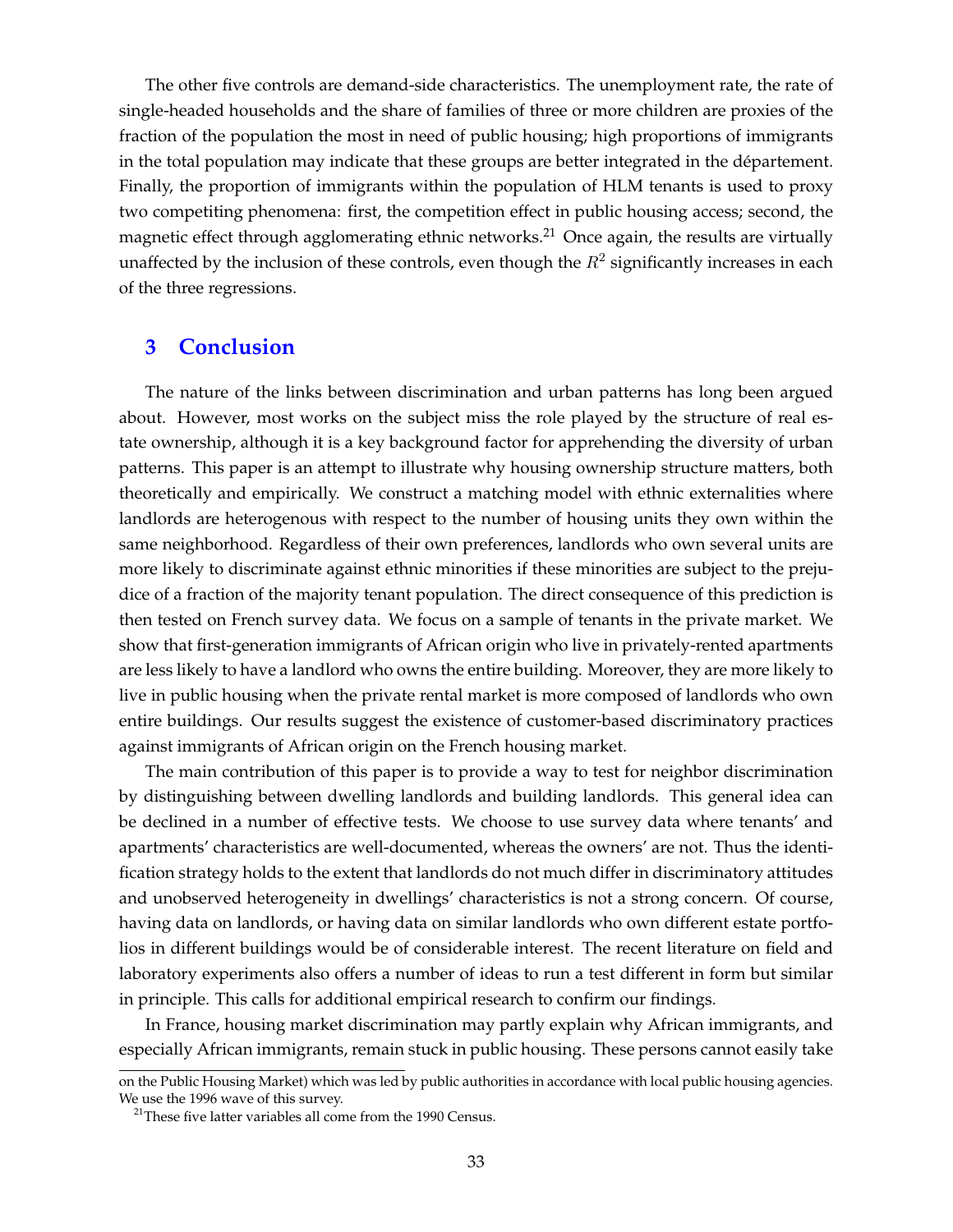advantage of employment opportunities when such opportunities are located in another city or region. They thus suffer from a situation of regional spatial mismatch, which may account for part of their much higher unemployment rate (Combes, Decreuse, Laouénan, and Trannoy 2016). If this is the case, the social consequences of housing market discrimination can therefore be so negative that they justify the intervention of policymakers. It remains an avenue for further research to think about the best tools of such an intervention.

Finally, the theory of neighbor discrimination we put forward in this paper could in fact apply to a variety of settings, in other consumer markets, such as lunch counters or package tours, in effect to any good which may only be consumed in company with other consumers, a situation of co-consuming. This paper can be viewed as a first step toward a more general study of co-customer discrimination.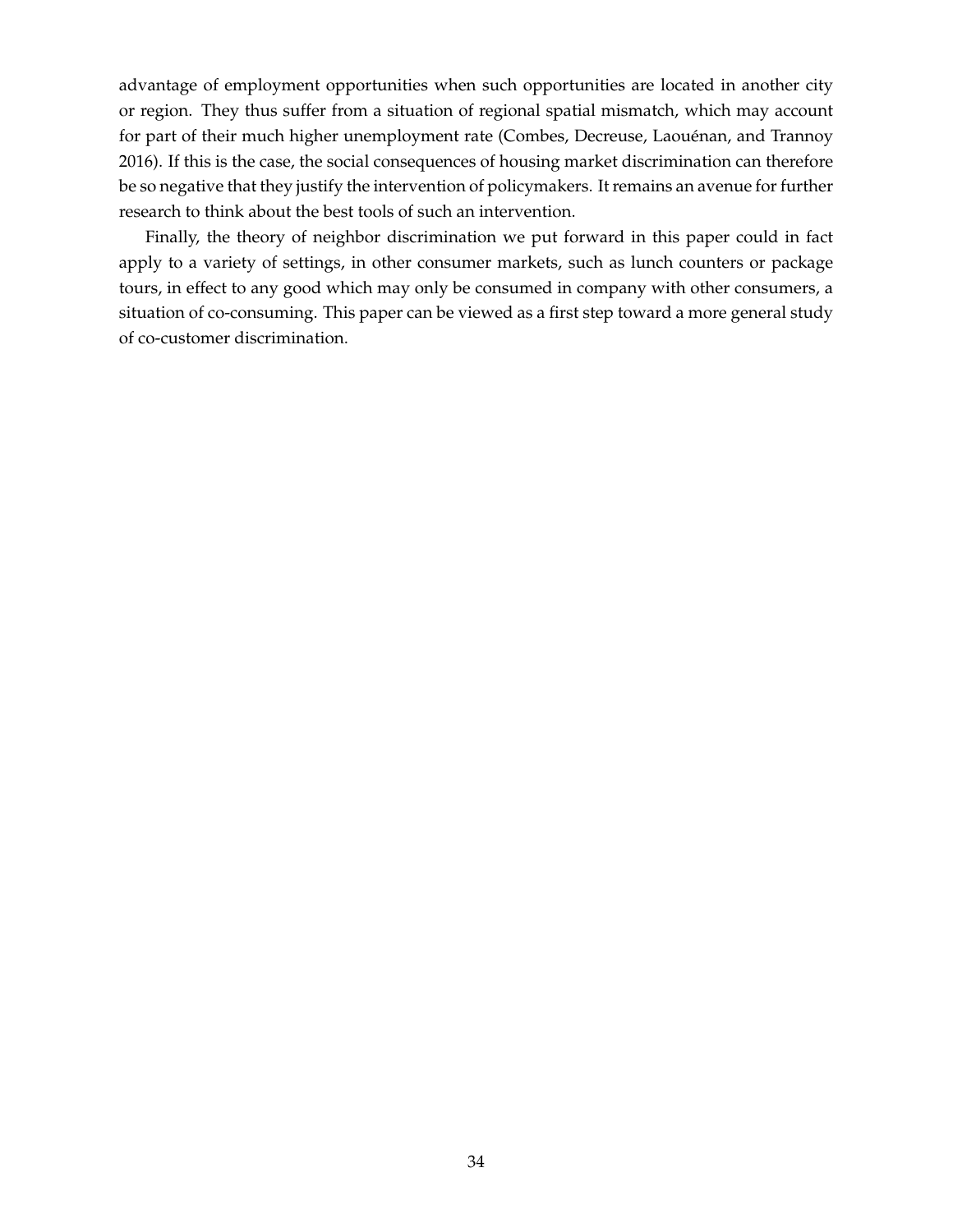### **References**

- AEBERHARDT, R., D. FOUGERE, J. POUGET, AND R. RATHELOT (2010): "Wages and employment of French workers with African origin," *Journal of Population Economics*, 23(3), 881–905.
- AHMED, A. M., AND M. HAMMARSTEDT (2008): "Discrimination in the rental housing market: A field experiment on the Internet," *Journal of Urban Economics*, 64(2), 362–372.
- ALBRECHT, J., A. ANDERSON, E. SMITH, AND S. VROMAN (2007): "Opportunistic Matching In The Housing Market," *International Economic Review*, 48(2), 641–664.
- ALBRECHT, J., P. A. GAUTIER, AND S. VROMAN (2015): "Directed Search in the Housing Market," *Review of Economic Dynamics*.
- ANWAR, S., AND H. FANG (2006): "An Alternative Test of Racial Prejudice in Motor Vehicle Searches: Theory and Evidence," *American Economic Review*, 96(1), 127–151.
- BECKER, G. (1957): *The economics of discrimination*. University of Chicago Press.
- BESSIÈRE, S., AND A. LAFERRÈRE (2002): "La copropriété en forte progression," Données Sociales, pp. 475–486.
- BLACK, D. A. (1995): "Discrimination in an Equilibrium Search Model," *Journal of Labor Economics*, 13(2), 309–33.
- BORJAS, G. J., AND S. G. BRONARS (1989): "Consumer Discrimination and Self-employment," *Journal of Political Economy*, 97(3), 581–605.
- BOWLUS, A. J., AND Z. ECKSTEIN (2002): "Discrimination and Skill Differences in an Equilibrium Search Model," *International Economic Review*, 43(4), 1309–1345.
- BÉLANGER, E., R. NADEAU, M. TURGEON, M. S. LEWIS-BECK, AND M. FOUCAULT (2014): "Patrimony and French presidential vote choice: Evidence from the 2012 election," *French Politics*, 12, 59–68.
- CARD, D., AND A. B. KRUEGER (1992): "Does School Quality Matter? Returns to Education and the Characteristics of Public Schools in the United States," *Journal of Political Economy*, 100(1), 1–40.
- CARRILLO, P. E. (2012): "An Empirical Stationary Equilibrium Search Model Of The Housing Market," *International Economic Review*, 53(1), 203–234.
- CHARLES, K. K., AND J. GURYAN (2008): "Prejudice and Wages: An Empirical Assessment of Becker's The Economics of Discrimination," *Journal of Political Economy*, 116(5), 773–809.
- CNDH (2013): *La lutte contre le racisme, l'antis´emitisme et la x´enophobie*. La documentation française.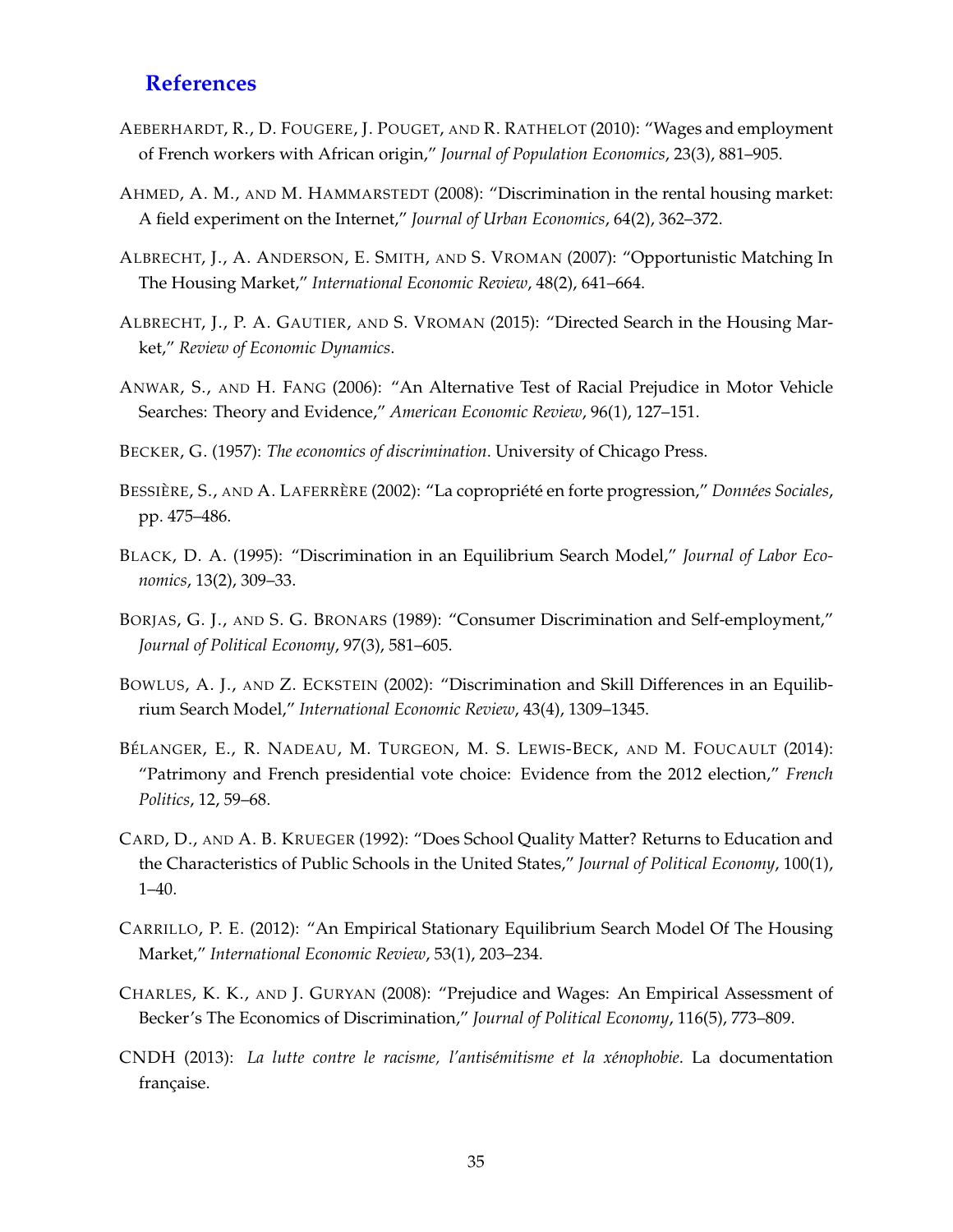- COMBES, P.-P., B. DECREUSE, M. LAOUÉNAN, AND A. TRANNOY (2016): "Customer Discrimination and Employment Outcomes: Theory and Evidence from the French Labor market," *Journal of Labor Economics*, 34(1).
- COMBES, P.-P., G. DURANTON, AND L. GOBILLON (2008): "Spatial wage disparities: Sorting matters!," *Journal of Urban Economics*, 63(2), 723–742.
- DECREUSE, B., AND B. SCHMUTZ (2012): "Residential mobility and unemployment of African immigrants in France: a calibration approach," *Annales d'Economie et de Statistique/Annals of Economics and Statistics*, 107-108, 51–92.
- DÍAZ, A., AND B. JEREZ (2013): "HOUSE PRICES, SALES, AND TIME ON THE MARKET: A SEARCH?THEORETIC FRAMEWORK," *International Economic Review*, 54, 837–872.
- ELLEN, I. (2000): *Sharing America's neighborhoods*. Harvard University Press.
- FARLEY, R., C. STEEH, M. KRYSAN, T. JACKSON, AND K. REEVES (1994): "Stereotypes and segregation: neighborhoods in the Detroit Area," *American Journal of Sociology*, 100(3), 750– 780.
- FOUGÈRE, D., F. KRAMARZ, R. RATHELOT, AND M. SAFI (2013): "Social housing and location choices of immigrants in France," *International Journal of Manpower*, forthcoming.
- GENESOVE, D., AND L. HAN (2012): "Search and matching in the housing market," *Journal of Urban Economics*, 72(1), 31–45.
- GOBILLON, L., P. RUPERT, AND E. WASMER (2014): "Ethnic unemployment rates and frictional markets," *Journal of Urban Economics*, 79(C), 108–120.
- HANSON, A., AND Z. HAWLEY (2011): "Do Landlords Discriminate in the Rental Housing Market? Evidence from an Internet Field Experiment in U.S. Cities," *Journal of Urban Economics*, 70(2-3), 99–114.
- HOLZER, H. J., AND K. R. IHLANFELDT (1998): "Customer Discrimination And Employment Outcomes For Minority Workers," *The Quarterly Journal of Economics*, 113(3), 835–867.
- KING, A. T., AND P. MIESZKOWSKI (1973): "Racial Discrimination, Segregation, and the Price of Housing," *Journal of Political Economy*, 81(3), 590–606.
- KNOWLES, J., N. PERSICO, AND P. TODD (2001): "Racial Bias in Motor Vehicle Searches: Theory and Evidence," *Journal of Political Economy*, 109(1), 203–232.
- LAFERRÈRE, A., AND D. LEBLANC (2006): "Housing policy: low-income households in France," in *A Companion to Urban Economics*, ed. by R. J. Arnott, and D. P. McMillen, pp. 159–178. Blackwell, Oxford.
- LANG, K. (2007): *Poverty and discrimination*. Princeton University Press.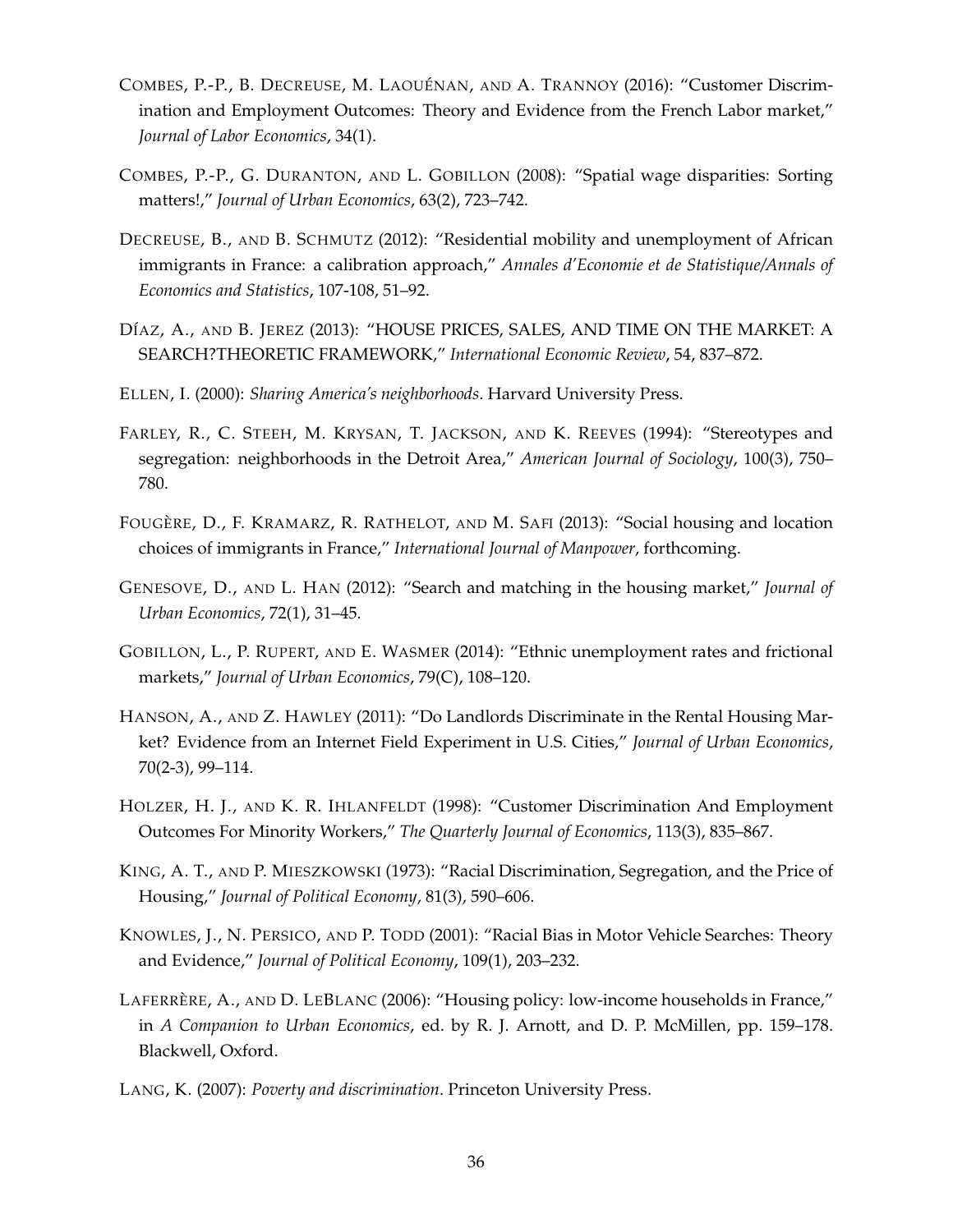- LANG, K., M. MANOVE, AND W. T. DICKENS (2005): "Racial Discrimination in Labor Markets with Posted Wage Offers," *American Economic Review*, 95(4), 1327–1340.
- NARDINELLI, C., AND C. SIMON (1990): "Customer Racial Discrimination in the Market for Memorabilia: The Case of Baseball," *The Quarterly Journal of Economics*, 105(3), 575–95.
- NGAI, L. R., AND S. TENREYRO (2014): "Hot and Cold Seasons in the Housing Market," *American Economic Review*, 104(12), 3991–4026.
- ONDRICH, J., A. STRICKER, AND J. YINGER (1999): "Do Landlords Discriminate? The Incidence and Causes of Racial Discrimination in Rental Housing Markets," *Journal of Housing Economics*, 8(3), 185–204.
- PAN-KÉ-SHON, J.-L. (2010): "The Ambivalent Nature of Ethnic Segregation in France's Disadvantaged Neighbourhoods," *Urban Studies*, 47(8), 1603–1623.
- PERSICO, N. (2009): "Racial Profiling? Detecting Bias Using Statistical Evidence," *Annual Review of Economics*, 1(1), 229–254.
- PIKETTY, T. (2014): *Capital in the twenty-first century*. Harvard University Press.
- PIKETTY, T., G. POSTEL-VINAY, AND J.-L. ROSENTHAL (2014): "Inherited vs self-made wealth: Theory & evidence from a rentier society (Paris 1872?1927)," *Explorations in Economic History*, 51(C), 21–40.
- RAPKIN, C. (1966): "Price discrimination against negroes in the rental housing market," in *Essays in Urban Land Economics – In honor of Leo Grebler*, ed. by L. Burns, and J. Gillies, pp. 333–345. University of California, Los Angeles.
- ROSEN, A. (2003): "Search, Bargaining, and Employer Discrimination," *Journal of Labor Economics*, 21(4), 807–830.
- SASAKI, M. (1999): "An Equilibrium Search Model with Coworker Discrimination," *Journal of Labor Economics*, 17(2), 377–407.
- WHEATON, W. C. (1990): "Vacancy, Search, and Prices in a Housing Market Matching Model," *Journal of Political Economy*, 98(6), 1270–92.
- YINGER, J. (1986): "Measuring discrimination with fair housing audits: caught in the act," *American Economic Review*, 76(5), 881–893.
- (1997): "Cash in Your Face: The Cost of Racial and Ethnic Discrimination in Housing," *Journal of Urban Economics*, 42(3), 339–365.
- ZHAO, B., J. ONDRICH, AND J. YINGER (2006): "Why do real estate brokers continue to discriminate? Evidence from the 2000 Housing Discrimination Study," *Journal of Urban Economics*, 59(3), 394–419.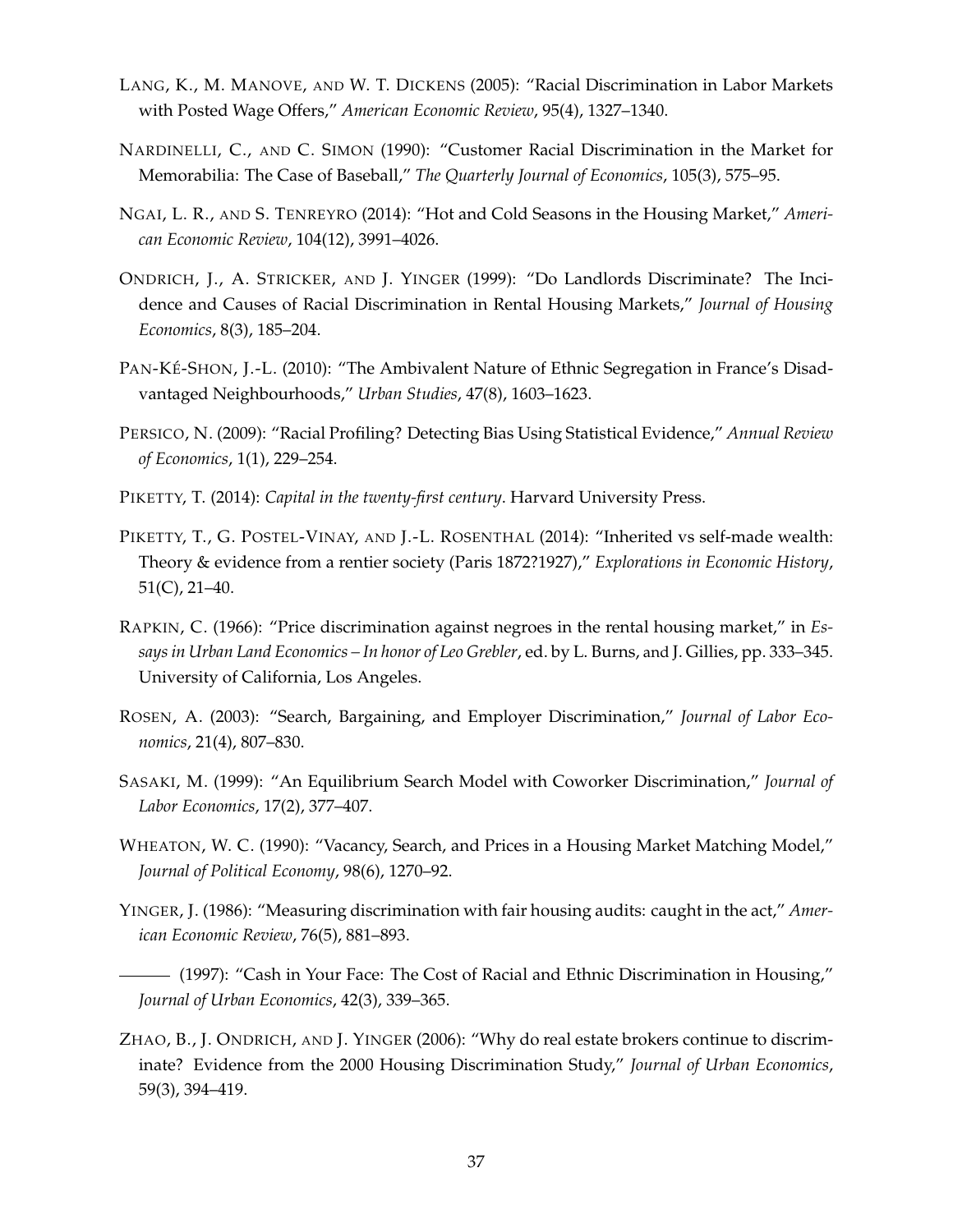# **A Proofs**

### **Proof of Proposition 1**

The result can be easily inferred from the limit properties of system (1)–(4) when  $\alpha$  tends to 0.

### **Proof of Proposition 2**

We solve system (1)–(4) for a given vector  $\beta = (\beta_v, \beta_w, \beta_b)$ . For  $k = w, b$  and  $l = v, w, b$ , we obtain

$$
r\Pi^{kl} = R_k,\tag{15}
$$

$$
r\Pi^{vb} = \eta \frac{(1-p)\,\beta_b R_b + p\,(1-\alpha)\,R_w}{r + \eta\left[(1-p)\,\beta_b + p\,(1-\alpha)\right]}
$$
\n(16)

$$
r\Pi^{vw} = \eta \frac{(1-p)\beta_w R_b + pR_w}{r + \eta [(1-p)\beta_w + p]}
$$
\n(17)

$$
r\Pi^{vv} = \eta \frac{X_b R_b + X_w R_w}{\{r + \eta \left[ (1 - p) \beta_b + p (1 - \alpha) \right] \} \{r + 2\eta \left[ (1 - p) \beta_v + p \right] \}}
$$
(18)

where:

$$
X_b = (1-p)\begin{Bmatrix} r^2\beta_v + r\eta \left[\beta_v (1-p) (2\beta_b + \beta_w) + p (3-\alpha)\right] \\ + \eta^2 \left[\beta_v (2(1-p)\beta_b + p (1-\alpha)) (\beta_w (1-p) + p) + p\beta_w (\beta_b (1-p) + p (1-\alpha))\right] \end{Bmatrix}
$$
  
\n
$$
X_w = p\begin{Bmatrix} r^2 + r\eta \left[ (1-p) (\beta_v (1-\alpha) + \beta_b + \beta_w) + p (3-\alpha) \right] \\ + \eta^2 \left[\beta_v (1-\alpha) (1-p) ((1-p)\beta_w + p) + (\beta_b (1-p) + p (1-\alpha)) (2p + (1-p)\beta_w)\right] \end{Bmatrix}
$$

 $Step~1.$   $\beta_b^* = \hat{\beta}_b = 0$  *if and only if*  $R_b/R_w < \sigma_b$ , and  $\beta_w^* = \hat{\beta}_w = 0$  *if and only if*  $R_b/R_w < \sigma_w$ .

We have:

$$
\Pi^{bb} - \Pi^{vb} = \Pi^{bb} - \Pi^{vb} - \left(\Pi^{bv} - \Pi^{bb}\right) = \frac{rR_b - (1-\alpha)p\eta\left(R_w - R_b\right)}{r\left[r + \eta\left((1-p)\beta_b + p\left(1-\alpha\right)\right)\right]}.\tag{19}
$$

This implies:

$$
\Pi^{bb} - \Pi^{vb} < 0 \Leftrightarrow \Pi^{bb} - \Pi^{vb} < \Pi^{bv} - \Pi^{bb} \Leftrightarrow R_b/R_w < \sigma_b = \frac{\eta \left(1 - \alpha\right) p}{r + \eta \left(1 - \alpha\right) p}.\tag{20}
$$

We also have:

$$
\Pi^{bw} - \Pi^{vw} = \Pi^{bw} - \Pi^{vw} - \left(\Pi^{wv} - \Pi^{wb}\right) = \frac{rR_b - p\eta\left(R_w - R_b\right)}{r\left[r + \eta\left(\left(1 - p\right)\beta_w + p\right)\right]}.\tag{21}
$$

This yields:

$$
\Pi^{bw} - \Pi^{vw} < 0 \Leftrightarrow \Pi^{bw} - \Pi^{vw} < \Pi^{wv} - \Pi^{wb} \Leftrightarrow R_b/R_w < \sigma_w = \frac{\eta p}{r + \eta p}.\tag{22}
$$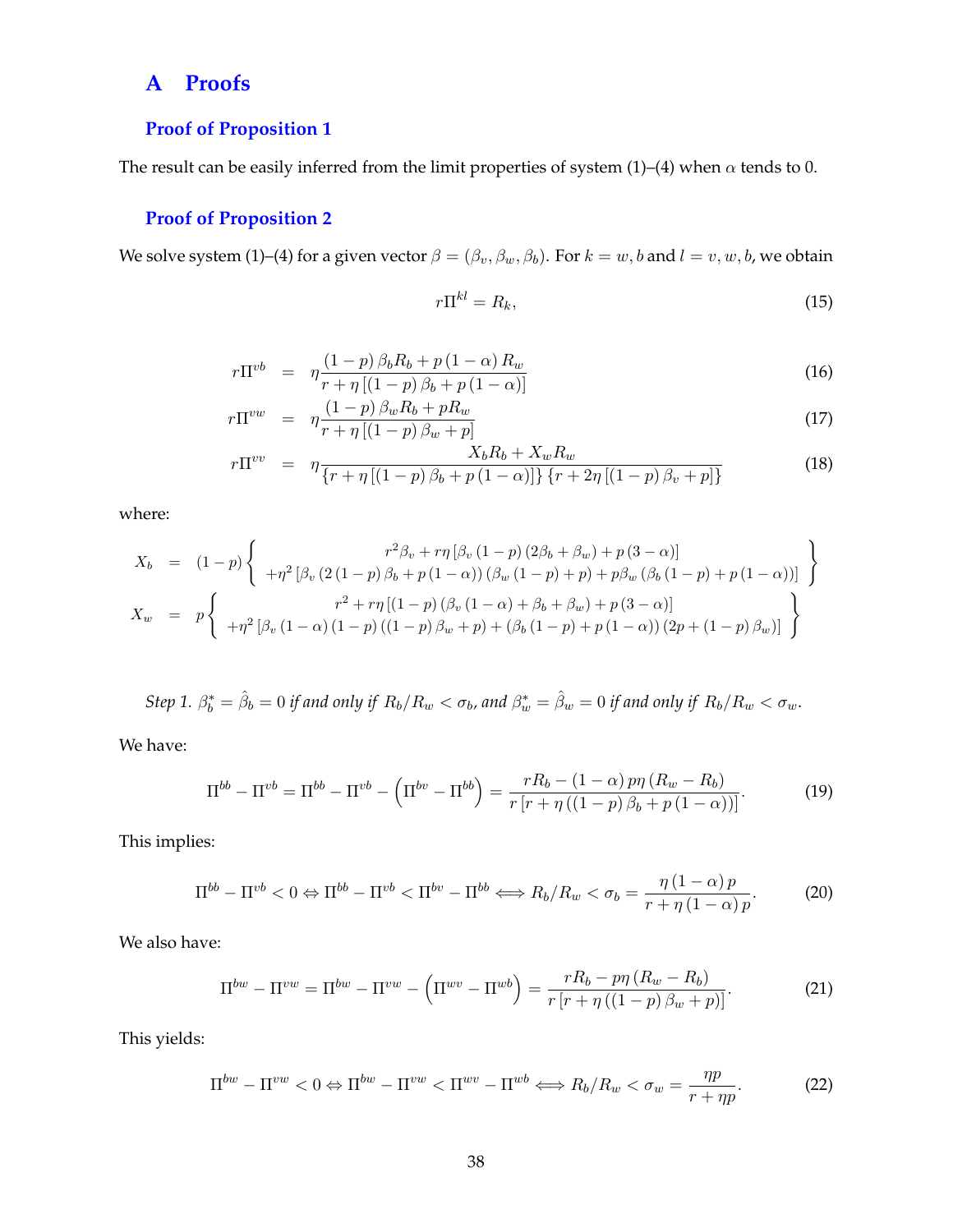Step 2. 
$$
\beta_v^* = \hat{\beta}_v = 0
$$
 if  $R_b/R_w < \sigma_b$ .

Assume that  $R_b/R_w < \sigma_b$ . From Step 1,  $\beta_i^* = \hat{\beta}_i = 0$ ,  $i = b, w$ . Suppose that  $\beta_b^* = 0$ . Under this condition, we obtain:

$$
\Pi^{bv} - \Pi^{vv} = \frac{(r+p\eta)R_b - p\eta R_w}{r(r+p\eta)}.
$$
\n(23)

It is negative whenever  $R_b/R_w < \sigma_w$ , which is true by assumption.

Conversely, suppose that  $\beta_v^* = 1$ . Under this condition, we obtain:

$$
\Pi^{bv} - \Pi^{vv} = \frac{\left(r + p\eta\right)\left(r + \eta + p\eta\right)\left(r + \left(1 - \alpha\right)p\eta\right)}{r\left(r + 2\eta\right)\left(r + p\eta\right)\left(r + \left(1 - \alpha\right)p\eta\right)}R_b
$$
\n
$$
-\frac{p\eta\left[r^2 + r\eta\left(1 - \alpha + 2p\right) + \eta^2\left(1 - \alpha\right)p\left(1 + p\right)\right]}{r\left(r + 2\eta\right)\left(r + p\eta\right)\left(r + \left(1 - \alpha\right)p\eta\right)}R_w. \tag{24}
$$

It is positive if and only if  $R_b/R_w > \frac{p\eta\left[r^2 + r\eta(1-\alpha+2p) + \eta^2(1-\alpha)p(1+p)\right]}{(r+p\eta)(r+\eta+p\eta)(r+(1-\alpha)p\eta)} > \sigma_b$ , which is impossible. A similar reasoning gives  $\hat{\beta}_v=0$  if  $R_b/R_w<\sigma_b.$ 

Step 3. 
$$
\beta_v^* = 0
$$
 if  $R_w/R_b \in [\sigma_b, \sigma_{1v})$ , and  $\beta_v^* = 0$  or  $\beta_v^* = 1$  if  $R_w/R_b \in [\sigma_{1v}, \sigma_w)$ 

Assume that  $R_b/R_w \in [\sigma_b, \sigma_w)$ . From Step 1,  $\beta_b^* = 1$ , whereas  $\beta_w^* = 0$ . Suppose  $\beta_v^* = 0$ . Under this condition, we obtain

$$
\Pi^{bv} - \Pi^{vv} = \frac{(r+p\eta)R_b - p\eta R_w}{r(r+p\eta)}.
$$
\n(25)

It is negative if and only if  $R_b/R_w < \sigma_w$ , which is true by assumption.

Alternatively, suppose  $\beta_v^*=1$ . Under this condition, we find that  $\Pi^{bv}-\Pi^{vv}\geq 0$  if and only if  $R_b/R_w > \sigma_{1v} \in (\sigma_b, \sigma_w)$ .

Step 4. 
$$
\beta_v^* = 0
$$
 if  $R_b/R_w \ge \sigma_w$ 

Assume that  $R_b/R_w \ge \sigma_w$ . From Step 1,  $\beta_b^* = \beta_w^* = 1$ . Suppose  $\beta_v^* = 0$ . Under this condition, we find  $\Pi^{bv} - \Pi^{vv} < 0$  if and only if  $R_b/R_w < \sigma_w$ , which is impossible.

Conversely, suppose  $\beta^*_v = 1$ . Under this condition, we find  $\Pi^{bv} - \Pi^{vv} \geq 0$  if and only if

$$
R_b/R_w \ge \frac{p\eta(r^2 + (3 - \alpha)r\eta + (2 - \alpha - \alpha p^2)\eta^2)}{r^3 + (3 + (1 - \alpha)p)r^2\eta + (2 + p(3 - \alpha(2 + p)))r\eta^2 + p(2 - \alpha - \alpha p^2)\eta^3}.
$$

Let us call A the right-hand side term of this inequality. We have  $A - \sigma_w$  is equal to

$$
\frac{(-1+p) r \eta(r+\eta)}{(r+p\eta)(r^3+(3+p-\alpha p) r^2 \eta+(2-p(-3+\alpha(2+p))) r \eta^2-p(-2+\alpha+\alpha p^2) \eta^3)} < 0
$$

*Step 5.*  $\hat{\beta}_v = 0$  *if*  $R_b/R_w \in [\sigma_b, \sigma_w)$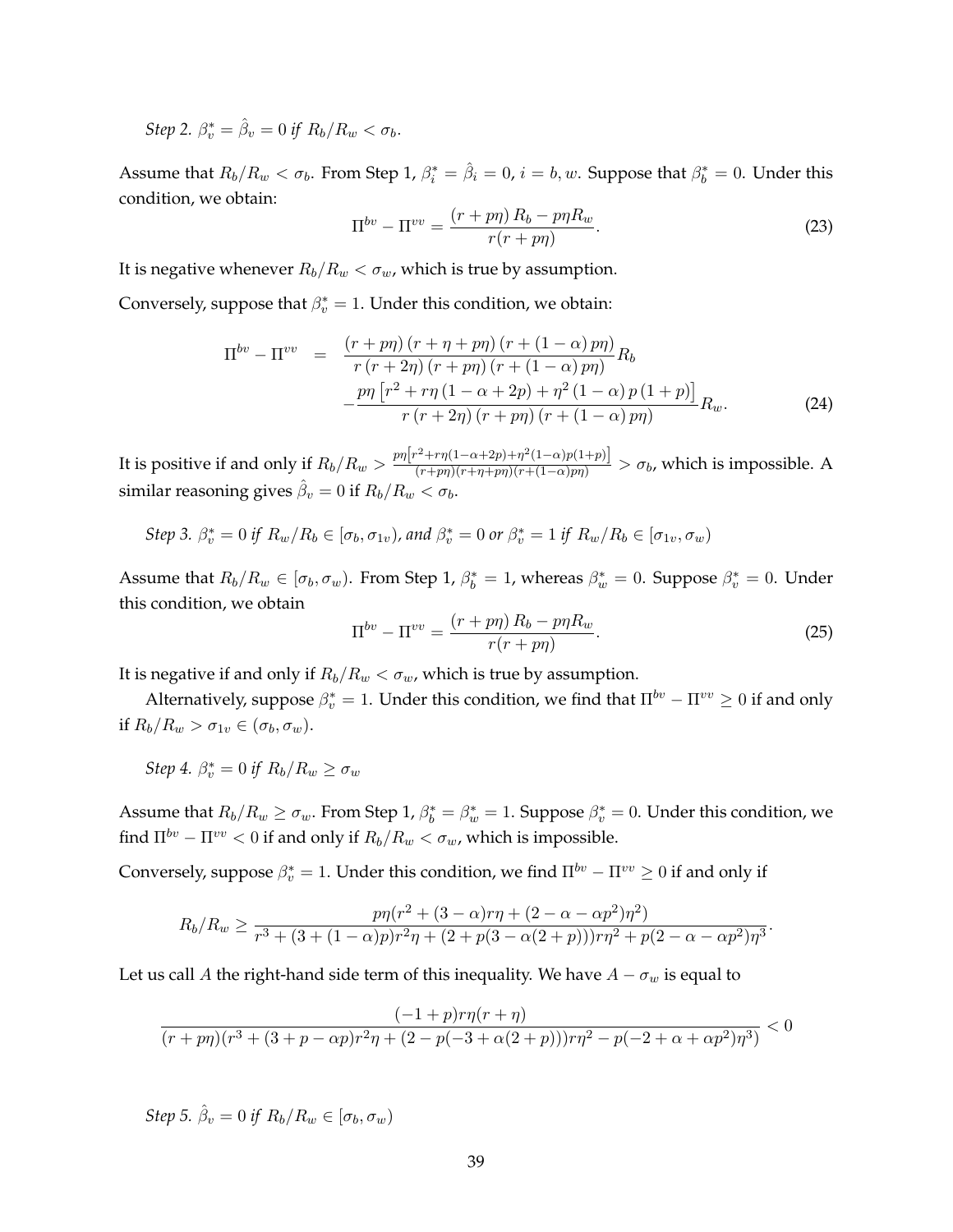Assume that  $R_b/R_w \in [\sigma_b, \sigma_w)$ . From Step 1,  $\hat{\beta}_b=1$  and  $\hat{\beta}_w=0$ . Suppose that  $\hat{\beta}_v=0$ . Under this condition, we find  $\Pi^{bv} - \Pi^{vv} + \Pi^{vb} - \Pi^{vv} < 0$  if and only if

$$
\frac{R_b}{R_w} < \sigma_w \frac{(1+\alpha)r + (2-p - ap)\eta}{r + (2-p - ap)\eta},
$$

which is true by assumption. Similarly, we can show  $\hat{\beta}_v = 1$  if and only if

$$
\frac{R_b}{R_w} \ge \sigma_w \frac{(1+\alpha)r + (2-p - ap)\eta}{r + (2-p - ap)\eta}.
$$

Step 6. 
$$
\widehat{\beta}_v = 0
$$
 if  $R_b/R_w \in [\sigma_w, \sigma_{2v})$  and  $\widehat{\beta}_v = 1$  if  $R_b/R_w \ge \sigma_{2v}$ 

Assume that  $R_b/R_w \in [\sigma_w,\sigma_{2v})$ . From Step 1,  $\hat{\beta}_b = \hat{\beta}_w = 1$ . Suppose that  $\hat{\beta}_v = 0$ . Under this condition, we find  $\Pi^{bv} - \Pi^{vv} + \Pi^{vb} - \Pi^{vv} < 0$  if and only if  $R_w/R_b < \sigma_{2v}$ .

*Step 7 (conclusion).* Parts (i) to (v) follow from Steps 1 to 6.

#### **Proof of Proposition 3**

Part (i). When  $\alpha = 0$ , we have  $\Pi^{ij}(\beta, \bar{\beta}) = \Pi^{ik}(\beta, \tilde{\beta})$  for all  $j, k = v, w, b$  and all  $(\beta, \bar{\beta}, \tilde{\beta}) \in B^3$ . Dwellings' values no longer depend on the occupancy status of the other dwelling. Thus, we have

$$
\arg \max_{\beta \in B} \Pi_2(\beta, \beta) = \arg \max_{\beta \in B} \Pi_1(\beta, .) = \arg \max_{\beta \in B} \Pi(\beta, .). \tag{26}
$$

In addition, it becomes unnecessary to distinguish  $\beta_b$  from  $\beta_w$  and  $\beta_v$ .

To find the equilibrium, we define  $(\tilde{\Pi}^b, \tilde{\Pi}^w, \tilde{\Pi}^v)$  such that, for  $i=w,b$ , we have

$$
r\tilde{\Pi}^i = R_i + q(\tilde{\Pi}^v - \tilde{\Pi}^i), \tag{27}
$$

$$
r\tilde{\Pi}^v = \eta p(\tilde{\Pi}^w - \tilde{\Pi}^v) + \eta (1 - p)\beta_b (\tilde{\Pi}^b - \tilde{\Pi}^v). \tag{28}
$$

We have  $\beta_b^*=0$  if and only if  $\tilde\Pi^b(0)<\tilde\Pi^v(0).$  Resolution yields  $\beta_b^*=0$  if and only if  $R_b/R_w<$  $\eta p/(r + q + \eta p).$ 

Part (ii). We solve system (1)–(4) when  $\beta = \bar{\beta} = (1, 1, 1)$ . We then show that  $\Pi^{jv} - \Pi^{jb} \ge 0$ for all  $j = v, w, b$ . The solving yields:

$$
\Pi^{j\upsilon} - \Pi^{j b} = \alpha p \eta [(q+r)R_w + \eta (1-p)(R_w - R_b)]N^j/D \tag{29}
$$

for all  $j = v, w, b$ , with  $D > 0$  and  $N^j > 0$ .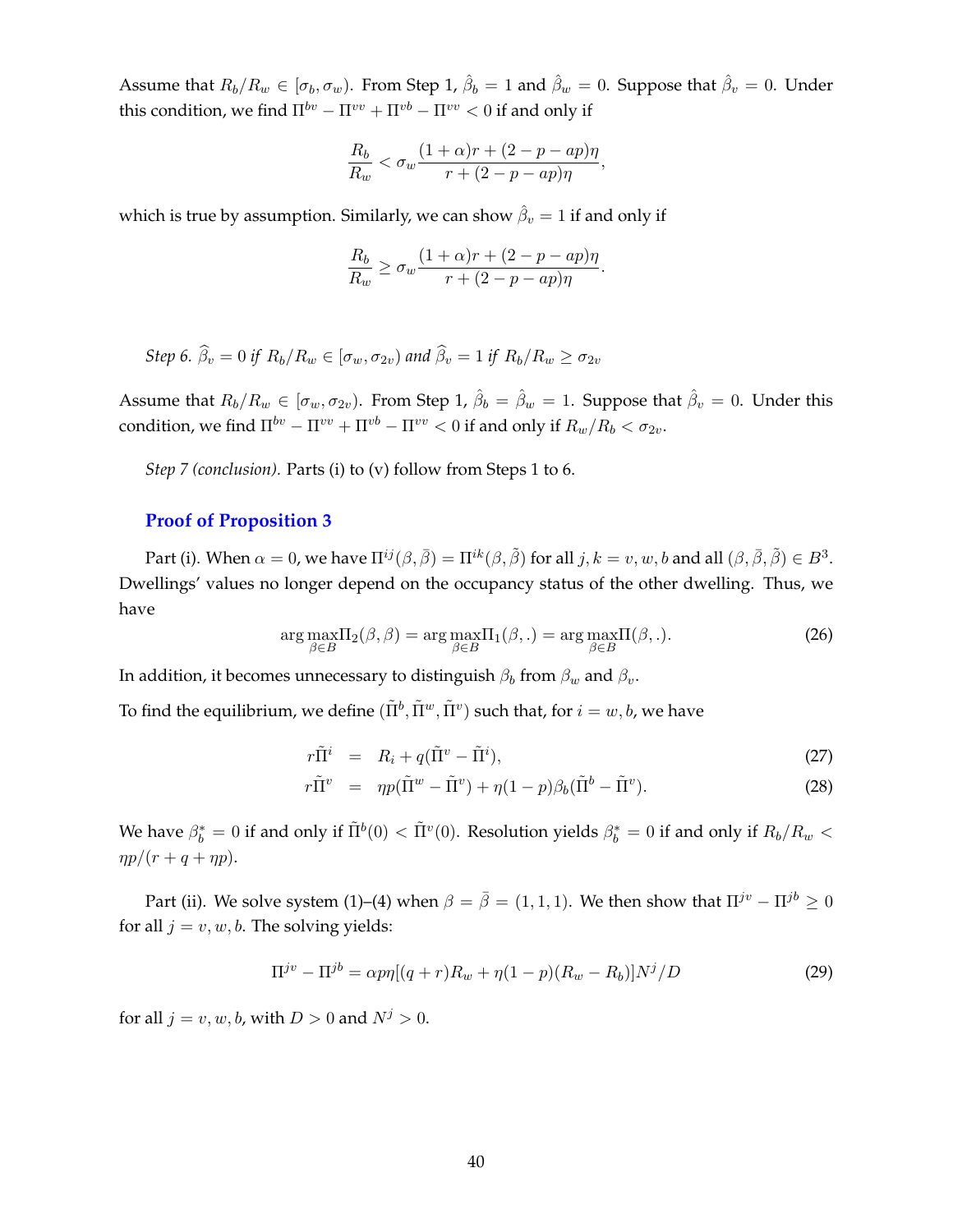Indeed,

$$
D = \begin{cases} (q+r)^{2}(2q+r) \\ +\eta(q+r)(q(3-\alpha p)+r(2-\alpha p)) \\ +\eta^{2}(q(1-\alpha p^{2})+r(1-\alpha p)) \end{cases}
$$
  
\n
$$
\times \begin{cases} (q+r)^{2}(2q+r)^{2} + \eta(q+r)(2q+r)(q(5-\alpha p)+r(4-\alpha p)) \\ +q^{2}(4q^{2}(2(1-\alpha p)+\alpha p^{2})+r^{2}(5-3\alpha p) \\ +q^{2}(1-(1-\alpha p)+3(1+\alpha p^{2})) \end{cases} > 0
$$
  
\n
$$
\times \begin{cases} (q+r)^{2}(2q+r)^{2} + \eta(q+r)(2q+r)(q(5-\alpha p)+r(4-\alpha p)) \\ +q^{2}(4q^{2}(2(1-\alpha p)+3(1+\alpha p^{2})) \\ +2\eta^{3}[q(\alpha(1-p)^{2}+(1-\alpha))]+r(1-\alpha p)] \end{cases} > 0
$$
  
\n
$$
N^{w}/q = \begin{cases} 4q^{3} + (r+\eta)(r+2p\eta)(r+\eta(1-\alpha p)) \\ +q^{2}(8r+2\eta(2+p(3-\alpha))) \\ +q^{2}(1+p(7-2\alpha(1+p))) \\ +r^{2}(1+p(7-2\alpha(1+p))) \end{cases} > 0
$$
  
\n
$$
N^{b}/q = \begin{cases} (q+r)(2q+r)^{2} + 2p\eta^{3}(1-\alpha) \\ +r(2q+r)[q(2+p(3-\alpha))+r(2+p(2-\alpha))] \\ +r(2q+r)^{3} + \eta(2q+r)^{2}[q(3+p(2-\alpha))+r(3+p(1-\alpha))] \\ +r(1+p(2-\alpha p))+2(1-\alpha p) \\ +r(1+p(2-\alpha p))+2(1-\alpha p) \end{cases} > 0
$$
  
\n
$$
N^{v} = \begin{cases} (q+r)(2q+r)^{3} + \eta(2q+r)^{2}(q(3+p(2-\alpha)) + r(3+p(1-\alpha)) \\ +r(1+p(2-\alpha p))+2(1-\alpha p) \\ +r(1+p)(1-\alpha p) \end{cases} > 0
$$

Part (iii). We solve system (1)–(4) when  $\beta=\bar{\beta}=(0,0,0).$  We then show that  $\Pi_1^{jv}-\Pi_1^{jb}\geq 0$ for all  $j = v, w, b$ . For  $j = w, b$ , we have

$$
\Pi^{jv} - \Pi^{jb} = \frac{\alpha pq\eta R_w}{\left(q+r\right)\left(q+r+ p\eta\right)\left(2q+r+\left(1-\alpha\right)p\eta\right)} \ge 0. \tag{30}
$$

Moreover

$$
\Pi^{vv} - \Pi^{vb} = \frac{\alpha p \left(2q+r\right) \eta R_w}{\left(q+r\right) \left(q+r+p\eta\right) \left(2q+r+\left(1-\alpha\right) p\eta\right)} \ge 0. \tag{31}
$$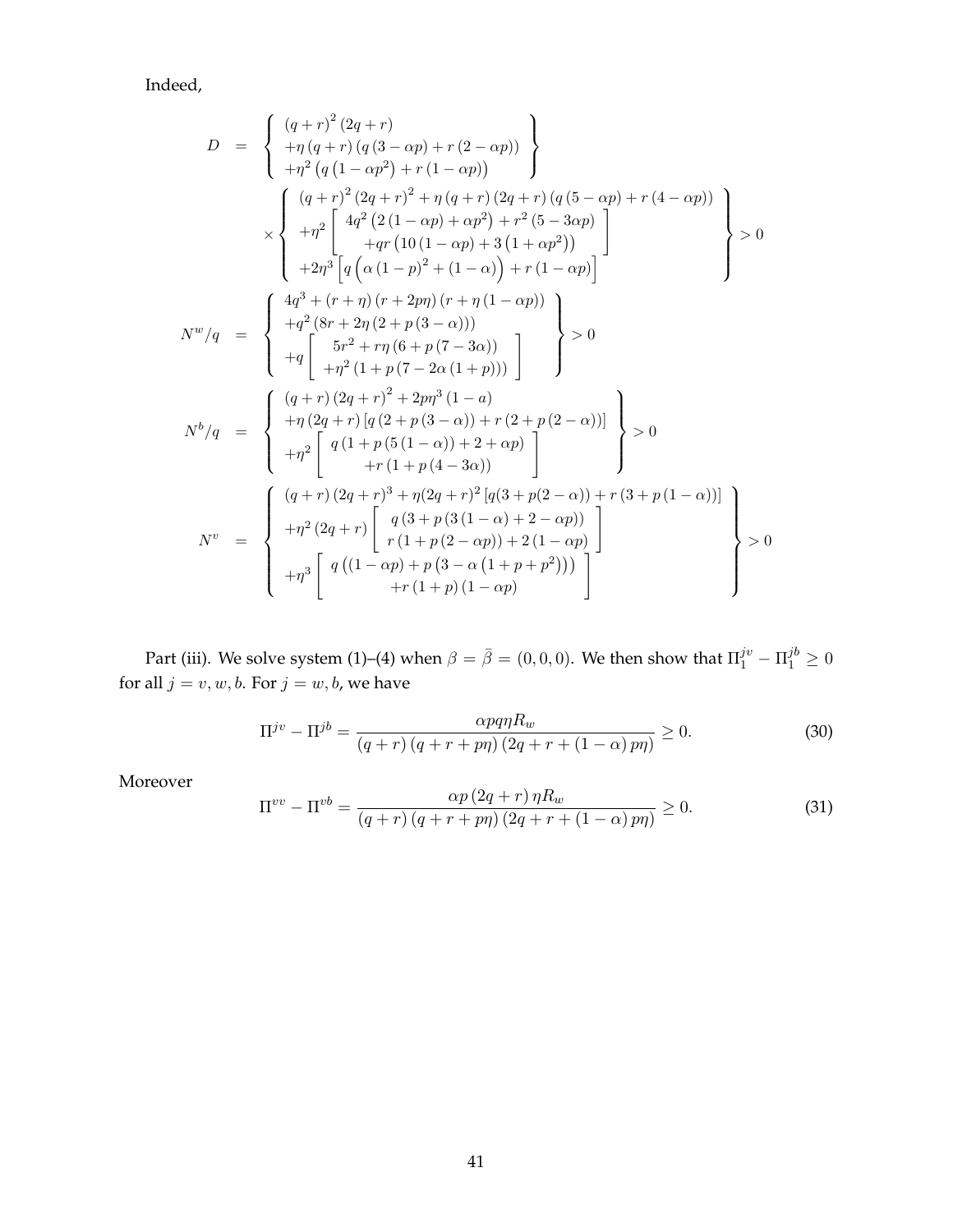# **B The impact of statistical discrimination**

Table B1: Equilibrium and efficient strategies as a function of the rent ratio

|          |           |           |          |                  | Total                                             |
|----------|-----------|-----------|----------|------------------|---------------------------------------------------|
| 77.25%   |           | 6.16%     | $\theta$ | $\Omega$         | 95.57%                                            |
| 0        |           | $2.27\%$  | $\Omega$ | $\Omega$         | 2.27%                                             |
| 0        |           | 2.16%     | 0        | $\Omega$         | 2.16%                                             |
| $\Omega$ | $\theta$  |           | $\Omega$ | $\left( \right)$ | $\theta$                                          |
| $\Omega$ | $\Omega$  |           | $\Omega$ | $\theta$         | 0                                                 |
| 77.25%   | $12.16\%$ | $10.59\%$ | $\cup$   |                  | $100\%$                                           |
|          |           | $12.16\%$ |          |                  | $(1,1,1)$ $(1,0,1)$ $(1,0,0)$ $(b,0,0)$ $(0,0,0)$ |

Panel 1: Equilibrium and efficient strategies when  $R_w/R_b = 1$ 

Panel 2: Equilibrium and efficient strategies when  $R_w/R_b = 1.1$ 

|           | (1, 1, 1) | (1,0,1)          | (1,0,0)  | (b, 0, 0) | (0,0,0)  | Total  |
|-----------|-----------|------------------|----------|-----------|----------|--------|
| (1, 1, 1) | 22.02%    | $3.52\%$         | 2.13%    | $\theta$  | $\Omega$ | 27.67% |
| (1,0,1)   | 0         | 0                | 0.78%    | 0         | 0        | 0.78%  |
| (1,0,0)   | $\Omega$  | $\Omega$         | 14.02%   | $\theta$  | 10.41%   | 24.43% |
| (b, 0, 0) | 0         | $\left( \right)$ | $\theta$ | $\theta$  | 6.01%    | 6.01%  |
| (0, 0, 0) | 0         | $\Omega$         | $\Omega$ | 0         | 41.10%   | 41.10% |
| Total     | $22.02\%$ | $3.52\%$         | 16.93%   | 0         | 57.53%   | 100%   |

Panel 3: Equilibrium and efficient strategies when  $R_w/R_b = 1.2$ 

|           | (1, 1, 1) | (1,0,1)          | (1,0,0)   | (b, 0, 0)        | (0,0,0)  | Total    |
|-----------|-----------|------------------|-----------|------------------|----------|----------|
| (1, 1, 1) | 12.34%    | $1.69\%$         | 1.09%     | $\left( \right)$ | $\Omega$ | 15.12%   |
| (1,0,1)   | $^{(1)}$  | $\left( \right)$ | $0.39\%$  | 0                | $\Omega$ | $0.39\%$ |
| (1,0,0)   | $^{(1)}$  | $\theta$         | $8.60\%$  | 0                | 8.70%    | 17.30%   |
| (b, 0, 0) | 0         | $\theta$         | $\Omega$  | 0                | 7.84%    | 7.84%    |
| (0,0,0)   | 0         | $\theta$         | $\Omega$  | 0                | 59.35%   | 59.35%   |
| Total     | $12.34\%$ | $1.69\%$         | $10.07\%$ | $\left( \right)$ | 75.90%   | 100%     |

Notes: Each column corresponds to a particular efficient strategy  $(\hat{\beta}_b,\hat{\beta}_v,\hat{\beta}_w)$ , whereas each line corresponds to a particular equilibrium strategy  $(\beta_b^*,\beta_v^*,\bar{\beta}_w^*)$ . The number in each cell corresponds to the percentage of our simulations that engender this particular configuration. In case of multiple equilibria, we only consider the most-discriminating equilibrium.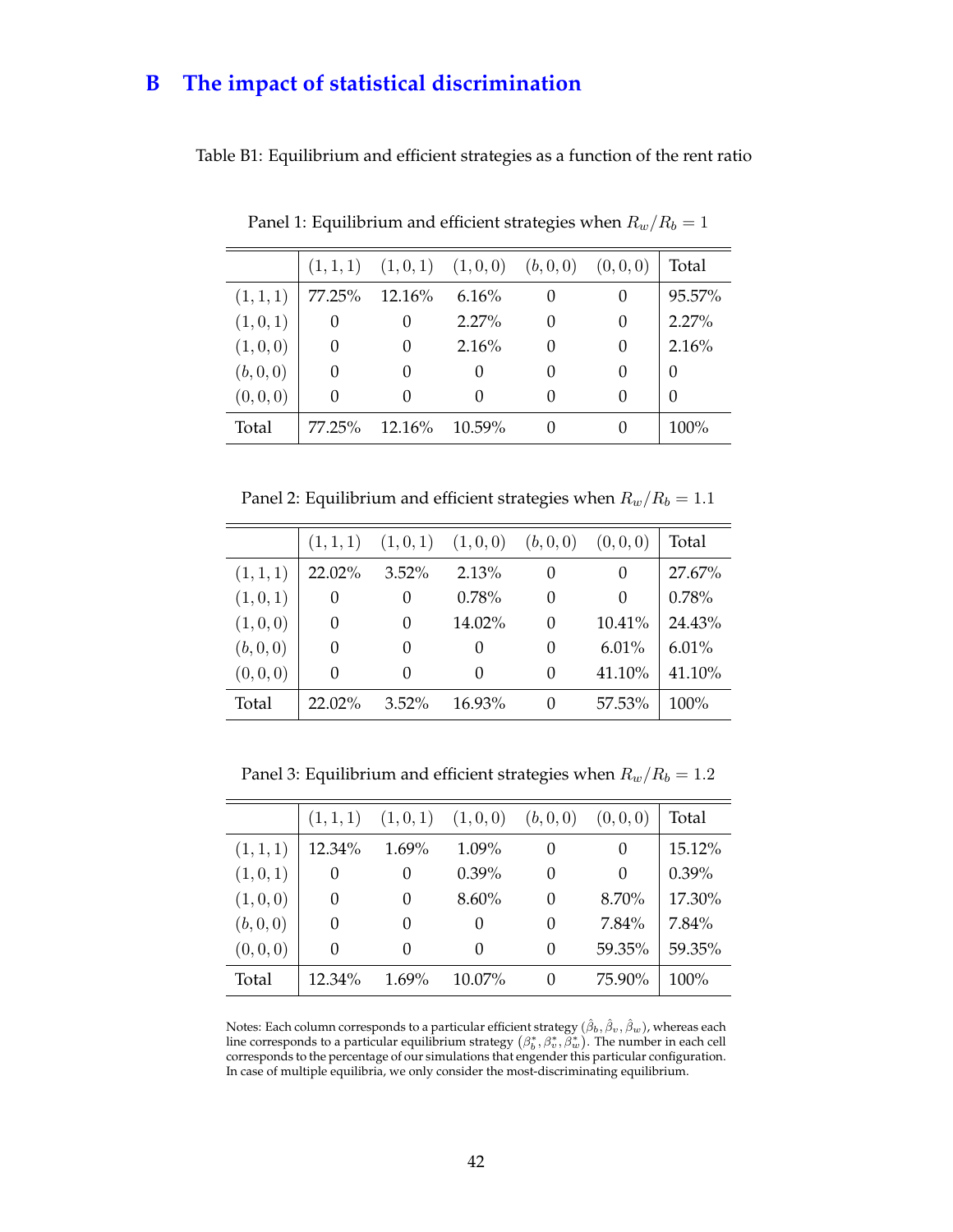# **C Descriptive Statistics**

|                                    | French-born | African | Non-African |
|------------------------------------|-------------|---------|-------------|
| Private rental (share)             | 0.195       | 0.278   | 0.215       |
| Apartment (share)                  | 0.368       | 0.774   | 0.487       |
| Privately-rented apartment (share) | 0.121       | 0.233   | 0.161       |
| Nb observations                    | 78,388      | 4.405   | 5,239       |

### Table C1: Tenure status by origin, whole population

Note: Sample: All households who had a place of their own in France four years before the survey.

### Table C2: Household characteristics by origin, population of interest

|                                                  | French-born | African | Non-African |
|--------------------------------------------------|-------------|---------|-------------|
| Share of women (household head)                  | 0.41        | 0.24    | 0.35        |
| Average age (household head)                     | 46.1        | 45.4    | 49.7        |
| Middle school degree (household head, share)     | 0.31        | 0.17    | 0.21        |
| High school degree (household head, share)       | 0.10        | 0.07    | 0.07        |
| University degree (household head, share)        | 0.35        | 0.24    | 0.26        |
| Household income by consumption unit (2006 euro) | 18,912      | 12,077  | 15,701      |
| Household number of persons                      | 1.83        | 2.76    | 2.28        |
| Household number of children                     | 0.39        | 1.09    | 0.62        |
| Year of arrival in the dwelling                  | 1994        | 1994    | 1992        |
| Nb observations                                  | 8.710       | 1.440   | 989         |

Note: Sample: All tenants in privately-rented apartments who had a place of their own in France four years before the survey.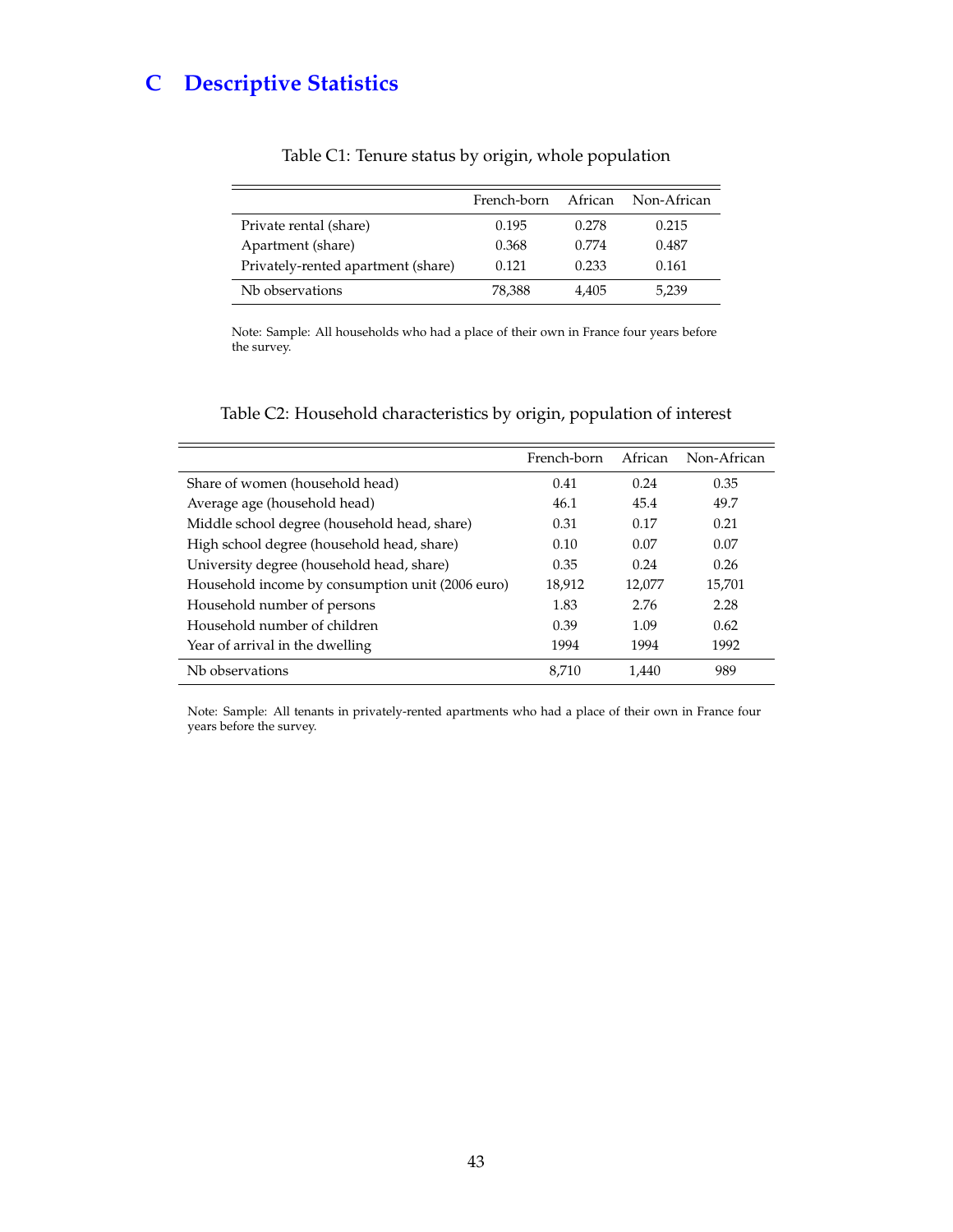|                                                                        | <b>Building</b><br>landlord | Dwelling<br>landlord |
|------------------------------------------------------------------------|-----------------------------|----------------------|
| Number of rooms (logarithm)                                            | 0.96                        | 0.83                 |
| Size in squared meters (logarithm)                                     | 4.06                        | 3.96                 |
| Rent per square meter (2006 euro)                                      | 7.22                        | 9.63                 |
| Balcony (share)                                                        | 0.29                        | 0.52                 |
| Private outdoor space (share)                                          | 0.09                        | 0.04                 |
| Large bathtub (share)                                                  | 0.57                        | 0.69                 |
| Safety device (share)                                                  | 0.31                        | 0.41                 |
| Parking space (share)                                                  | 0.28                        | 0.37                 |
| Tenant suffers from cold (share)                                       | 0.18                        | 0.16                 |
| Tenant suffers from noise (share)                                      | 0.47                        | 0.45                 |
| Landlord is a firm (share)                                             | 0.27                        | 0.06                 |
| Number of levels in the building                                       | 3.16                        | 5.00                 |
| Number of apartments in the building                                   | 14.2                        | 29.5                 |
| Building built between 1949 and 1974 (share)                           | 0.25                        | 0.39                 |
| Building built after 1974 (share)                                      | 0.19                        | 0.30                 |
| Département population (1990 Census)                                   | 417,936                     | 494,465              |
| Public housing (1990 Census, département share)                        | 0.15                        | 0.14                 |
| Homeowners (1990 Census, département share)                            | 0.51                        | 0.49                 |
| Families with at least three children (1990 Census, département share) | 0.09                        | 0.08                 |
| Nb observations                                                        | 4287                        | 6769                 |

Table C3: Characteristics of the dwelling by landlord type, population of interest

Note: Sample: All tenants in privately-rented apartments who had a place of their own in France four years before the survey.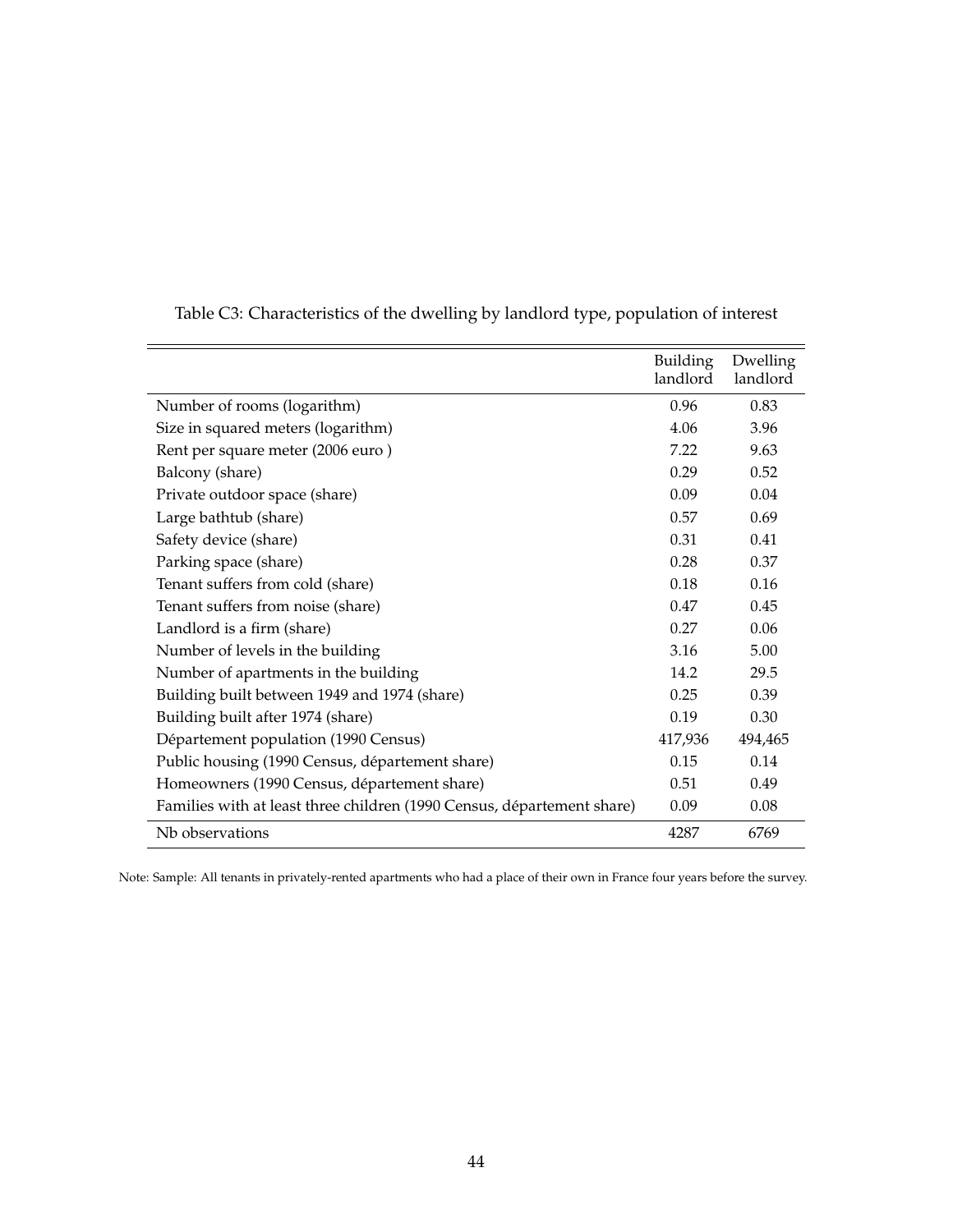### **D Theoretical extension**

We consider the steady state of a continous-time matching model of the rental market. Tenants differ in ethnicity and in opportunity cost of search for a private rental. Landlords differ in the number of housing units they own, i.e. there are dwelling and building landlords.

The housing market differs from the labor market in that we observe very few persons deprived from housing. Thus people manage to find alternative housing arrangements. In the remaining, public housing acts as a complete safety net: people always have immediate access to a HLM, and HLM tenants cannot be evicted. On the contrary, they have to search for a private rental with no guarantee of success.

A tenant *i* of ethnic group  $e_i = w, b$  has to choose whether to stay in HLM or search for a private rental. Tenants from both ethnic groups are exactly alike, apart from their probability  $x_e$ of being accepted by a private landlord whom they have met. Only Blacks may be discriminated against. Consequently,  $x_w = 1$ . Following Section 1,  $x_b$  depends on the probability of meeting a building landlord. We have

$$
x_b = (1 - \gamma) \left[Share \times \beta_2 + (1 - share) \times \beta_1 \right],\tag{32}
$$

where *Share* is the proportion of building landlords in the local market of privately-rented apartments,  $\gamma$  is the proportion of prejudiced landlords who will always refuse Black applicants, and  $\beta_2$  (resp.  $\beta_1$ ) is the probability for a Black applicant to be accepted by a building (resp. dwelling) landlord, given that this landlord is unprejudiced. Customer discrimination implies that building landlords discriminate at least as much as dwelling landlords. Thus  $\beta_1 \geq \beta_2$ .

The instant utility people derive from living in HLM is normalized to zero. We let  $a$  be the corresponding utility in a private rental, which accounts for the price differential with HLM and better amenities. The search cost is c. The ratio  $c/a$  is individual-specific and follows the type-independent distribution Ψ.

Meeting occurs at rate  $\mu$ . Private tenants are never secured in their dwelling. With rate q they have to depart and go back to a HLM. Finally, r is the discount rate.

The expected utility derived from living in a HLM is  $U_e^{HLM}$ , whereas  $U_e^{PR}$  is the utility derived from living in a private rental. We have:

$$
rU_e^{HLM} = \max\left\{0, -c + \mu x_i \left[U_e^{PR} - U_e^{HLM}\right]\right\},\tag{33}
$$

$$
rU_e^{PR} = a + q \left[ U_e^{HLM} - U_e^{PR} \right]. \tag{34}
$$

Solving for (33) and (34), one gets that an HLM tenant enters search if and only if  $c/a \leq \theta_e \equiv$  $\mu x_e/(r+q)$ . It follows that the proportion of HLM tenants ready to enter search is equal to  $\Psi(\theta_e)$ .

Let  $HLM_e$  be the long-run type- $e$  tenant's probability of living in HLM. At each instant  $q(1 - HLM_e)$  persons enter the HLM sector, and  $\mu x_e \Psi(\theta_e) HLM_e$  leave it to live in a private rental. In steady state,

$$
HLM_e = \frac{q}{q + \mu x_e \Psi(\theta_e)}.
$$
\n(35)